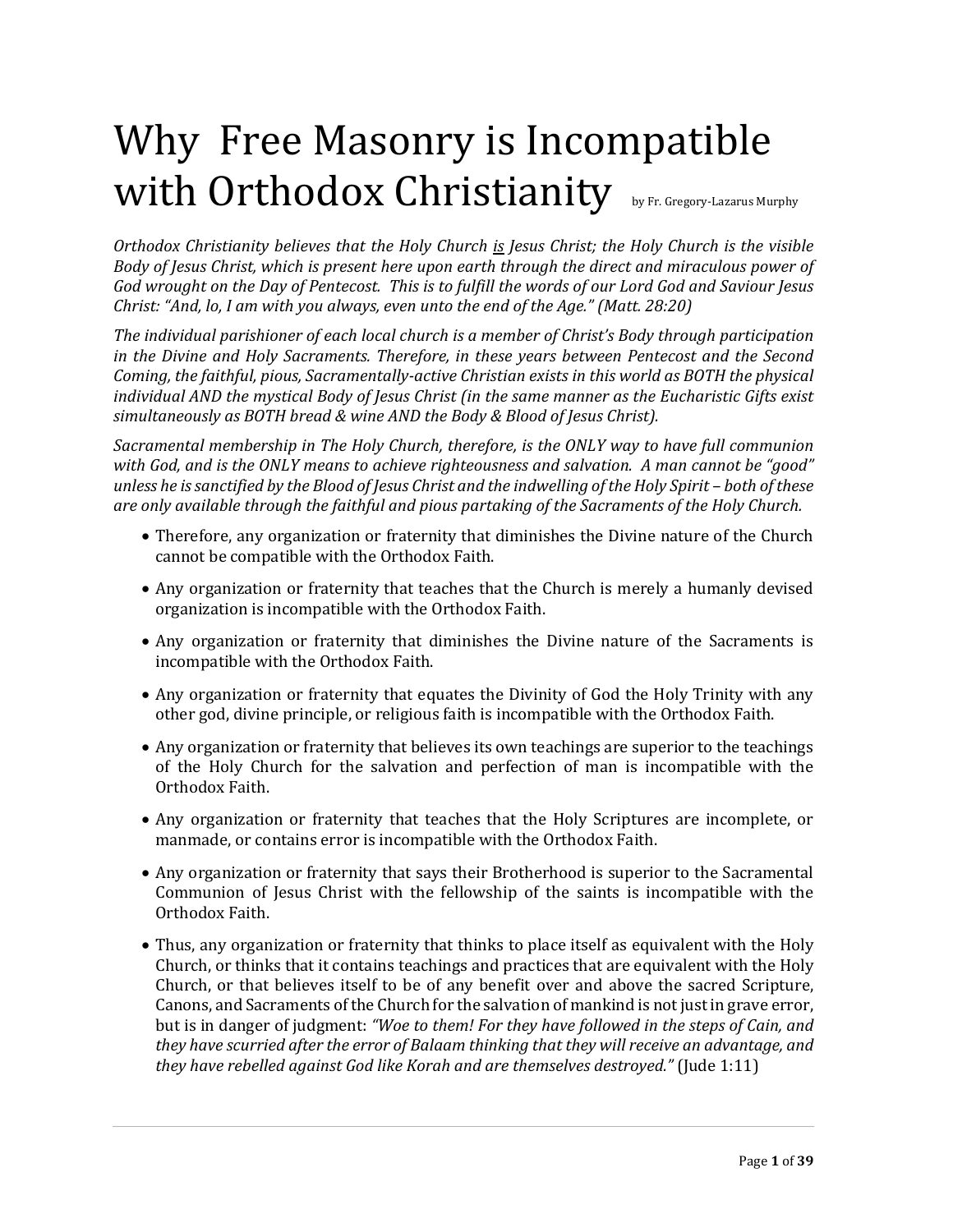Since the teachings of the Masonic Lodge include all of the above assertions, it is impossible for a person to be an honest and faithful member of both the Masonic Lodge and the Holy Orthodox Christian Church. *"Do you not know that friendship with the world is enmity with God? Whoever therefore wants to be a friend of the world makes himself an enemy of God."* (James 4:4)

THE FOLLOWING DOCUMENT PRESENTS DIRECT QUOTES FROM REPUTABLE (FOOTNOTED) SOURCES ON THE TEACHINGS AND BELIEF OF THE MASONIC LODGE. THE DIVINE WORDS OF HOLY SCRIPTURE FOLLOWS. IT CAN BE CLEARLY SEEN THAT THE CLAIMS OF THE MASONIC LODGE ARE IN OPEN AND DIRECT CONFLICT WITH THE WORDS OF HOLY SCRIPTURE AND THE FAITH OF PIOUS ORTHODOX CHRISTIANS.

### **JESUS CHRIST**

MASONRY:

In his private petitions a man may petition God or Jehovah, Allah or Buddha, Mohammed or Jesus; he may call upon the God of Israel, or the First Great Cause. In the Masonic Lodge he hears petition to the Great Architect of the Universe, finding his own deity under that name. A hundred paths may wind upward around a mountain; at the top they meet.

*(Carl H. Claudy, "Introduction to Freemasonry" p. 38)*

The Light could not unite with darkness. It but put on the appearance of a human body, and took the name of Christ in the Messiah, only to accommodate itself to the language of the Jews...He suffered in appearance only... the person of Jesus having disappeared...

*(Albert Pike [33rd degree Mason]* 'Morals and Dogma' *p.* 567)

Theologians first made a fetish of the impersonal omnipresent divinity; and then tore the christos from the hearts of all humanity in order to deify Jesus, that they might have a God-man peculiarly their own.

> *(J.D. Buck, 'Symbolism of Freemasonry: Mystic Masonry and the*  Greater Mysteries of Antiquity' (Chicago, Illinois: Ezra A. Cook *Publications, Inc., 1925), page 57.)*

The true disciple of ancient Masonry has given up forever the worship of personalities... [A]s a Mason his religion must be universal: Christ, Buddha or Mohammed, the names mean little, for he recognizes only the light and not the bearer. He worships at every shrine, bows before every altar, whether in temple, mosque or cathedral, realizing with his truer understanding the oneness of all Spiritual Truth...No true Mason can be narrow, for his Lodge is the divine expression of all broadness. There is no place for little minds in a great work.

> *(Manly P. Hall, 'The Lost Keys of Masonry' (Richmond, Virginia: Hall Publishing Company, 1924), pages 94-95.*

Buthos<sup>\*</sup> and His Thought, uniting with **Wisdom**, made her fruitful by the Divine Light, and she produced a perfect and an imperfect being, **Christos**, and a Second and inferior **Wisdom**, Sophia-Achamoth, who falling into chaos remained entangled there, became enfeebled, and lost all knowledge of the Superior Wisdom that gave her birth.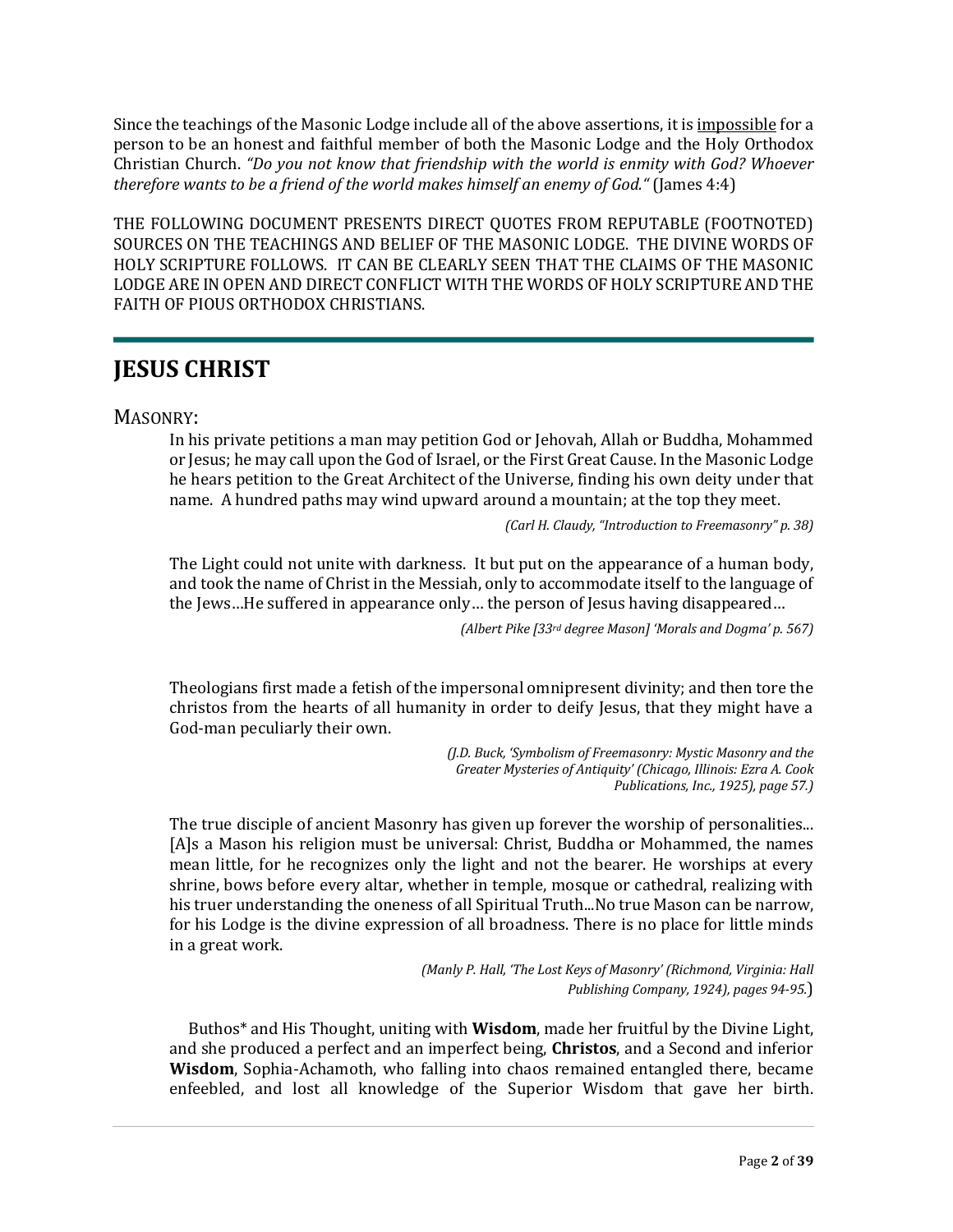Communicating movement to chaos, she produced Ialdaboath {*a* lesser god, a demiurge}, the Demiourgos, Agent of Material Creation...Ialdabaoath produced an angel that was his image, and this a second, and son, on in succession to the sixth after the Demiourgos...

Ialdabaoath, to become independent of his mother, and to pass for the Supreme Being, made the world, and **man** in his own image; and his mother caused the Spiritual principle to pass from him into **man** so made; and henceforward the contest between the Demiourgos and his mother, between light and darkness, good and evil, was concentrated in **man**.

And the image of Ialdabaoth, reflected upon matter, became the Serpent-Spirit, **Satan**, the Evil Intelligence. Eve, created by Ialdabaoth, had by his Sons children that were angels like themselves. The Spiritual light was withdrawn from **man** by Sophia, and the world surrendered to the influence of evil; until the Spirit, urged by the entreaties of Wisdom, induced the Supreme Being to send Christos to redeem it. Compelled, despite himself, by his Mother, Ialdabaoth caused **the man Jesus** to be born of a Virgin; and the Celestial Savior, uniting with his Sister, Wisdom, descended through the regions of the seven angels...and entered with his sister into **the man Jesus** at the baptism in Jordan.

Ialdabaoth, finding that **Jesus** was destroying his empire and abolishing his worship, caused the Jews to hate and crucify Him; before which happened, **Christos** and Wisdom had ascended to the celestial regions. They restored **Jesus** to life and gave Him an ethereal body, in which He remained eighteen months on earth, and receiving from Wisdom the perfect knowledge  ${...}$  Gnosis}, communicated it to a small number of His apostles, and then arose to the intermediate region inhabited by Ialdabaoth, where, unknown to him, He sits at his right hand, taking from him the Souls of Light purified by **Christos.** When nothing of the spiritual world shall remain subject to Ialdabaoth, the redemption will be accomplished, and the end of the world, the completion of the return of Light into the Plenitude, will occur. {bold font added for clarity to distinguish the *characters in this tale}* 

*(Albert Pike, Chapter 26, or the 26<sup>th</sup> Degree, "Prince Of Mercy, or Scottish Trinitarian", p. 562-3.)* 

{\*NOTE: For an Orthodox Christian explanation of the heresy of Valentinianism (and the pagan diety, Buthos) by St. Irenaeus, see: 

http://www.mycrandall.ca/courses/grphil/philrel/IrenaeusLec ture.htm}

#### CHRISTIANITY:

John  $1:14$ 

And the Word became flesh and dwelt among us, and we have seen his glory, glory as of the only Son from the Father, full of grace and truth.

#### John 14:6

Jesus saith unto him, I am the way, the truth, and the Life: no man cometh to the Father, but by me.

#### John 14:9

Jesus said to him, "Have I been with you so long, and yet you do not know me, Philip? He who has seen me has seen the Father.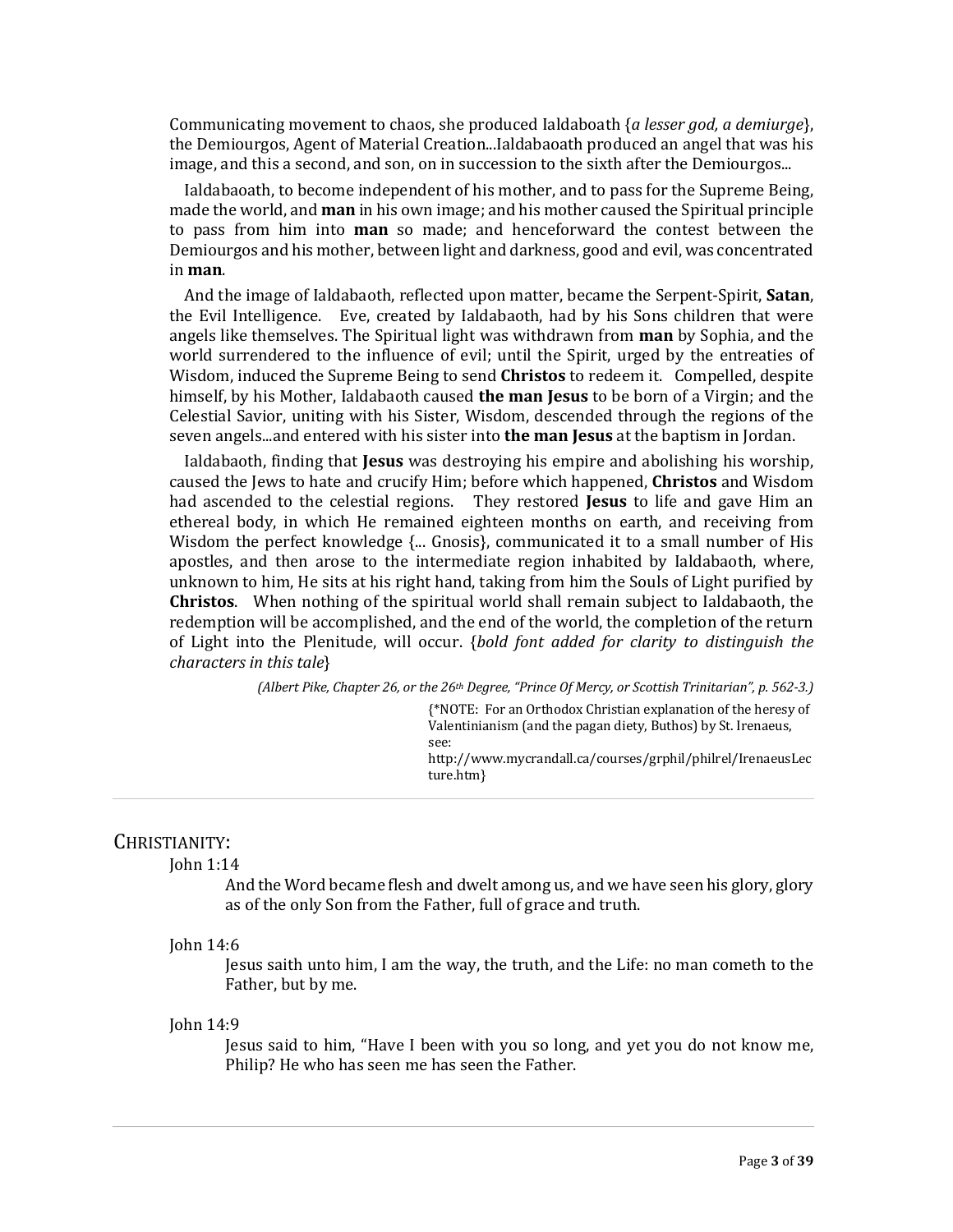#### John 10:30

I {Jesus Christ} and the Father are one.

#### Acts 4:12

Neither is there salvation in any other: for there is none other name  $\{but \, Jesus\}$ under heaven given among men, whereby we must be saved.

#### Isaiah  $52:10$

The Lord  $\{God$  the Father} has bared his holy arm  $\{i.e.,$  Jesus} before the eyes of all the nations, and all the ends of the earth shall see the salvation of our God.

#### Revelation 17:14

They will make war on the Lamb, and the Lamb will conquer them, for he is Lord of lords and King of kings, and those with him are called and chosen and faithful.

#### Hebrews 2:9

But we see him who for a little while was made lower than the angels, namely Jesus, crowned with glory and honor because of the suffering of death, so that by the grace of God he might taste death for everyone.

#### Revelation 1:5

And from Jesus Christ the faithful witness, the firstborn of the dead, and the ruler of kings on earth. To him who loves us and has freed us from our sins by his blood.

#### Revelation 22:13

I am the Alpha and the Omega, the first and the last, the beginning and the end.

#### John 3:16

For God so loved the world, that he gave his only Son, that whoever believes in him should not perish but have eternal life.

#### Hebrews 4:14

Since then we have a great high priest who has passed through the heavens, Jesus, the Son of God, let us hold fast our confession.

#### 1 John 4:14

And we have seen and testify that the Father has sent his Son to be the Savior of the world.

#### Hebrews 6:20

Where Jesus has gone as a forerunner on our behalf, having become a high priest forever after the order of Melchizedek

#### Colossians 1:15

He is the image of the invisible God, the firstborn of all creation.

#### Hebrews 2:10

For it was fitting that he, for whom and by whom all things exist, in bringing many sons to glory, should make the founder of their salvation perfect through suffering.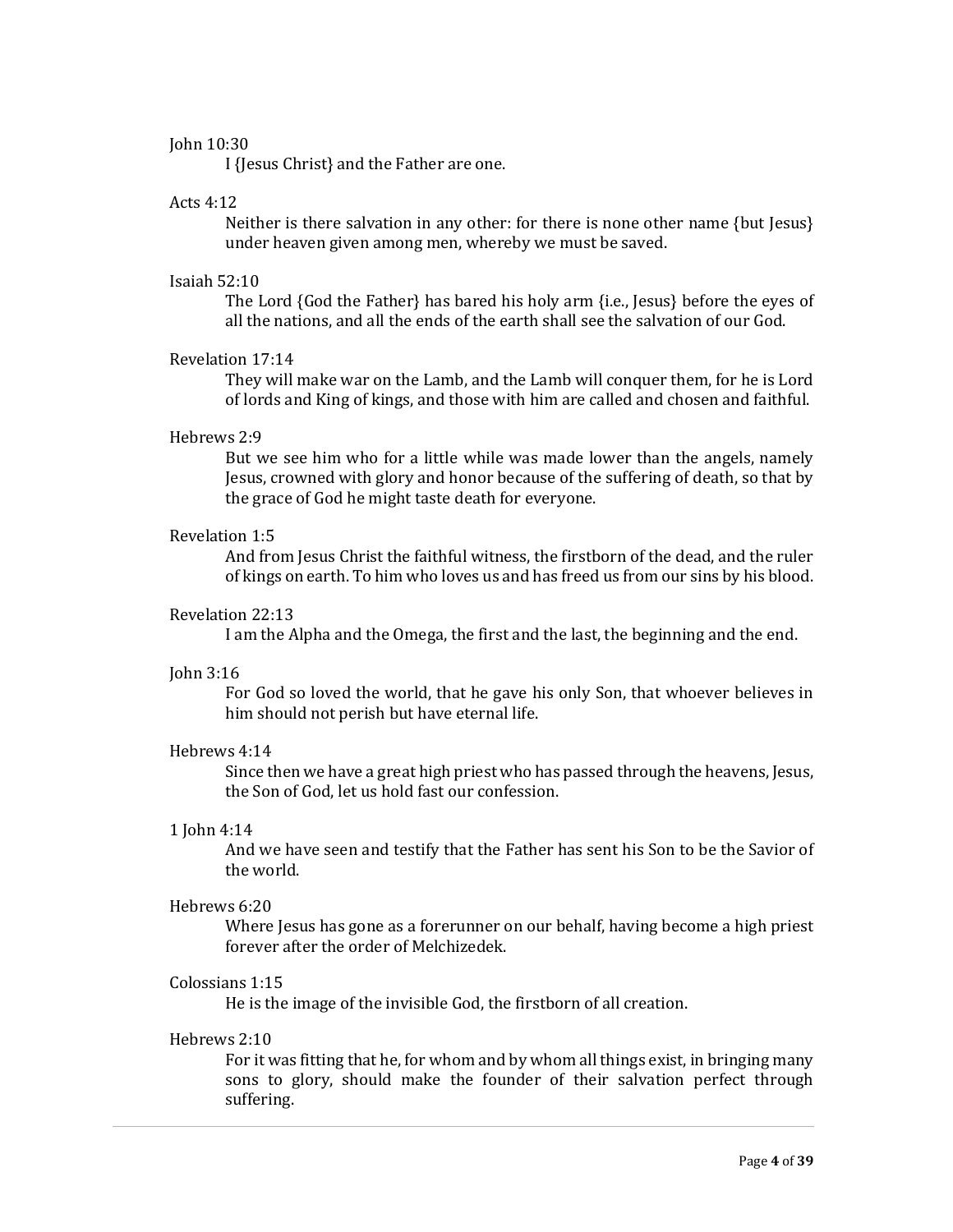#### Mark 8:31

And he began to teach them that the Son of Man must suffer many things and be rejected by the elders and the chief priests and the scribes and be killed, and after three days rise again.

#### Hebrews 9:26

For then he would have had to suffer repeatedly since the foundation of the world. But as it is, he has appeared once for all at the end of the ages to put away sin by the sacrifice of himself.

#### Matthew 11:27

All things have been handed over to me by my Father, and no one knows the Son except the Father, and no one knows the Father except the Son and anyone to whom the Son chooses to reveal him.

## **GOD**

#### MASONRY:

...Since every man's conception of God must be proportioned to his mental cultivation, and intellectual powers, and moral excellence. God is, as man conceives Him, the reflected image of man himself.

*(Albert Pike, "Morals and Dogma,"*  $14$ <sup>th</sup> *Degree, p.* 234)

The only personal God Freemasonry accepts is humanity in toto...Humanity therefore is the only personal God that there is.

*(J.D. Buck, "Mystic Masonry," p. 216)* 

The Absolute is Reason. Reason IS, by means of itself. It IS because IT IS. If God IS, HE IS by Reason.

*(Albert Pike, "Morals and Dogma," 28th Degree. p. 737)*

Men have to decide whether they want a God like the ancient Hebrew Yahweh, a partisan tribal god, with whom they can talk and argue and from whom they can hide if necessary; or a boundless, eternal, universal, undenominational, and international Divine Spirit, so vastly removed from the speck called man, that he cannot be known, named or approached. So soon as man begins to laud his God and endow him with the most perfect human attributes such as justice, mercy, beneficence, etc., the Divine Essence is depreciated and despoiled...The Masonic test is a Supreme Being, and any qualification added is an innovation and distortion...Monotheism violates Masonic principles, for it requires belief in a specific kind of Supreme Deity.

*Coil's Masonic Encyclopaedia (95: 516-17)*

JAHBULON  $\lceil$ "[ah {Jehovah}" + "Bul {Baal}" + "On {Osiris}" = "GOD"] – In this compound name an attempt is made to show by a co-ordination of divine names...the unity, identity and harmony of the Hebrew, Assyrian and Egyptian god-ideas, and the harmony of the Royal Arch religion with these ancient religions. This Masonic 'unity of God' is peculiar.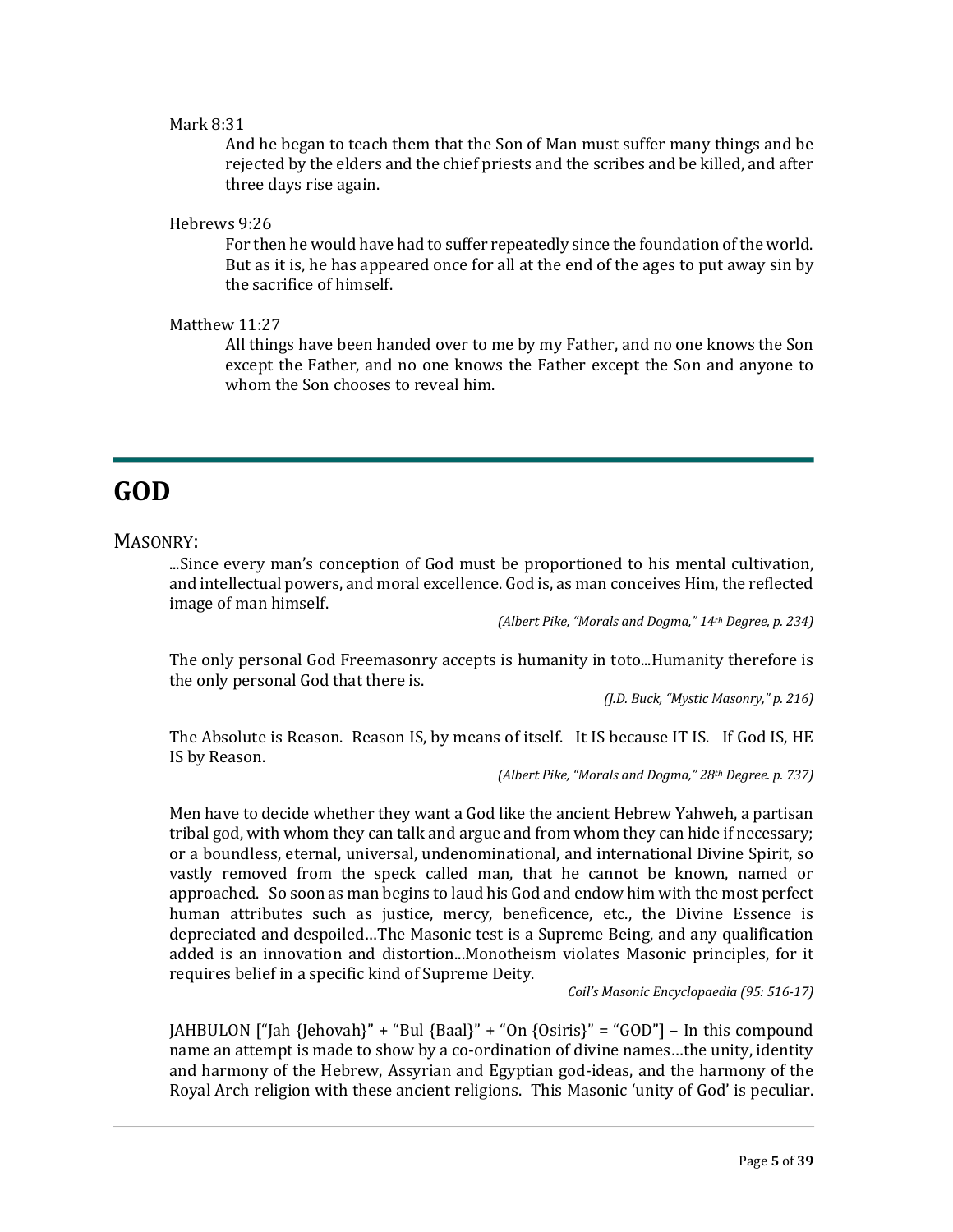It is the doctrine that the different names of gods as Brahma, Jehovah, Baal, Bel, Om, On, etc., all denote the generative principle, and that all religions are essentially the same in their ideas of the divine.

*(Coil's Masonic Encyclopaedia [95: 516] and the 'Masonic Ritual and Monitor [58: 226]*)

#### CHRISTIANITY:

#### Isaiah 37:16

O Lord of hosts, God of Israel, enthroned above the cherubim, you are the God, you alone, of all the kingdoms of the earth; you have made heaven and earth.

#### Isaiah 40:28

Have you not known? Have you not heard? The Lord is the everlasting God, the Creator of the ends of the earth. He does not faint or grow weary; his understanding is unsearchable.

#### Revelation 1:8

I am the Alpha and the Omega," says the Lord God, "who is and who was and who is to come, the Almighty.

#### Jeremiah 10:10

But the Lord is the true God; he is the living God and the everlasting King. At his wrath the earth quakes, and the nations cannot endure his indignation.

#### Jeremiah 51:15

It is he who made the earth by his power, who established the world by his wisdom, and by his understanding stretched out the heavens.

#### Jeremiah 23:24

Can a man hide himself in secret places so that I cannot see him? declares the Lord. Do I not fill heaven and earth? declares the Lord.

#### Isaiah 44:6

Thus says the Lord, the King of Israel and his Redeemer, the Lord of hosts: "I am the first and I am the last; besides me there is no god.

#### Genesis 1:1

In the Beginning God created the heaven and the earth.

#### Exodus 3:14

God said undo Moses, I AM THAT I AM...

#### 2 Chronicles 6:14

O Lord, the God of Israel, there is no god like Thee in heaven or on earth...

#### Isaiah 42:8

I am the Lord, that is My name; I will not give my glory to another

#### Deuteronomy 4:39

Acknowledge and take to heart this day that the Lord is God in heaven above and on the earth below. There is no other.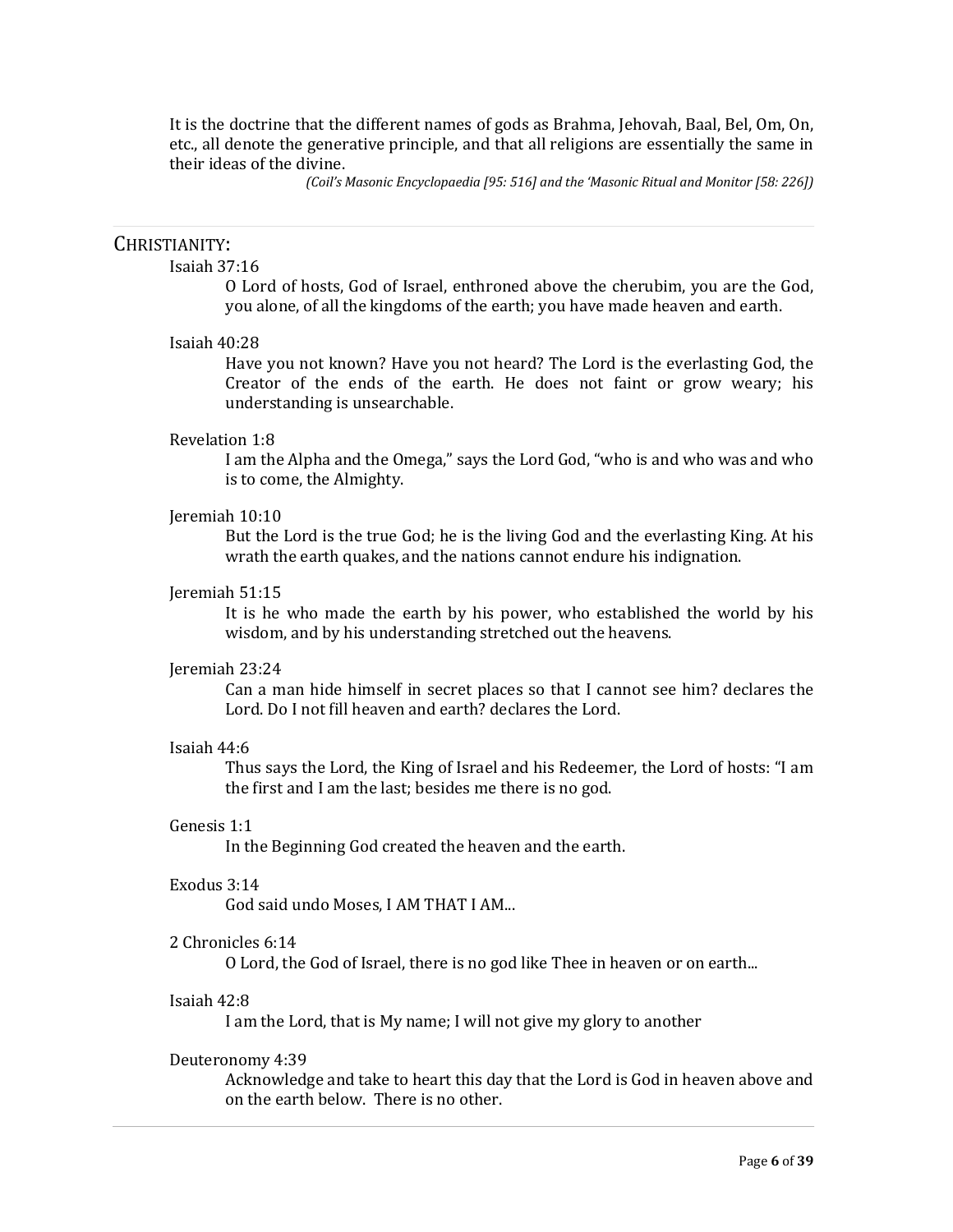#### I Iohn  $5:7$

For there are three that bear record in Heaven, the Father, the Word {Jesus}, and the Holy Ghost: and these three are one.

#### Acts 17:24-26

The God who made the world and everything in it, being Lord of heaven and earth, does not live in temples made by man, nor is he served by human hands, as though he needed anything, since he himself gives to all mankind life and breath and everything. And he made from one man every nation of mankind to live on all the face of the earth, having determined allotted periods and the boundaries of their dwelling place,

#### Revelation 19:6

Then I heard what seemed to be the voice of a great multitude, like the roar of many waters and like the sound of mighty peals of thunder, crying out, "Hallelujah! For the Lord our God the Almighty reigns.

#### Amos  $5:8$

He who made the Pleiades and Orion, and turns deep darkness into the morning and darkens the day into night, who calls for the waters of the sea and pours them out on the surface of the earth, the Lord {Adonai} is his name.

#### Isaiah 43:15

I am the Lord, your Holy One, the Creator of Israel, your King.

### **THE HOLY BIBLE**

#### MASONRY:

...the literal meaning (of the Bible) is for the vulgar only.

*(Albert Pike, "Digest of Morals and Dogma," p. 166)* 

Masonry makes no profession of Christianity...but looks forward to the time when the labor of our ancient brethren shall be symbolized by the erection of a spiritual temple...in which there shall be but one altar and one worship; one common altar of Masonry on which the Veda, Shastra, Sade, Zend-Avesta, Koran and Holy Bible shall lie…and at whose shrine the Hindoo, the Persian, the Assyrian, the Chaldean, the Egyptian, the Chinese, the Mohammedan, the Jew and the Christian may kneel...

*("The Kentucky Monitor." Fellowcraft Degree, p. 95)* 

The removal of the name of Jesus and references to Him in Bible verses used in the ritual are slight but necessary modifications.

*(Albert Mackey, "Masonic Ritualist." p. 272)*

The Bible is used among Freemasons as a symbol of the will of God, however it may be expressed. Therefore, whatever to any people expresses that will [of God] may be used as a substitute for the Bible in a Masonic Lodge. Thus, in a Lodge consisting entirely of Jews,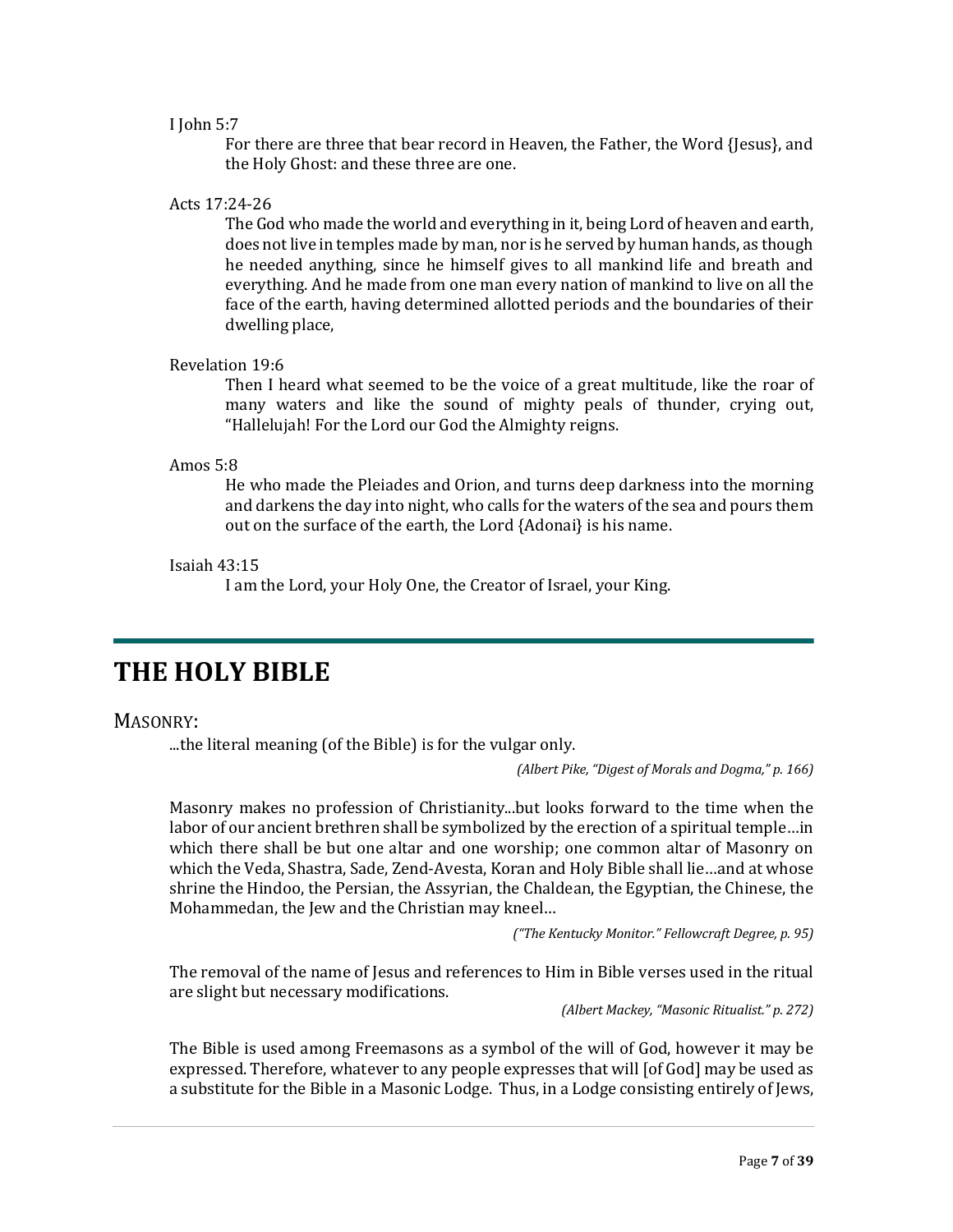the Old Testament alone may be placed upon the altar, and Turkish Freemasons {Muslims} make use of the Koran. Whether it be the Gospels to the Christian, the Pentateuch to the Israelite, the Koran to the Mussulman, {Muslim} or the Vedas to the Brahman, it everywhere Masonically conveys the same idea – that of the symbolism of the Divine Will revealed to man.

*(Mackey's Revised Encyclopedia of Freemasonry, vol. 1, pg. 133)*

The Second Landmark is the Volume of Sacred Law, open in the Lodge. But the Bible is not, in freemasonry, more than one of the Great Lights, and never has been, for the reason that Masons are not required to believe its teachings... The stern fact is that we are constantly admitting Hindus, Chinese, Mohammedans, Parsees and Jews, not one of whom believes in the Bible, and this forces the conclusion that Masonry regards the Bible only as a symbol.

*(Masonic Record, June 1926 in an article by Bro. T.H.R. entitled 'What are our Landmarks')* 

#### CHRISTIANITY:

#### 2 Timothy 3:16-17

All Scripture is breathed out by God and profitable for teaching, for reproof, for correction, and for training in righteousness, that the man of God may be competent, equipped for every good work.

#### Jeremiah 23:29

Is not my word like fire, declares the Lord, and like a hammer that breaks the rock in pieces?

#### Psalm 19:7-11

The law of the Lord is perfect, reviving the soul; the testimony of the Lord is sure, making wise the simple; the precepts of the Lord are right, rejoicing the heart; the commandment of the Lord is pure, enlightening the eyes; the fear of the Lord is clean, enduring forever; the rules of the Lord are true, and righteous altogether. More to be desired are they than gold, even much fine gold; sweeter also than honey and drippings of the honeycomb. Moreover, by them is your servant warned; in keeping them there is great reward.

#### Psalm 12:6

The Words of the Lord are pure words, as silver tried in a furnace of earth, purified seven times.

#### Psalm 119:105

Your word is a lamp to my feet and a light to my path.

#### Isaiah 8:20

... if they speak not according to this Word, it is because there is no light in them.

#### Hebrews 4:12-14

For the word of God is living and active, sharper than any two-edged sword, piercing to the division of soul and of spirit, of joints and of marrow, and discerning the thoughts and intentions of the heart. And no creature is hidden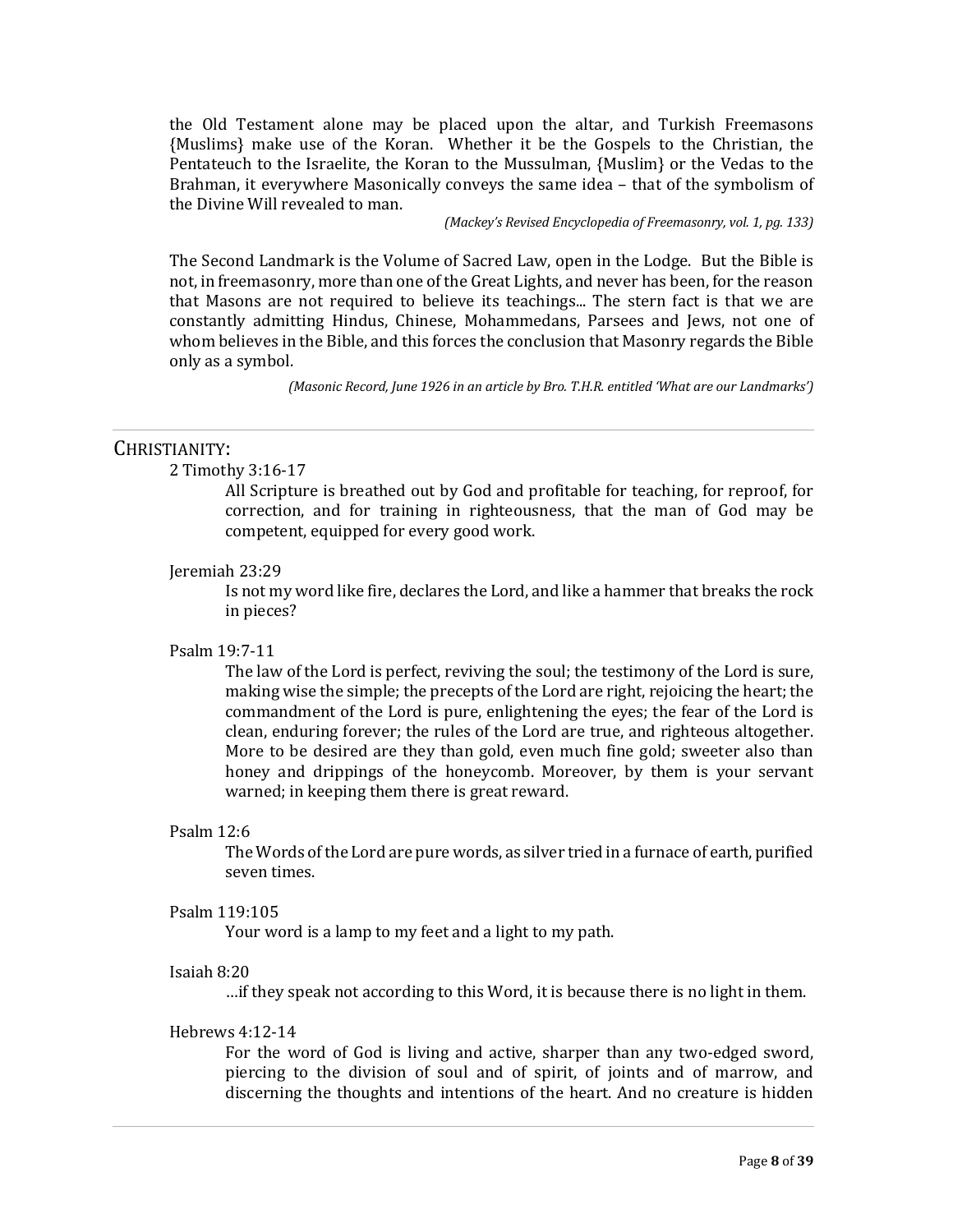from his sight, but all are naked and exposed to the eyes of him to whom we must give account. Since then we have a great high priest who has passed through the heavens, Jesus, the Son of God, let us hold fast our confession.

Hebrews 2:1

Therefore we must pay much closer attention to what we have heard, lest we drift away from it.

Revelation 22:18-19

I {Jesus Christ} testify to everyone who hears the words of the prophecy of this book, if anyone adds to them, may God add to him the plagues which are written in this book. If anyone takes away from the words of the book of this prophecy, may God take away his part from the tree of life, and out of the holy city, which are written in this book.

John 5:39

You {the Jews} search the Scriptures because you think that in them you have eternal life; and it is they that bear witness about me {Jesus Christ}.

### **THE LODGE vs. THE CHURCH**

MASONRY:

The dunces who led primitive Christianity astray, by substituting faith for science, reverie for experience, the fantastic for the reality; and the inquisitors, who for so many ages waged against Magism (magic and sorcery), a war of extermination, have succeeded in shrouding in darkness the ancient discoveries of the human mind.

*(Albert Pike, "Morals and Dogma," 14th Degree, p. 732)*

Masonry is the descendent of, or is founded upon, a divinely imparted religion which long antedates the prime date of creation as given in our Bible. It is all that remains to us of the first world religion which flourished in an antiquity so old that it is impossible to affix a date. It was the first unified religion... To this, such symbols as the pyramids, both in Egypt and South America, bear witness... The ancient mysteries were temporary custodians of the ancient truth and closely allied to the Masonic work of today... the relation of the Mysteries to Masonry has oft been recognized, and the golden thread of living continuity can be traced through them to modern Masonry. The Mysteries...are all parts of that ancient thread which has its origin in that primeval religion which terminates today in masonry.

*(Foster Bailey [33rd degree Mason], 'The Spirit of Freemasonry' 30-2)*

There he stands without [outside] our portals, on the threshold of his new Masonic life, in darkness, helplessness and ignorance. Having been wandering amid the errors and covered over with the pollutions of the outer and profane world, he comes inquiringly to our door, seeking the new birth, and asking a withdrawal of the veil which conceals divine truth from his uninitiated sight.

*(Albert Mackey, The Manual of the Lodge, pg.20*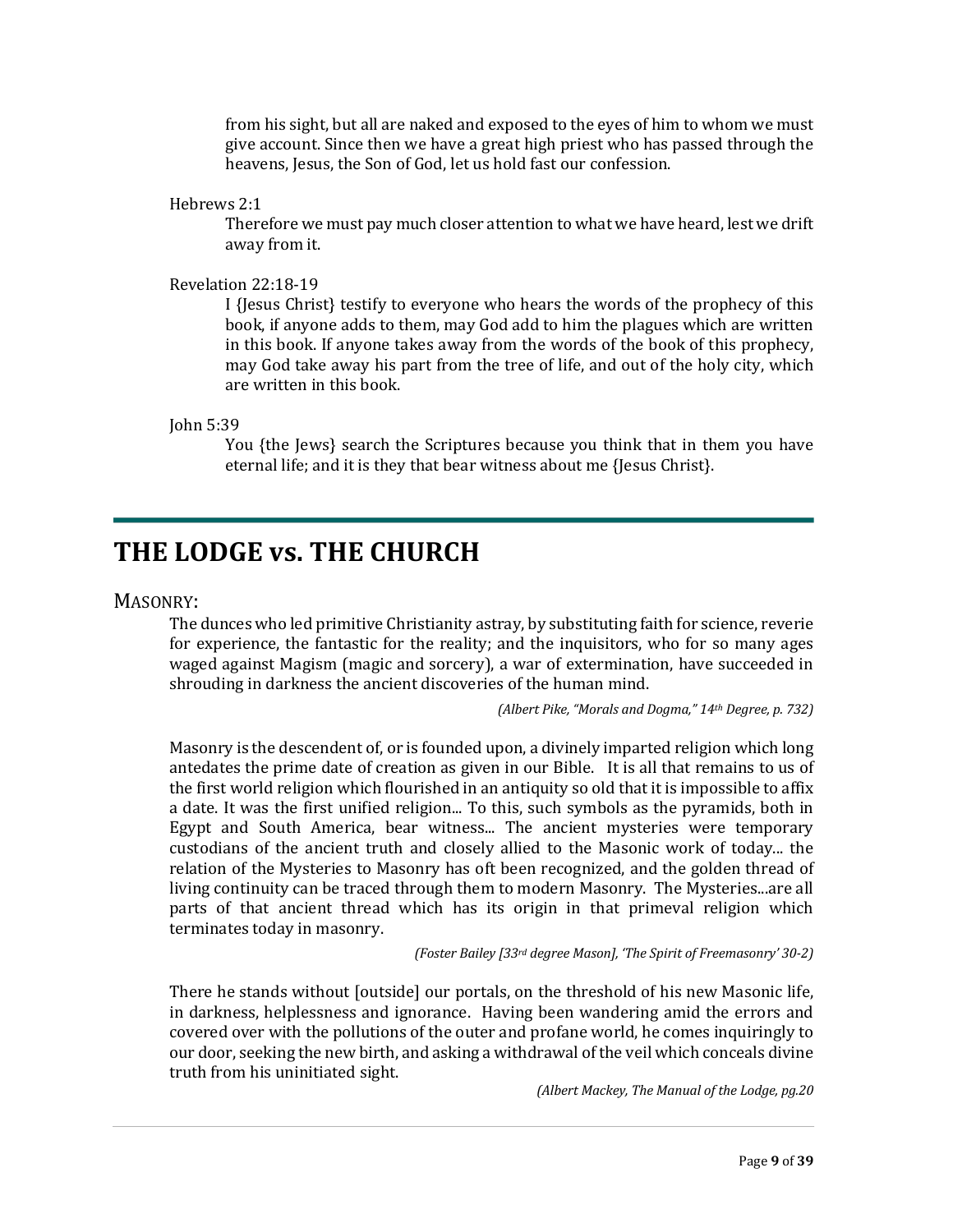As some of us prefer to put it, Masonry is not a religion but Religion – not a church, but a worship, in which men of all religions may unite.

*(Joseph Fort Newton 'The Religion of Masonry' p 10 & 11)*

The truth is that Masonry is undoubtedly a religious institution, its religion being of that universal kind in which all men agree.

> *(Albert Mackey [33rd degree Mason and Secretary General of the Supreme Council of the Thirty-Third Degree Scottish Rite], 'Textbook of Masonic Jurisdiction' p. 95)*

So broad is the religion of Masonry, and so carefully are all sectarian tenets excluded from the system, that the Christian, the Jew, and the Mohammedan, in all their numberless sects and divisions, may and do harmoniously combine in its moral and intellectual work, with the Buddhist, the Parsee, the Confucian, and the worshiper of Deity under every form.

*(T. S. Webb 'Masonic Monitor' p 285)*

The religion of Freemasonry is not Christian.

*(Albert Mackey [33<sup>rd</sup> degree Mason and Secretary General of the Supreme Council of* the Thirty-Third Degree Scottish Rite], 'Encyclopaedia of Freemasonry'. 618)

Blue Lodge Masonry has nothing whatever to do with the Bible; if it did, it would not be Masonry, it would be something else.

*(Chase's Digest of Masonic Law p 207)*

The whole process [of initiation] should be made one of the most crucial experiences of the candidate's life, one that will change him to the center of his being. It is like the moral and spiritual change which comes over a man who passes through the religious experience known as 'conversion' or 'regeneration.' Masonic initiation is intended to be quite as profound and revolutionizing an experience. As a result of it, the candidate should become a new man.

*(H. L. Haywood 'The Great Teachings of Masonry' p 30 & 31)*

Masonry is regarded as the direct descendant, or as a survival of the mysteries...of Isis and Osiris in Egypt.

*(Robert Freke Gould, History of Freemasonry 1:13)* 

Freemasonry is the survivor of the ancient mysteries  $-$  nay, we may go further and call it the guardian of the mysteries.

*(Bro. J.S.M.Ward. 'Freemasonry and the ancient gods' p 347)* 

The signs, symbols and inscriptions date from...the Sumerian civilizations..., Chaldea [Babylon], Assyria, Greece, Rome and even in Mexico and Yucatan... Some rites of the Scottish rite of Freemasonry of our Mother Jurisdiction have been in existence from time immemorial. For we teach the same grand truths, the same sublime philosophies...as those adepts of the ancient mysteries taught in their esoteric rites.

> *(Henry C. Clausen, 'Messages for a Mission' [the Supreme Council 33rd Degree,* A & ARFM, Mother Jurisdiction of the World, 1971] 5-7.)

The interpretation of the symbols of Freemasonry from a Christian point of view is a theory adopted by some, but one which I think does not belong to the ancient system. The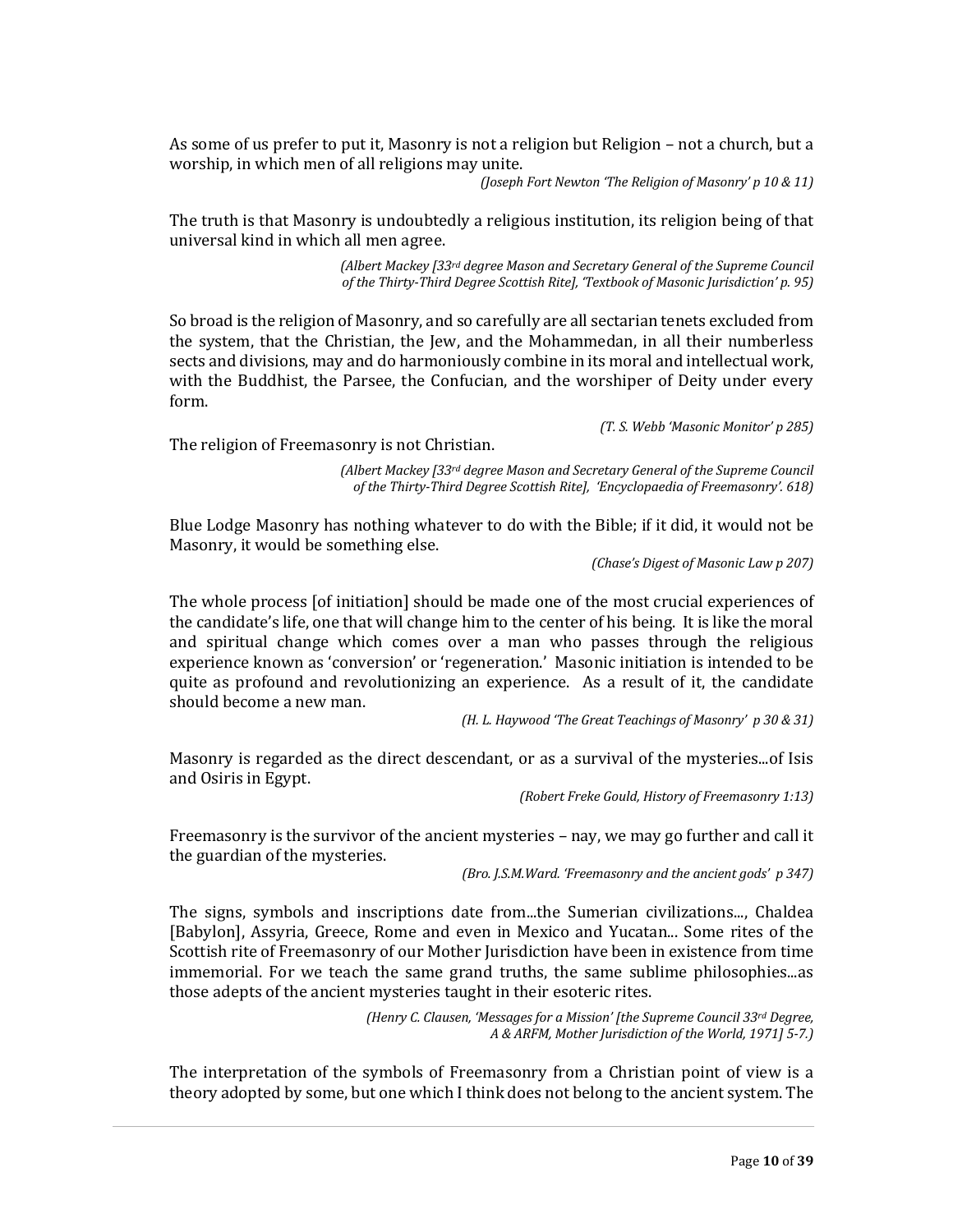principles of Freemasonry preceded the advent of Christianity. If Masonry were merely a Christian institution, the Jew, the Moslem, the Brahman and the Buddhist, could not consistently partake of its illumination. But its universality is its boast. In its language, citizens of every nation may converse; at its altar men of all religions may kneel; to its creed disciples of every faith may subscribe.

> *(Albert Mackey, [33<sup>rd</sup> degree Mason and Secretary General of the Supreme Council of the Thirty-Third Degree Scottish Rite], 'Encyclopaedia of Freemasonry'*)

Freemasonry certainly requires a belief in the existence of, and man's dependence upon, a Supreme Being to whom he is responsible. What can a church add to that, except to bring into one fellowship those who have like feelings?... That is exactly what the Lodge does.

*(Coil's Masonic Encyclopedia, pg.512)*

Does Freemasonry have a creed...or tenet...or dogma...to which all members must adhere? Does Freemasonry continually teach and insist upon a creed, tenet and dogma? Does it have meetings characterized by the practice of rites and ceremonies in, and by which, its creed tenet and dogma are illustrated, in myth, symbols and allegories? If Freemasonry were not religion, what would have to be done to make it such? Nothing would be necessary, or at least nothing but to add more of the same... That brings us to the real crux of the matter. The difference between a Lodge and a church is one of degree and not kind. Some think because it [the Lodge] is not a strong or highly formalized or highly dogmatized religion, such as the Roman Catholic Church...it can be no religion at all. But a church of friends {Quakers} exhibits even less formality and ritual than does a Masonic Lodge.

(*Coil's Masonic Encyclopedia,*pg.512)

#### CHRISTIANITY:

#### 2 John 1: 9-11

Anyone who runs ahead and does not continue in the teaching of Christ does not have God; whoever continues in the teaching has both the Father and the Son. If anyone comes to you and does not bring this teaching, do not take him into your house or welcome him. Anyone who welcomes him shares in his wicked work.

#### Colossians 1:17-20

And he is before all things, and in him all things hold together. 18 And he is the head of the body, the church. He is the beginning, the firstborn from the dead, that in everything he might be preeminent. For in him all the fullness of God was pleased to dwell, and through him to reconcile to himself all things, whether on earth or in heaven, making peace by the blood of his cross.

#### Matthew 28:18-20

And Jesus came and said to them, "All authority in heaven and on earth has been given to me. Go therefore and make disciples of all nations, baptizing them in the name of the Father and of the Son and of the Holy Spirit, teaching them to observe all that I have commanded you. And behold, I am with you always, to the end of the age.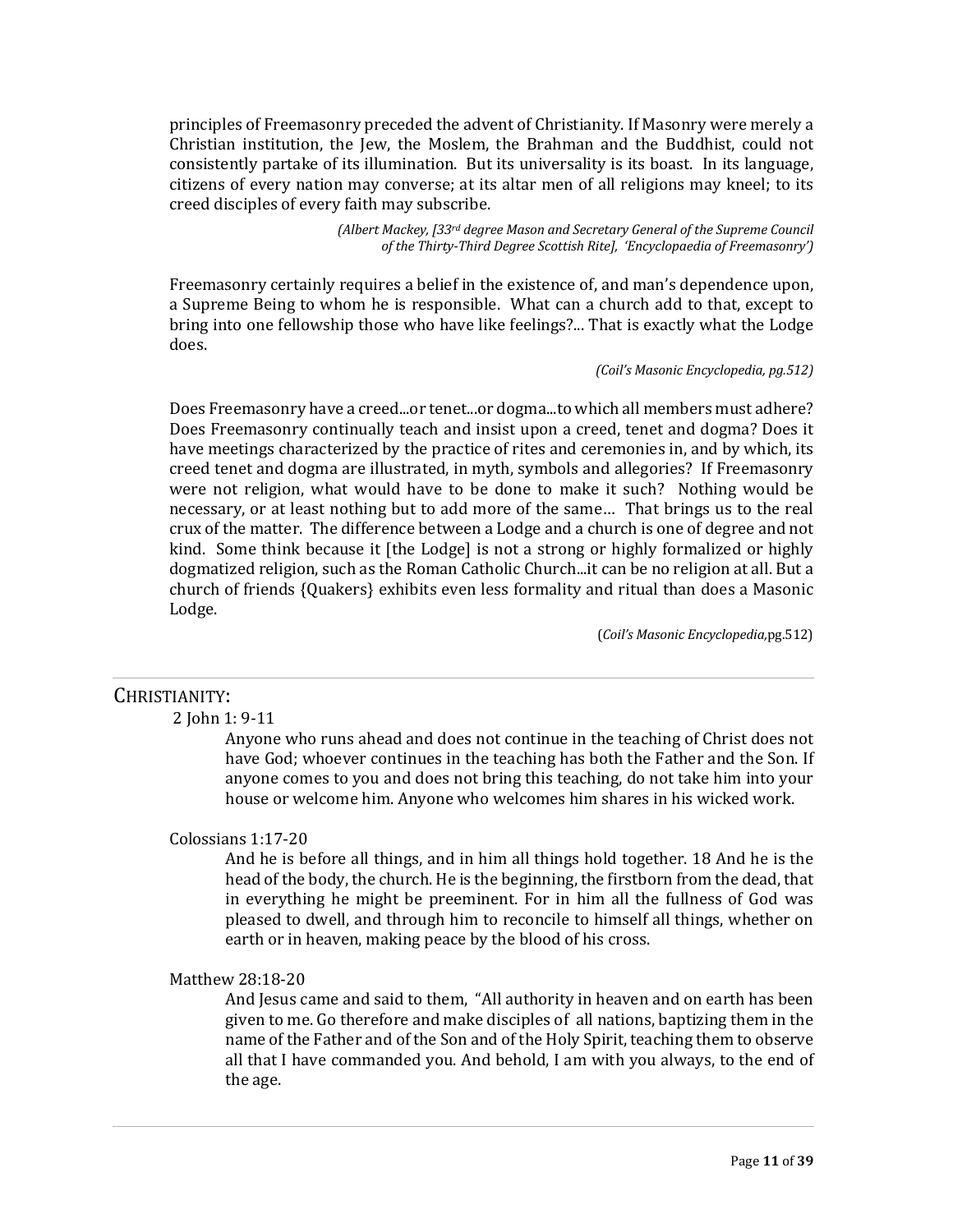#### Ephesians 5:23, 25

For the husband is the head of the wife even as Christ is the head of the church, his body, and is himself its Savior... Husbands, love your wives, as Christ loved the church and gave himself up for her

#### Ephesians 1:22-23

And he  $\{God$  the Father $\}$  put all things under his  $\{Jesus\}$  feet and gave him as head over all things to the church, which is his body, the fullness of him who fills all in all.

#### Romans 16:17

I appeal to you, brothers, to watch out for those who cause divisions and create obstacles contrary to the doctrine that you have been taught; avoid them.

#### Ephesians 2:19-22

So then you are no longer strangers and aliens, but you are fellow citizens with the saints and members of the household of God, built on the foundation of the apostles and prophets, Christ Jesus himself being the cornerstone, in whom the whole structure, being joined together, grows into a holy temple in the Lord. In him you also are being built together into a dwelling place for God by the Spirit.

#### 1 Timothy 3:14-15

I hope to come to you soon, but I am writing these things to you so that, if I delay, you may know how one ought to behave in the household of God, which is the church of the living God, a pillar and buttress of the truth.

#### 1 Peter 2:5

You yourselves like living stones are being built up as a spiritual house, to be a holy priesthood, to offer spiritual sacrifices acceptable to God through Jesus Christ. 

#### 1 Corinthians 3:11-15

For no one can lay a foundation other than that which is laid, which is Jesus Christ. Now if anyone builds on the foundation with gold, silver, precious stones, wood, hay, straw— each one's work will become manifest, for the Day will disclose it, because it will be revealed by fire, and the fire will test what sort of work each one has done. If the work that anyone has built on the foundation survives, he will receive a reward. If anyone's work is burned up, he will suffer loss, though he himself will be saved, but only as through fire.

### **SALVATION & REDEMPTION**

#### MASONRY:

These three degrees  $(1^{st}, 2^{nd}, 3^{rd})$  thus form a perfect an harmonious whole, nor can it be conceived that anything can be suggested more, which the soul of man requires.

*(Daniel Sickles, "Ahimon Rezon or Freemason's Guide." p. 196)*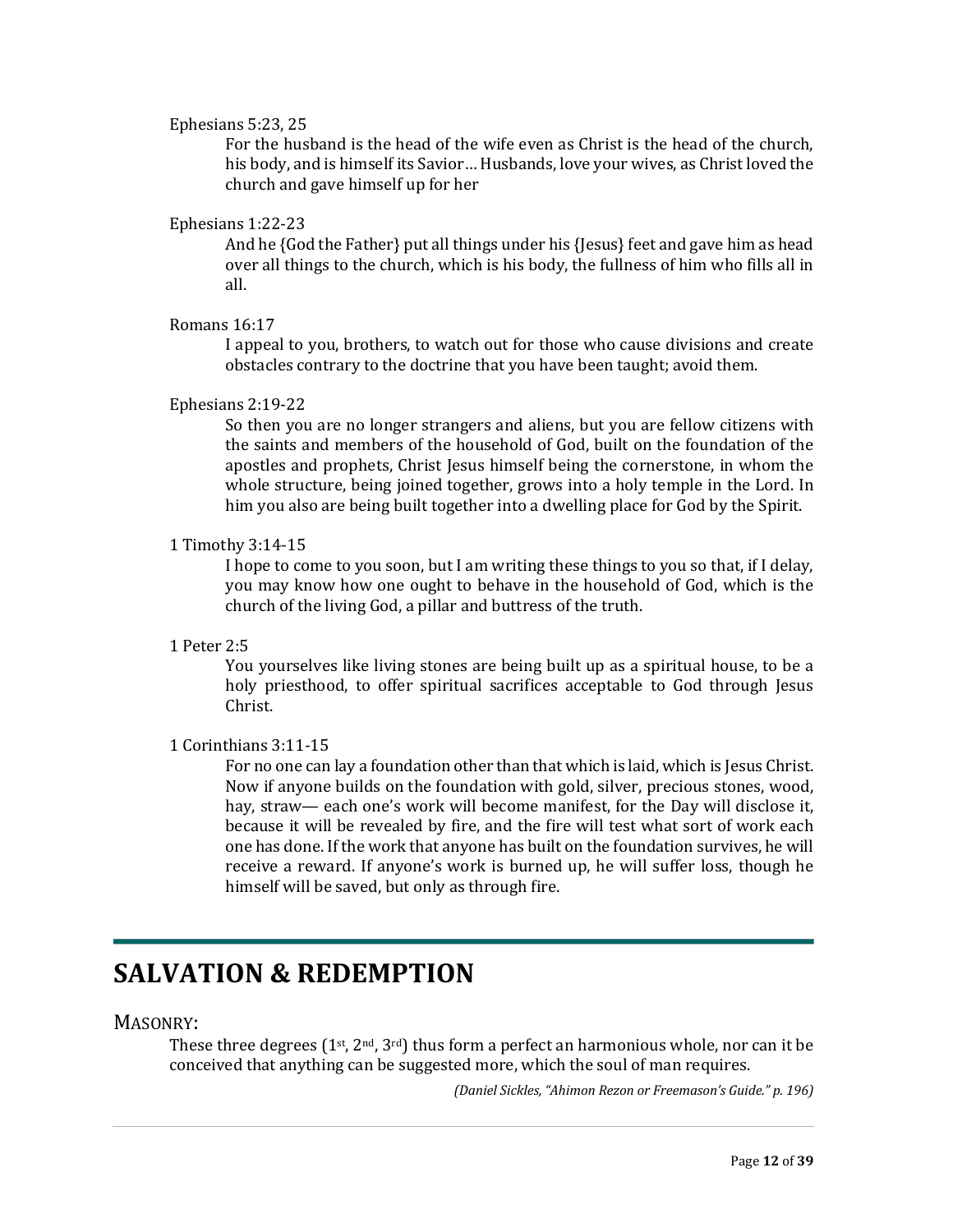If we with suitable true devotion maintain our Masonic profession, our faith will become a beam of light an bring us to those blessed mansions where we shall be eternally happy with God, the Great Architect of the Universe.

*(Daniel Sickles, "Ahimon Rezon or Freemason's Guide." p. 79)* 

...salvation by faith and the vicarious atonement were not taught as now interpreted, by Jesus, nor are these doctrines taught in the esoteric scriptures. They are later and ignorant perversions of the original doctrines.

*(J.D. Buck, "Mystic Masonry." p. 57)*

Freemasonry has taught each man can, by himself, work out his own conception of God and thereby achieve salvation.

*(J. S. M. Ward 'Freemasonry: Its Aims and Ideals' p 187)*

#### CHRISTIANITY:

Titus 3:5

He saved us, not because of works done by us in righteousness, but according to his own mercy, by the washing of regeneration and renewal of the Holy Spirit,

#### Romans 10:9

Because, if you confess with your mouth that Jesus is Lord and believe in your heart that God raised him from the dead, you will be saved.

#### Ephesians 2:8-9

For by grace you have been saved through faith. And this is not your own doing; it is the gift of God, not a result of works, so that no one may boast.

#### Matthew 7:21

"Not everyone who says to me, 'Lord, Lord,' will enter the kingdom of heaven, but the one who does the will of my Father who is in heaven.

#### John  $14:6$

Jesus said to him, "I am the way, and the truth, and the life. No one comes to the Father except through me."

#### Romans 3:10

As it is written. There is none righteous no not one.

#### Romans 3:23

For all have sinned and come short of the glory of God.

#### Romans 3:22

The righteousness of God is by faith of Jesus Christ unto all and upon all them that believe.

#### II Corinthians 5:21

For He hath made Him  ${$ [esus $}$  to be sin for us, who knew no sin; that we might be made the righteousness of God in Him.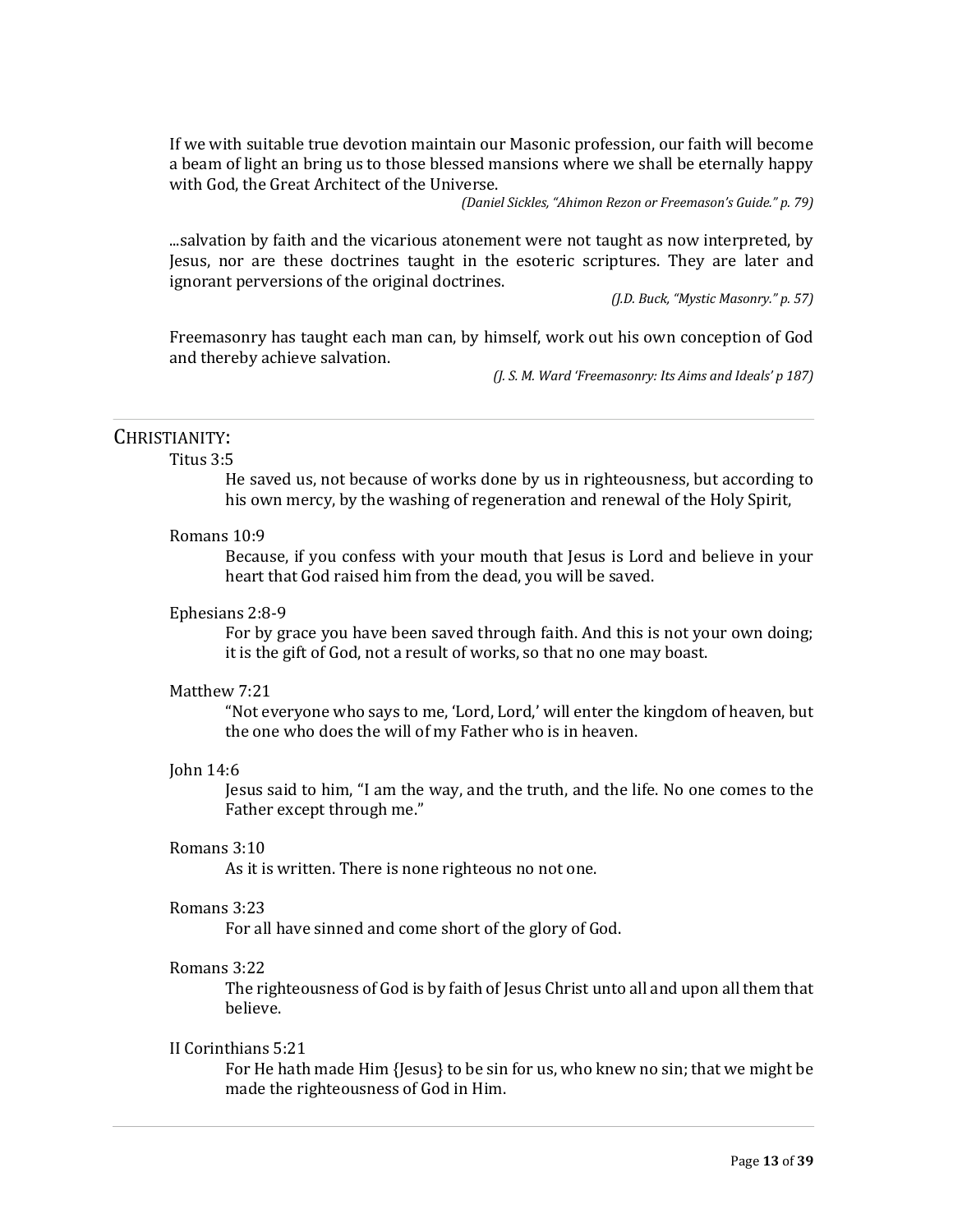#### John 14:6

Jesus said to him, "I am the way, and the truth, and the life; no one comes to the Father, but by me.

#### I Corinthians 15:1-4

Moreover, brethren, I declare unto you the gospel which I preached unto you, which also ye have received, and wherein ye stand; By which also ye are saved, if ye keep in memory what I preached unto you, unless ye have believed in vain. For I delivered unto you first of all that which I also received, how that Christ died for our sins according to the scriptures; And that he was buried, and that he rose again the third day according to the scriptures.

#### Acts 16:30-33

Then he brought them out and said, "Sirs, what must I do to be saved?" And they said, "Believe in the Lord Jesus, and you will be saved, you and your household." And they spoke the word of the Lord to him and to all who were in his house. And he took them the same hour of the night and washed their wounds; and he was baptized at once, he and all his family.

#### Mark 16:16

Whoever believes and is baptized will be saved, but whoever does not believe will be condemned. 

#### Acts 17:30

The times of ignorance God overlooked, but now he commands all people everywhere to repent

#### Matthew 7:13-14

Enter by the narrow gate. For the gate is wide and the way is easy that leads to destruction, and those who enter by it are many. For the gate is narrow and the way is hard that leads to life, and those who find it are few.

## **SATAN/LUCIFER**

#### MASONRY:

The conviction of all men that God is good led to a belief in a devil...

*(Albert Pike, "Morals and Dogma." 19th Degree, p. 324)* 

...there is no rebellious demon of Evil, or Principle of Darkness coexistent and in eternal controversy with God, or the Principle of Light...

*(Albert Pike, "Morals and Dogma," 32nd Degree, p.859)*

When later he [the Mason] is given Light, it means really that he is taught the principles of Occultism.

*(Arthur H. Ward. 'Masonic symbolism and the Mystic Way' 149-150)*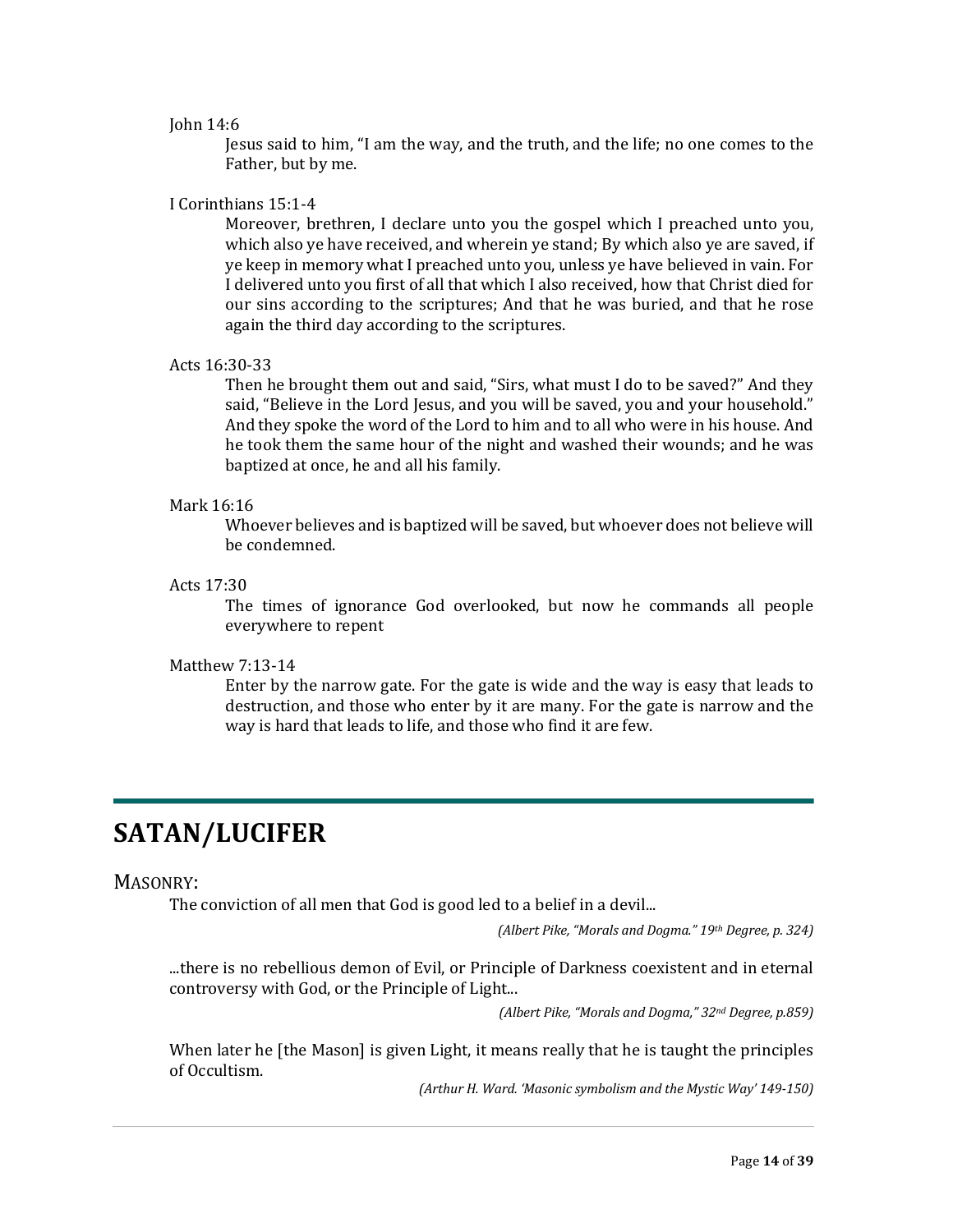Lucifer, the Light-bearer! Strange and mysterious name to give to the Spirit of Darkness! Lucifer, the Son of the Morning! Is it he who bears the Light, and with its splendors intolerable, blinds feeble, sensual, or selfish souls? Doubt it not!

> *(Albert Pike, Morals and Dogma of the Ancient and Accepted Scottish Rite of Freemasonry, p. 321, 19th Degree of Grand Pontiff.)*

The day has come when Fellow Craftsman must know and apply their knowledge. The lost key to their grade is the mastery of emotion, which places the energy of the universe at their disposal. Man can only expect to be entrusted with great power by proving his ability to use it constructively and selflessly. When the Mason learns that the key to the warrior on the block is the proper application of the dynamo of living power, he has learned the mystery of his Craft. The seething energies of Lucifer are in his hands, and before he may step onward and upward, he must prove his ability to properly apply energy. He must follow in the footsteps of his forefather, Tubal-Cain\*, who with the mighty strength of the war god hammered his sword into a plowshare.

> *(Manly P. Hall, 33rd Degree, K.T., The Lost Keys of Freemasonry or The Secret of Hiram Abiff, Forward by Reynold E. Blight, 33rd Degree, K.T., Illustrations by J. Augustus Knapp, 32<sup>nd</sup> Degree, Macoy Publishing and Masonic Supply Company, Inc., Richmond, Virginia, p. 48.)*

{\*NOTE: In the "Masonic Quiz Book," the candidate is asked this question: "Who was Tubal Cain?" Answer: "He is the Vulcan of the pagans."}

> *(William P. Peterson, Editor, Masonic Quiz Book: "Ask Me Brother", Chicago, Illinois, Charles T. Power Company, 1950, p. 18, 88, 131, 213; also found in John Yarker, The*  Arcane Schools: A Review of their Origin and Antiquity: With a General History of *Freemasonry and Its Relation to the Theosophic Scientific and Philosophic Mysteries,* Belfast, Ireland, William Tait, 1909, p. 30; also found in A. R. Chambers, Editor, Questions and Answers, 1972, p. 237; also found in Malcom Duncan, Duncan's Ritual of *Freemasonry, New York, David McKay Company, Inc., n.d. 3rd Edition, p. 94.)*

That which we must say to the crowd is, we worship a god, but it is the god one adores without superstition. To you, Sovereign Grand Inspector General, we say this and you may repeat it to the brethren of the  $32<sup>nd</sup>$ ,  $31<sup>st</sup>$  and  $30<sup>th</sup>$  degrees – the Masonic religion should be by all of us initiates of the high degrees, maintained in the purity of the Luciferian doctrine. 

If Lucifer were not god, would Adonay\*  $-$  whose deeds prove cruelty, perfidy and hatred of man, barbarism and repulsion for science – would Adonay and his priests calumniate him? Yes, Lucifer is god, and unfortunately Adonay is also god; for the eternal law is that there is no light without shade, no beauty without ugliness, no white without black, for the absolute can only exist as two gods, darkness being necessary for light to serve as its foil, as the pedestal is necessary to the statue, and the brake to the locomotive. Thus, the doctrine of Satanism is heresy, and the true and pure philosophical religion is the belief in Lucifer, the equal of Adonay; but Lucifer, god of light and god of good, is struggling for humanity against Adonay, the god of darkness and evil."

> {\*NOTE: *"Adonay" is one of the names that Hebrews and Christians use when referring to the Lord God Almighty.*}

> > (Recorded by A.C. De La Rive, La Femme et Lenfant dans La Franc-*Maconnerie Universelle, Page 588. Cited from The question of freemasonry, [2nd edition 1986 by Edward Decker pp12-14])*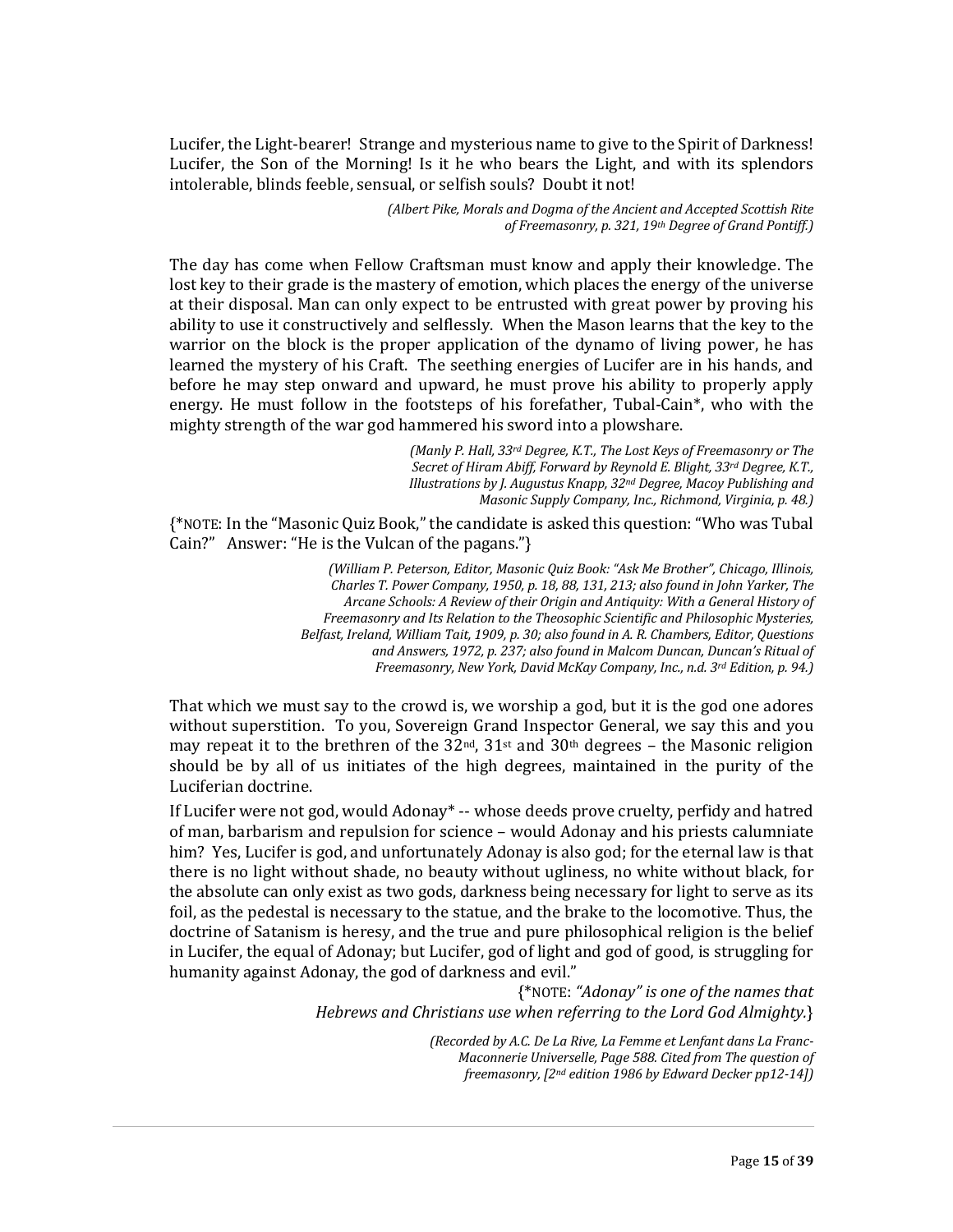#### CHRISTIANITY:

#### Revelation 19:6

Then I heard what seemed to be the voice of a great multitude, like the roar of many waters and like the sound of mighty peals of thunder, crying out, "Hallelujah! For the Lord {Adonai} our God the Almighty reigns."

#### Amos 5:8

He who made the Pleiades and Orion, and turns deep darkness into the morning and darkens the day into night, who calls for the waters of the sea and pours them out on the surface of the earth, the Lord {Adonai} is his name.

#### John 8:44

Ye are of your father, the devil...he is a liar, and the father of it.

#### James 4:7

Resist the devil, and he will flee from you.

#### Ephesians 6:11-12

Put on the whole armor of God, that ye may be able to stand against the wiles of the devil. For we wrestle not against flesh and blood, but against powers, against the rulers of the darkness of this world, against spiritual wickedness in high places.

#### Isaiah 14:12-15

How you are fallen from heaven, O Day Star, son of Dawn! How you are cut down to the ground, you who laid the nations low! You said in your heart, 'I will ascend to heaven; above the stars of God I will set my throne on high; I will sit on the mount of assembly in the far reaches of the north; I will ascend above the heights of the clouds; I will make myself like the Most High.' But you are brought down to Sheol, to the far reaches of the pit.

#### Revelation 12:7-9

Now war arose in heaven, Michael and his angels fighting against the dragon. And the dragon and his angels fought back, but he was defeated, and there was no longer any place for them in heaven. And the great dragon was thrown down, that ancient serpent, who is called the devil and Satan, the deceiver of the whole world—he was thrown down to the earth, and his angels were thrown down with him.

#### 2 Corinthians 11:14

And no wonder, for even Satan disguises himself as an angel of light.

#### Ezekiel 28:17

Your heart was proud because of your beauty; you corrupted your wisdom for the sake of your splendor. I cast you to the ground; I exposed you before kings, to feast their eyes on you.

#### Luke 10:18

And he said to them, "I saw Satan fall like lightning from heaven."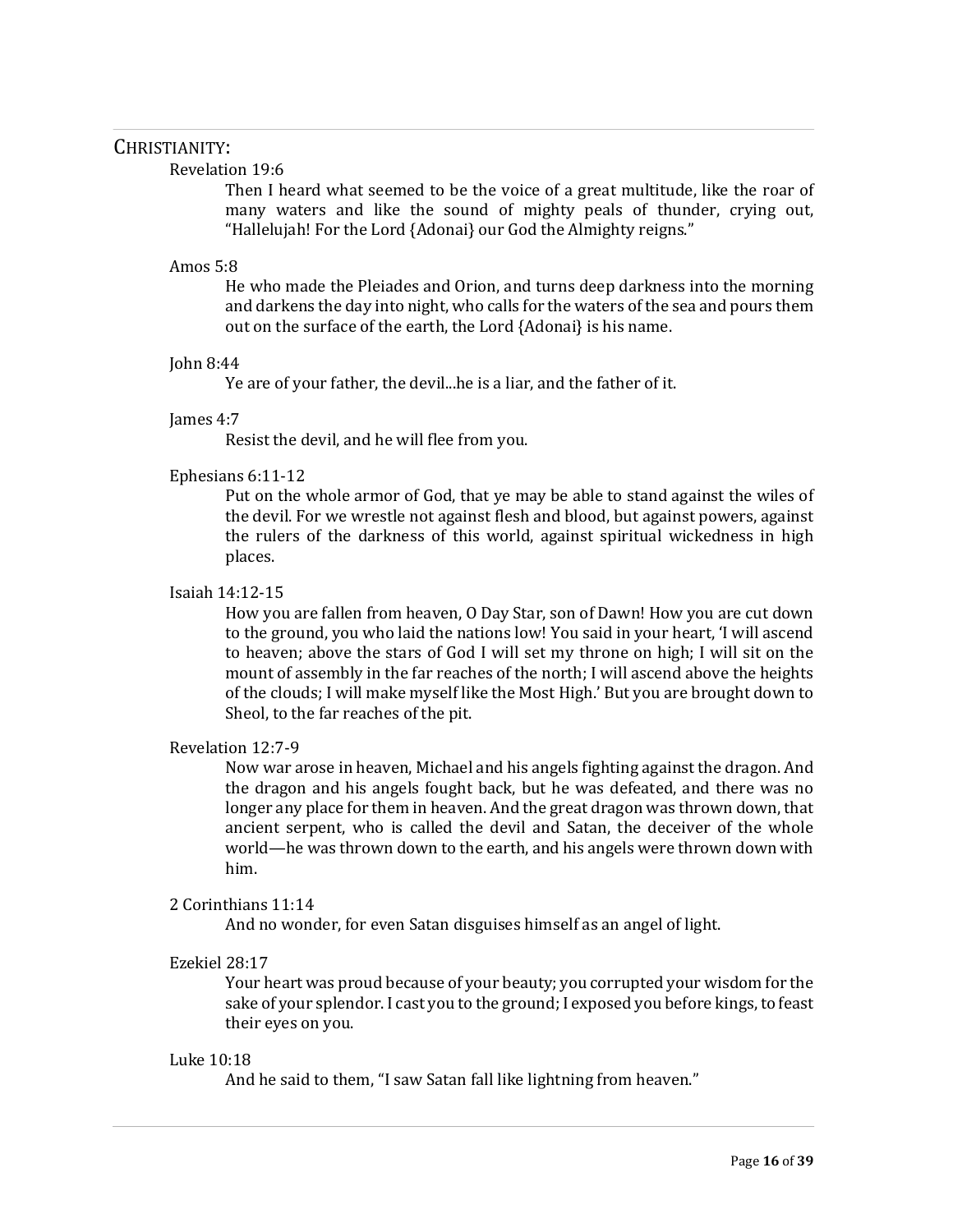#### John 8:44

You are of your father the devil, and your will is to do your father's desires. He was a murderer from the beginning, and has nothing to do with the truth, because there is no truth in him. When he lies, he speaks out of his own character, for he is a liar and the father of lies.

#### Ezekiel 28:14

You were an anointed guardian cherub. I placed you; you were on the holy mountain of God; in the midst of the stones of fire you walked.

#### 1 Peter 5:8

Be sober-minded; be watchful. Your adversary the devil prowls around like a roaring lion, seeking someone to devour.

#### Jude  $1:6$

And the angels who did not stay within their own position of authority, but left their proper dwelling, he has kept in eternal chains under gloomy darkness until the judgment of the great day.

#### Ezekiel 28:15

You were blameless in your ways from the day you were created, till unrighteousness was found in you.

#### Revelation 12:9

And the great dragon was thrown down, that ancient serpent, who is called the devil and Satan, the deceiver of the whole world—he was thrown down to the earth, and his angels were thrown down with him.

#### Revelation 20:10

And the devil who had deceived them was thrown into the lake of fire and sulfur where the beast and the false prophet were, and they will be tormented day and night forever and ever.

#### Ezekiel 28:1-26

The word of the Lord came to me: "Son of man, say to the prince of Tyre, Thus says the Lord God: "Because your heart is proud, and you have said, 'I am a god, I sit in the seat of the gods, in the heart of the seas,' yet you are but a man, and no god, though you make your heart like the heart of a god— you are indeed wiser than Daniel; no secret is hidden from you; by your wisdom and your understanding you have made wealth for yourself, and have gathered gold and silver into your treasuries; by your great wisdom in your trade you have increased your wealth, and your heart has become proud in your wealth.

#### Matthew 25:41

Then he will say to those on his left, Depart from me, you cursed, into the eternal fire prepared for the devil and his angels.

#### Jude 1:9

But when the archangel Michael, contending with the devil, was disputing about the body of Moses, he did not presume to pronounce a blasphemous judgment, but said, "The Lord rebuke you."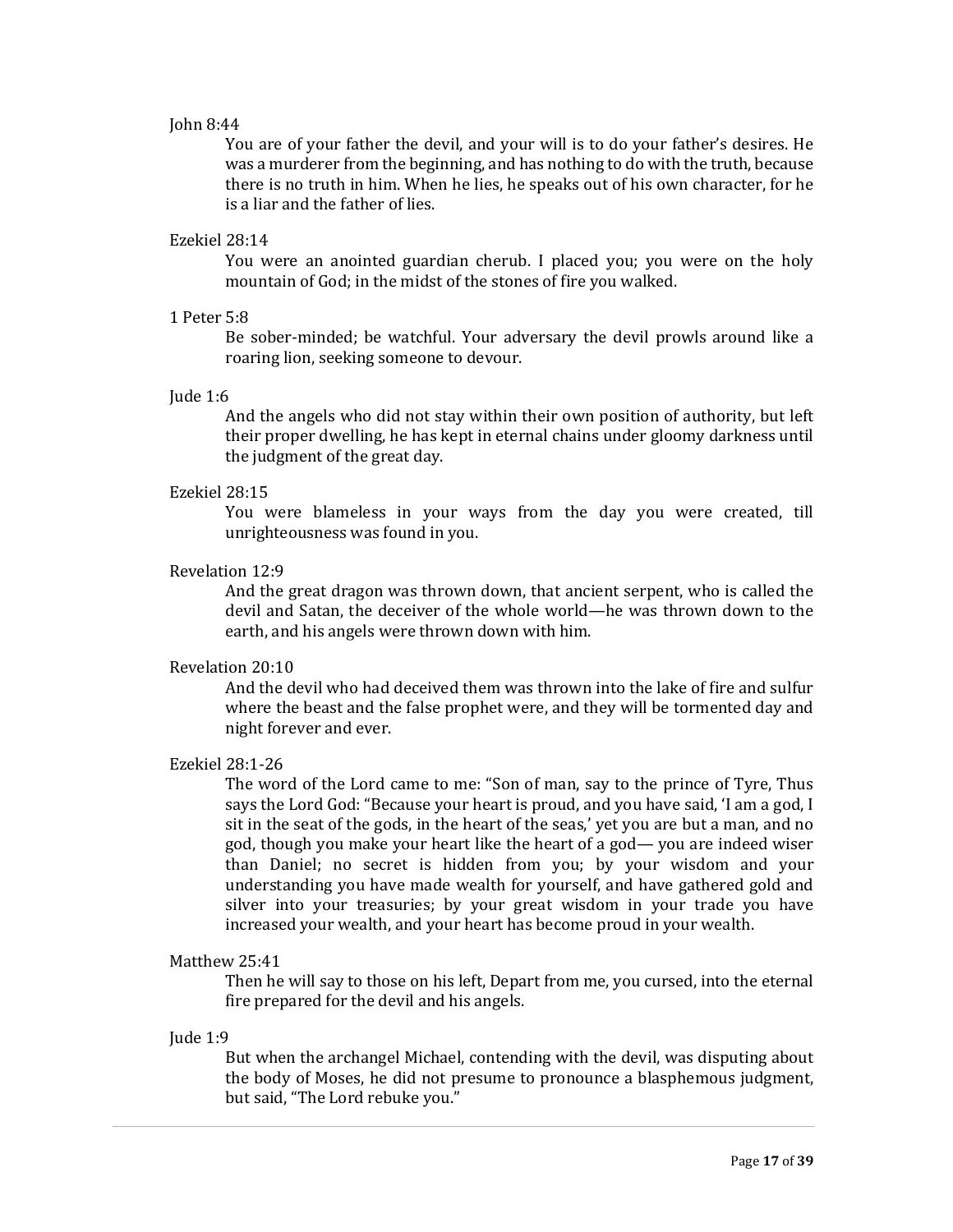## **SECRECY & DECEPTION**

MASONRY:

Secrecy is indispensable in a Mason of whatever degree.

*(Albert Pike, "Morals and Dogma,"*  $4$ <sup>th</sup> *Degree, p. 109)* 

The Blue Degrees are but the portico of the Temple. Part of the symbols are displayed there to the initiate, but he is intentionally misled by false interpretations. It is not intended that he shall understand them; but it is intended that he shall imagine that he understands them...their true explication  $\{ \text{explanation/understanding} \}$  is reserved for the Adepts, the Princes of Masonry.

*(Albert Pike, "Morals and Dogma," 30th Degree, p. 189)* 

Masonry, like all the religions, all the mysteries, Hermericism<sup>\*</sup> and alchemy conceals its secrets from all but the adepts and sages, or the elect, and uses false explanations and misinterpretations of its symbols to mislead those who deserve to be misled, to conceal the truth, which it calls light, from them and to draw them away from it.

The blue degrees (that is the craft degrees) are but the outer courts or portico of the temple. Part of the symbols are displayed there to the initiate, but he is intentionally misled by false interpretations. It is not intended that he shall understand them, but it is intended that he shall imagine he understand them. Their true explication is reserved for the Adepts, the Princes of Masonry. The whole body of the Royal and Sacerdotal Art was hidden so carefully, centuries since, in the High Degrees, so that it is even yet impossible to solve many of the enigmas they contain. It is well enough for the mass of those called Masons, to imagine that all is contained in the Blue degrees; and whoso attempts to undeceive them will labour in vain, and without any true reward violate his obligations as an Adept.

Albert Pike's Morals and Dogma 104,105 & 819 {\*NOTE: For an explanation of "Hermericism" see the following website: http://www.witchcraftandwitches.com/related\_hermeticism.html }

You must conceal all crimes of your brother Masons...and should you be summoned as a witness against a brother Mason be always sure to shield him... It may be perjury to do this, it is true, but you're keeping your obligations.

*(Ronayne, "Handbook of Masonry." p. 183)* 

Freemasonry is usually referred to by outsiders as a secret society. We have generally objected to this characterization, claiming that we are not members of a secret society, but rather of a society with secrets... Webster's dictionary would agree with the general public, however, defining the term "secret society" as any of various oath-bound societies having a secret ritual and so on. The Craft certainly fits this definition... Well, why do Masons keep secrets? It is not enough to say that we have traditionally always done so, or that we are obliged to do so. These answers simply push the question further back into Masonic history. The maintenance of secrecy is one of the first duties to which a man who becomes a Mason agrees. After the Symbolic Degrees, the first degree conferred in the Scottish Rite, Secret Master, and the last, Master of the Royal Secret, both indicate by their names that secrecy is a vital part of the Rite. A matter deemed so important by those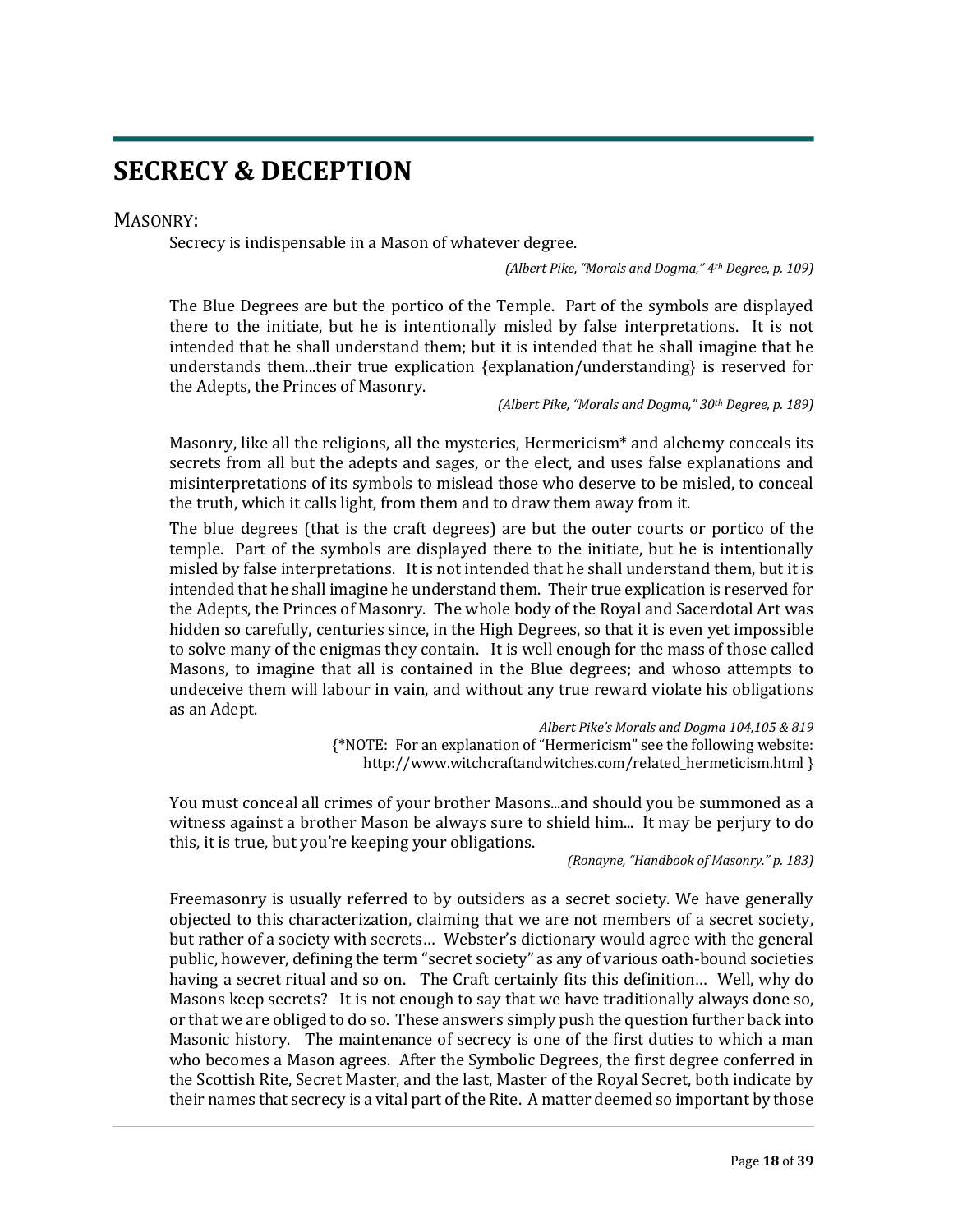who created the Masonic ritual is definitely worth further examination by all of us... When next we are challenged by an outsider on the "old-fashioned" nature of belonging to a secret society, there is no need to make excuses for it. Masonic secrecy is not merely an ancient tradition, it is a vital characteristic of our fraternity that we should cherish and protect. No less than the democratic tradition of the secret ballot, we should be prepared to defend our right and duty to keep secret that which is uniquely ours as our Masonic legacy to those who will follow us.

> *(Dr. Roger M. Firestone, 33; This article originally appeared in The* Scottish Rite Journal, which is published by the Supreme Council, 33, Ancient and Accepted Scottish Rite of Freemasonry for the Southern *Jurisdiction of the United States.*)

#### THE SECRETS OF FREEMASONRY

One of the things people are most curious about is the secrets in Freemasonry. Masons often claim that "Freemasonry is not a secret organization, but an organization with secrets." As former Masons, we can assure you that you are not missing much when it comes to what is really considered Masonic secrets, because the only real secrets in Freemasonry are the "modes of recognition," which include due guards, signs, tokens (which are the handshakes or secret grips), and passwords. Everything else is pretty much fair game to be revealed.

Entering the Lodge for the first time, however, most Masons will refuse to divulge anything and will "forever conceal, and never reveal any of the art or arts, part or parts, point or points of the hidden mysteries of Freemasonry, which they have received, may be about to receive, or may be hereafter be instructed in, to any person unless it shall be to a worthy Brother Mason." This is, in part, the result of the fear so indelibly embedded on one's mind when they enter the Lodge for the very first time – being "received on the point of a sharp instrument piercing their naked left breast, which is to teach them that as this is an instrument of torture to the flesh, so should the recollection thereof be to their minds and consciences, should they ever reveal the secrets of Freemasonry unlawfully."

What's more, after taking the bloody oath that reinforces this fear, the candidate is told that "the penalty of their oath (or obligation) is not literal, but instead, symbolic of what an honest man would rather undergo then to violate his solemn vow." Yet, by then it is too late, the fear factor has already been well instilled. So, it turns out to be a "catch-22," either you fear that some overzealous Mason just might hold you accountable by fulfilling the penalty on behalf of the Craft, or else your pride and honor are at risk of being destroyed. In either case, most Masons choose to take the safest route and keep their mouths shut entirely, rather than risk either consequence.

However, as Ex-Masons for Jesus we fear (reverence) God not man, and therefore we're not obligated to an oath which was rendered to us under false pretenses. As far as we are concerned, the oaths which we took are null and void. God has released us from them. Leviticus  $5:4-6$  makes it clear that when something is hidden from a man (in this case, the fact that the teachings of the lodge violate God's Word) and he takes an oath thoughtlessly, he is guilty of sin. When he recognizes it as sin (which we have) he may be released from it by confessing it as such and claiming the promise found in  $1$  John  $1:8-9$ : "If we say that we have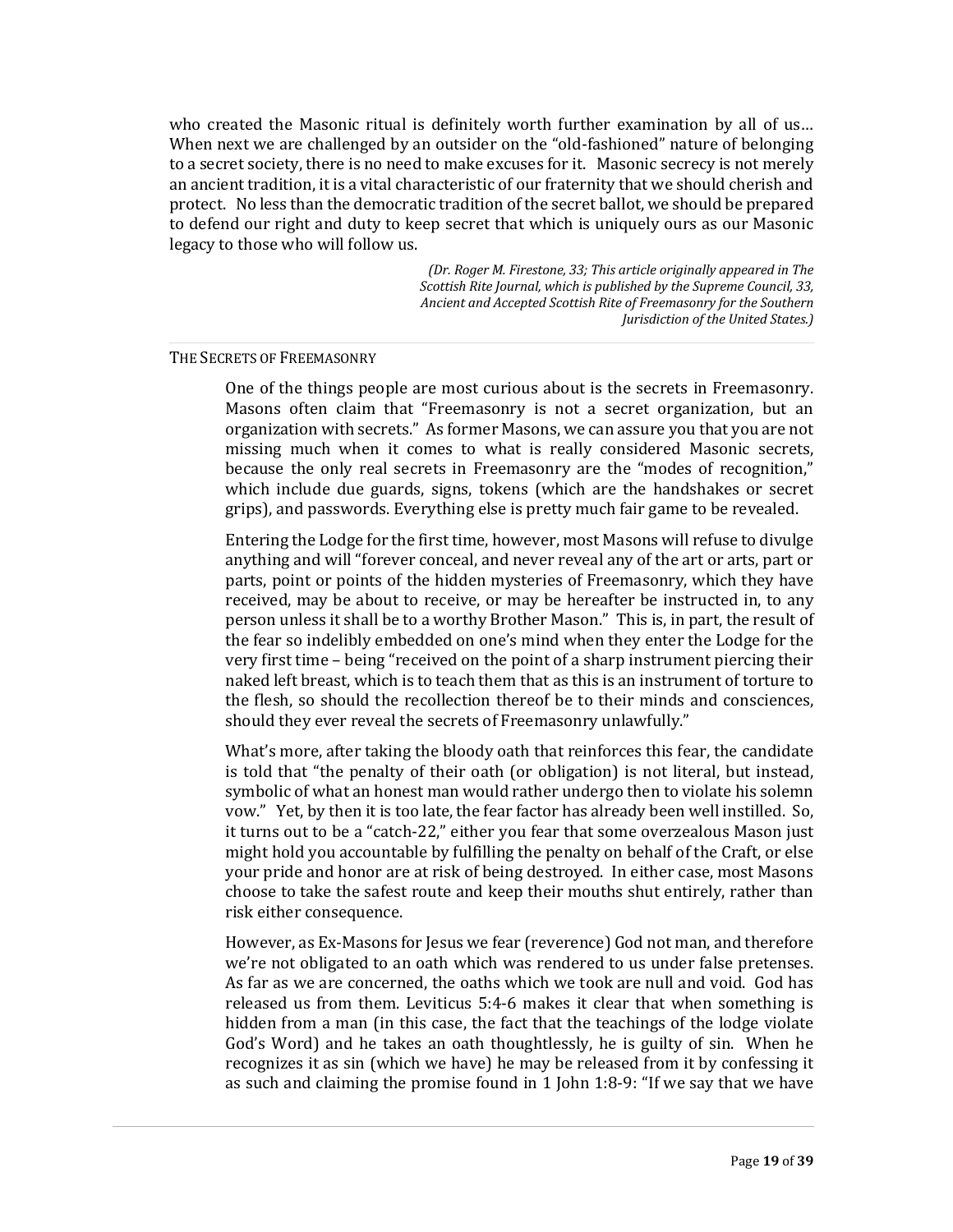no sin, we deceive ourselves. If we confess our sins, He is faithful and just to forgive us our sins and to cleanse us from all unrighteousness." As for the Levitical demand for a sin offering, praise God that He offered His Son, Jesus Christ, as full payment for our sin debt, once and for all!

The day we made that confession, renounced Masonic teachings, and claimed the promises of God, was the day He set us free from the obligations and deceptions of Freemasonry. While Masons may want us to feel guilty and remain in bondage through obedience to the men of the lodge by not bringing to light what you are about to see, we prefer to be obedient to God, and do not want to leave you in the dark about anything concerning our firsthand knowledge of Freemasonry. Christians are honorable by honoring Jesus and following His example. Unfortunately, Freemasonry doesn't even acknowledge Jesus Christ our Lord. (http://formermasons.org/issues/the\_secrets\_of\_freemasonry.php)

#### CHRISTIANITY:

#### Exodus 20:16

Thou shalt not bear false witness against thy neighbor.

#### Leviticus 19:11

Ye shall not steal, neither deal falsely, neither lie one to another.

#### Psalm 101:7

No one who practices deceit shall dwell in my house; no one who utters lies shall continue before my eyes.

#### Proverbs 12:22

Lying lips are an abomination to the Lord, but those who act faithfully are his delight. 

#### John 18:20

I { $\text{[lessus]}$  spake openly to the world; I ever taught in the synagogue, and in the temple...and in secret have I said nothing.

#### Romans 12:17

Provide things honest in the sight of all men.

#### Colossians 3:9

Do not lie to one another, seeing that you have put off the old self with its practices and have put on the new self, which is being renewed in knowledge after the image of its creator.

#### Revelation 21:8

...all liars, shall have their part in the lake which burneth with fire and brimstone; which is the second death.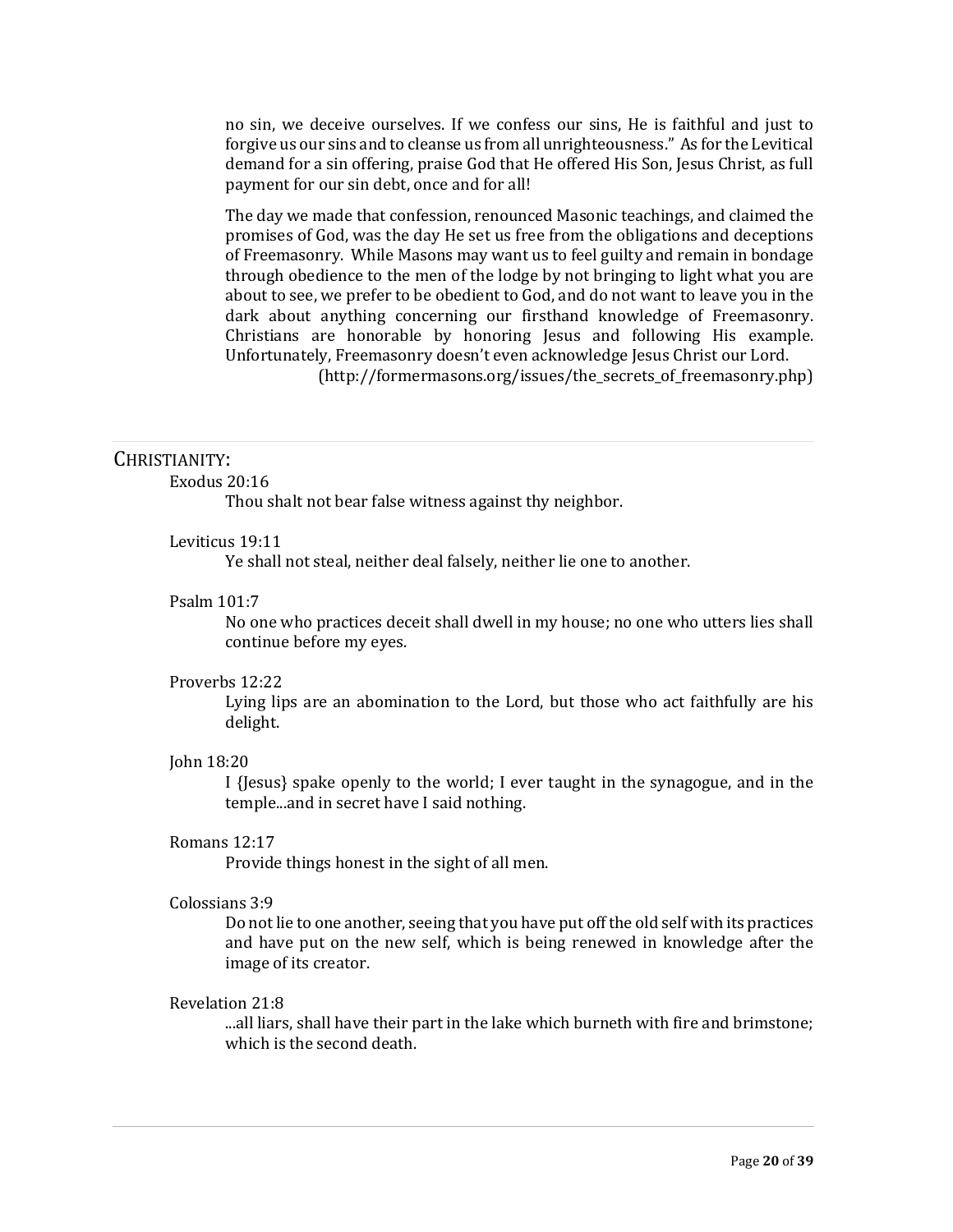## **BLOOD OATHS**

#### MASONRY:

I...do hereon most solemnly and sincerely promise and swear that I will always hail, ever conceal and never reveal any of the arts, parts or points of the secret arts any mysteries of ancient Freemasonry which I have received, am about to receive, or may hereafter be instructed in... binding myself under no less a penalty that that of having my body severed in twain, my bowels taken out and burned to ashes, the ashes scattered to the four winds of heaven...

> *(from Oath of Obligation, Entered Apprentice/1st Degree, and the Oath of Obligation, Master Mason/Third Degree)*

...In willful violation whereof may I incur the fearful penalty of having my eyeballs pierced to the center with a three-edged blade, my feet flayed and I be forced to walk the hot sands upon sterile shores of the Red Sea until the flaming Sun shall strike me with a livid plague, and may Allah, the god of Arab, Moslem and Mohammedan, the god of our fathers, support me to the entire fulfillment of the same.

(from the Oath of Obligation, Ancient Arabic Order of Nobles of the Mystic Shrine ["Shriners"])

...[W]henever a minister prays in the name of Christ in any of our assemblies, you must always hold yourself in readiness, if called upon, to cut his throat from ear to ear, pull out his tongue by the roots, and bury his body at the bottom of some lake or pond.

Of course, all this must be done in secret, as it was in the case of that notorious man [William] Morgan, for both law and civilization are opposed to such barbarous crimes, but then, you know you must live up to your obligation, and so long as you have sworn to do it, by being very strict and obedient in the matter, you'll be free from sin.

*(Masonic Handbook, page 74)–{quoted by C.F. McQuaig, The Masonic Report (self-published, 1976), page 3.* Captain William Morgan, alluded to in this quote, left Freemasonry after thirty years of membership, and exposed the organization in his book, Illustrations of Masonry (Ezra A. Cook Publications, Inc., 1926). *Following his mysterious disappearance, his body was later found at the bottom of a lake in upstate New York. Twenty years later, Henry L. Valance confessed to being one of the three men selected by lot in the Masonic Lodge of Batavia, New York to carry out Morgan's murder*}.

#### **FIRST DEGREE - MASONIC ENTERED APPRENTICE OATH**

To all of which I do solemnly and sincerely promise and swear, without any hesitation, mental reservation, or secret evasion of mind in me whatsoever; binding myself under no less a penalty than that of having my throat cut across, my tongue torn out, and with my body buried in the sands of the sea at low-water mark, where the tide ebbs and flows twice in twenty-four hours, should I ever knowingly or willfully violate this, my solemn Obligation of an Entered Apprentice. So help me God and make me steadfast to keep and perform the same.

#### **SECOND DEGREE - MASONIC FELLOWCRAFT OATH**

To all of which I do solemnly and sincerely promise and swear, without any hesitation, mental reservation, or secret evasion of mind in me whatsoever; binding myself under no less a penalty than that of having my left breast torn open, my heart and vitals taken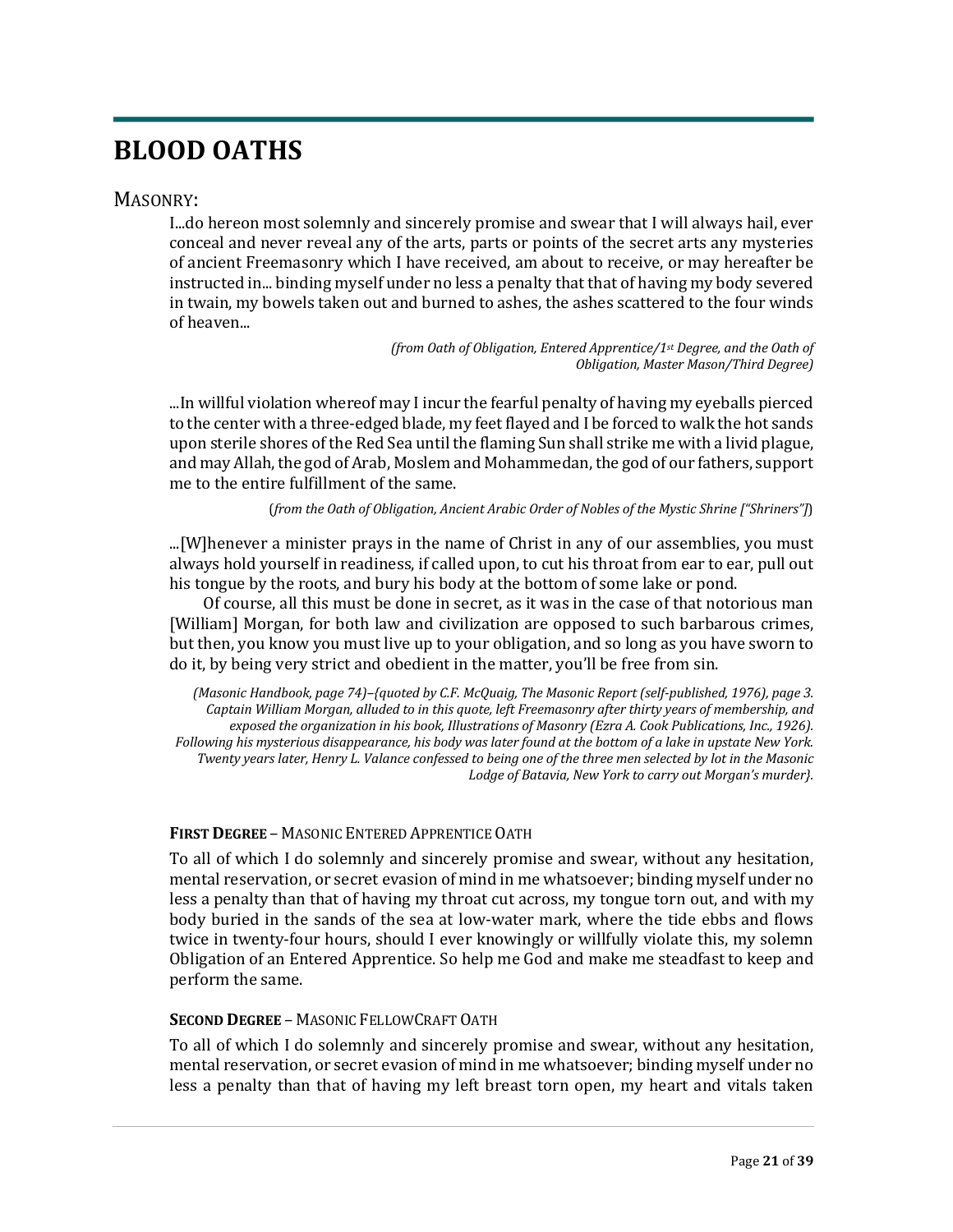thence, and with my body given as a prey to the vultures of the air, should I ever knowingly or willfully violate this, my solemn Obligation of a Fellow Craft. So help me God and make me steadfast to keep and perform the same.

#### **THE THIRD DEGREE - MASONIC MASTER MASON'S OATH**

To all of which I do solemnly and sincerely promise and swear, without any hesitation, mental reservation, or secret evasion of mind in me whatsoever; binding myself under no less a penalty than that of having my body severed in twain, my bowels taken thence, and with my body burned to ashes, and the ashes thereof scattered to the four winds of Heaven, that there might remain neither track, trace nor remembrance among man or Masons of so vile and perjured a wretch as I should be, should I ever knowingly or willfully violate this, my solemn Obligation of a Master Mason. So help me God and make me steadfast to keep and perform the same.

#### **MASONIC SHRINERS OATH** TO ALLAH AND MOHAMMED

The oath of the Shrine concludes as follows: "...in willful violation whereof I may incur the fearful penalty of having my eyeballs pierced to the center with a three-edged blade, my feet flayed and I will be forced to walk the hot sands upon the sterile shores of the Red Sea, until the flaming sun shall strike me with livid plague, and may Allah the God of Arab, Muslim and Mohammedan, the God of our fathers support me to the entire fulfillment of the same, Amen, Amen, Amen."

> http://www.sacred-texts.com/mas/md/md02.htm http://www.sacred-texts.com/mas/md/md03.htm http://www.sacred-texts.com/mas/md/md04.htm

#### CHRISTIANITY:

Exodus 20:13

Thou shalt not kill (murder).

#### Leviticus 19:12

You shall not swear by my name falsely, and so profane the name of your God: I am the Lord.

#### Matthew 5:33-37

Again you have heard that it was said to those of old, 'You shall not swear falsely, but shall perform to the Lord what you have sworn.' But I say to you, Do not take an oath at all, either by heaven, for it is the throne of God, or by the earth, for it is his footstool, or by Jerusalem, for it is the city of the great King. And do not take an oath by your head, for you cannot make one hair white or black. Let what you say be simply 'Yes' or 'No'; anything more than this comes from evil.

#### James 5:12

But above all things, my brethren, swear not, neither by heaven, neither by the earth, neither by any other oath: but let your yea be yea; and your nay, nay; lest ye fall into condemnation.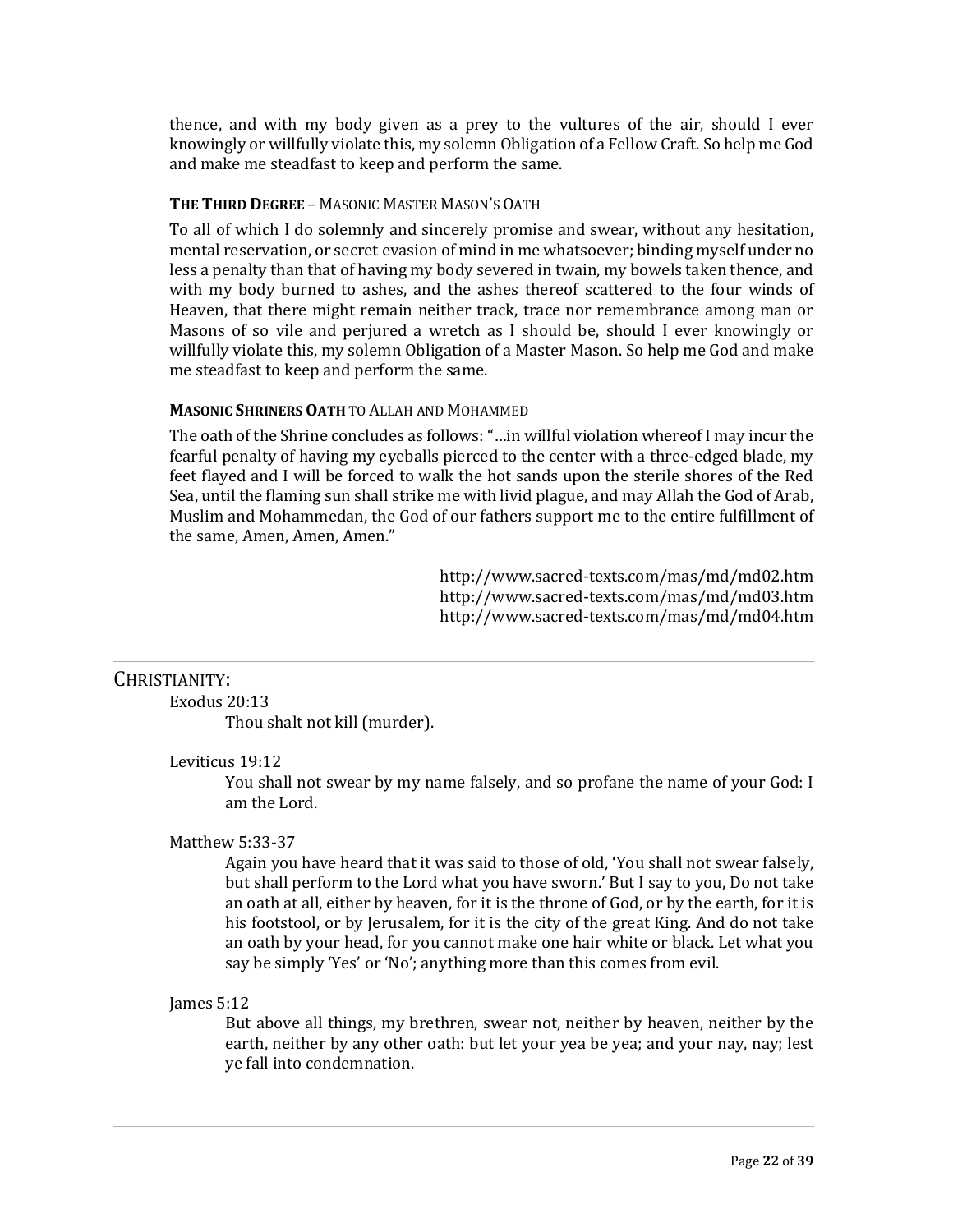### **A HYMN TO JESUS CHRIST & THE CHURCH**

And so, from the day we heard of it, we have not ceased to pray for you, asking that you may be filled with the knowledge of his will in all spiritual wisdom and understanding, to lead a life worthy of the Lord, fully pleasing to him, bearing fruit in every good work and increasing in the knowledge of God.

May you be strengthened with all power, according to his glorious might, for all endurance and patience with joy, giving thanks to the Father, who has qualified us to share in the inheritance of the saints in light.

He has delivered us from the dominion of darkness and transferred us to the kingdom of his beloved Son, in whom we have redemption, the forgiveness of sins. He is the image of the invisible God, the first-born of all creation;

for in him all things were created, in heaven and on earth, visible and invisible, whether thrones or dominions or principalities or authorities -

all things were created through him and for him.

He is before all things, and in him all things hold together.

He is the head of the body, the church; he is the beginning, the first-born from the dead, that in everything he might be pre-eminent.

For in him all the fullness of God was pleased to dwell, and through him to reconcile to himself all things, whether on earth or in heaven,

making peace by the blood of his cross.

And you, who once were estranged and hostile in mind, doing evil deeds, he has now reconciled in his body of flesh by his death, in order to present you holy and blameless and irreproachable before him,

provided that you continue in the faith, stable and steadfast, not shifting from the hope of the gospel which you heard, which has been preached to every creature under heaven, and of which I, Paul, became a minister.

(Colossians 1:9-23)

[This document of comparative statements has been prepared by the V. Rev'd Fr. Gregory-Lazarus Murphy]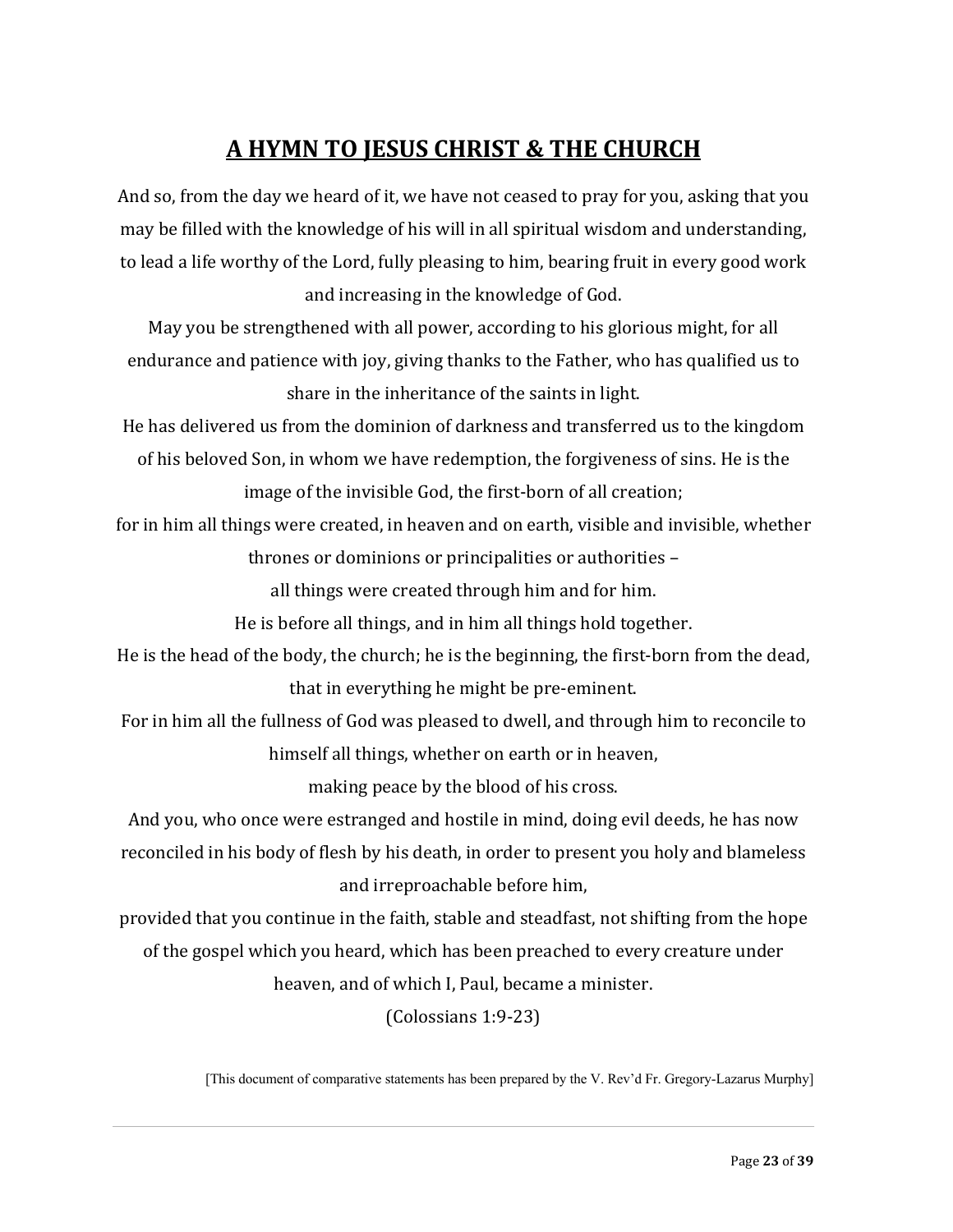## Official Statement of the Orthodox Church on Freemasonry:

#### **CHRISTIANS MUST DISAVOW MASONRY**

#### THE OFFICIAL STATEMENT

The Bishops of the Church of Greece in their session of October 12, 1933, concerned themselves with the study and examination of the secret international organization, Freemasonry. They heard with attention the introductory exposition of the Commission of four Bishops appointed by the Holy Synod at its last session; also the opinion of the Theological Faculty of the University of Athens, and the particular opinion of Prof. Panag Bratsiotis which was appended thereto. They also took into consideration publications on this question in Greece and abroad. After a discussion they arrived at the following conclusions, accepted unanimously by all the Bishops.

"Freemasonry is not simply a philanthropic union or a philosophical school, but constitutes a mystagogical system which reminds us of the ancient heathen mystery-religions and cults—from which it descends and is their continuation and regeneration. This is not only admitted by prominent teachers in the lodges, but they declare it with pride, affirming literally: "Freemasonry is the only survival of the ancient mysteries and can be called the guardian of them;" Freemasonry is a direct offspring of the Egyptian mysteries; "the humble workshop of the Masonic Lodge is nothing else than the caves and the darkness of the cedars of India and the unknown depths of the Pyramids and the crypts of the magnificent temples of Isis; in the Greek mysteries of Freemasonry, having passed along the luminous roads of knowledge under the mysteriarchs Prometheus, Dionysus and Orpheus, formulated the eternal laws of the Universe!

"Such a link between Freemasonry and the ancient idolatrous mysteries is also manifested by all that is enacted and performed at the initiations. As in the rites of the ancient idolatrous mysteries the drama of the labors and death of the mystery god was repeated, and in the imitative repetition of this drama the initiate dies together with the patron of the mystery religion, who was always a mythical person symbolizing the Sun of nature which dies in winter and is regenerated in spring, so it is also, in the initiation of the third degree, of the patron of Freemasonry Hiram and a kind of repetition of his death, in which the initiate suffers with him, struck by the same instruments and on the same parts of the body as Hiram. According to the confession of a prominent teacher of Freemasonry Hiram is "as Osiris, as Mithra, and as Bacchus, one of the personifications of the Sun."

"Thus Freemasonry is, as granted, a mystery-religion, quite different, separate, and alien to the Christian faith. This is shown without any doubt by the fact that it possesses its own temples with altars, which are characterized by prominent teachers as "workshops which cannot have less history and holiness than the Church" and as temples of virtue and wisdom where the Supreme Being is worshipped and the truth is taught. It possesses its own religious ceremonies, such as the ceremony of adoption or the masonic baptism, the ceremony of conjugal acknowledgement or the masonic marriage, the masonic memorial service, the consecration of the masonic temple, and so on. It possesses its own initiations, its own ceremonial ritual, its own hierarchical order and a definite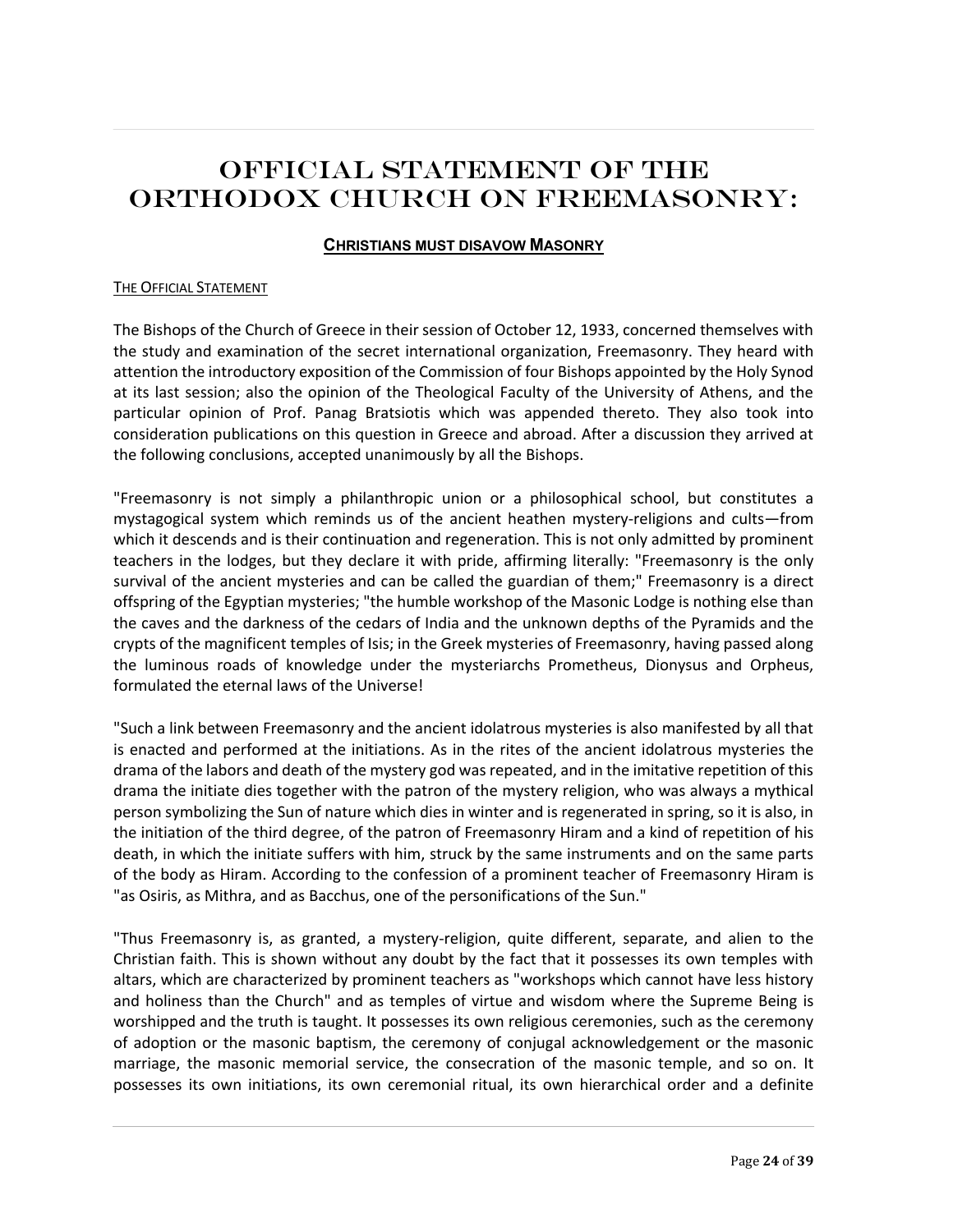discipline. As may be concluded from the masonic agapes and from the feasting of the winter and summer solstices with religious meals and general rejoicings, it is a physiolatric religion.

"It is true that it may seem at first that Freemasonry can be reconciled with every other religion, because it is not interested directly in the religion to which its initiates belong. This is, however, explained by its syncretistic character and proves that in this point also it is an offspring and a continuation of ancient idolatrous mysteries which accepted for initiation worshippers of all gods. But as the mystery religions, in spite of the apparent spirit of tolerance and acceptance of foreign gods, lead to a syncretism which undermined and gradually shook confidence in other religions, thus Freemasonry today, which seeks to embrace in itself gradually all mankind and which promises to give moral perfection and knowledge of truth, is lifting itself to the position of a kind of super-religion, looking on all religions (without excepting Christianity) as inferior to itself. Thus it develops in its initiates the idea that only in masonic lodges is performed the shaping and the smoothing of the unsmoothed and unhewn stone. And the fact alone that Freemasonry creates a brotherhood excluding all other brotherhoods outside it (which are considered by Freemasonry as "uninstructed", even when they are Christian) proves clearly its pretensions to be a super-religion. This means that by masonic initiation, a Christian becomes a brother of the Muslim, the Buddhist, or any kind of rationalist, while the Christian not initiated in Freemasonry becomes to him an outsider.

"On the other hand, Freemasonry in prominently exalting knowledge and in helping free research as "putting no limit in the search of truth" (according to its rituals and constitution), and more than this by adopting the so-called natural ethic, shows itself in this sense to be in sharp contradiction with the Christian religion. For the Christian religion exalts faith above all, confining human reason to the limits traced by Divine Revelation and leading to holiness through the supernatural action of grace. In other words, which Christianity, as a religion of Revelation, possessing its rational and superrational dogmas and truths, asks for faith first, and grounds its moral structure on the super-natural Divine Grace, Freemasonry has only natural truth and brings to the knowledge of its initiates free thinking and investigation through reason only. It bases its moral structure only on the natural forces of man, and has only natural aims.

"Thus, the incompatible contradiction between Christianity and Freemasonry is quite clear. It is natural that various Churches of other denominations have taken a stand against Freemasonry. Not only has the Western Church branded for its own reasons the masonic movement by numerous Papal encyclicals, but Lutheran, Methodist and Presbyterian communities have also declared it to be incompatible with Christianity. Much more has the Orthodox Catholic Church, maintaining in its integrity the treasure of Christian faith proclaimed against it every time that the question of Freemasonry has been raised. Recently, the Inter-Orthodox Commission which met on Mount Athos and in which the representatives of all the Autocephalous Orthodox Churches took part, has characterized Freemasonry as a "false and anti-Christian system."

The assembly of the Bishops of the Church of Greece in the above mentioned session heard with relief and accepted the following conclusions which were drawn from the investigations and discussions by its President His Grace Archbishop Chrysostom of Athens:

"Freemasonry cannot be at all compatible with Christianity as far as it is a secret organization, acting and teaching in mystery and secret and deifying rationalism. Freemasonry accepts as its members not only Christians, but also Jews and Muslims. Consequently clergymen cannot be permitted to take part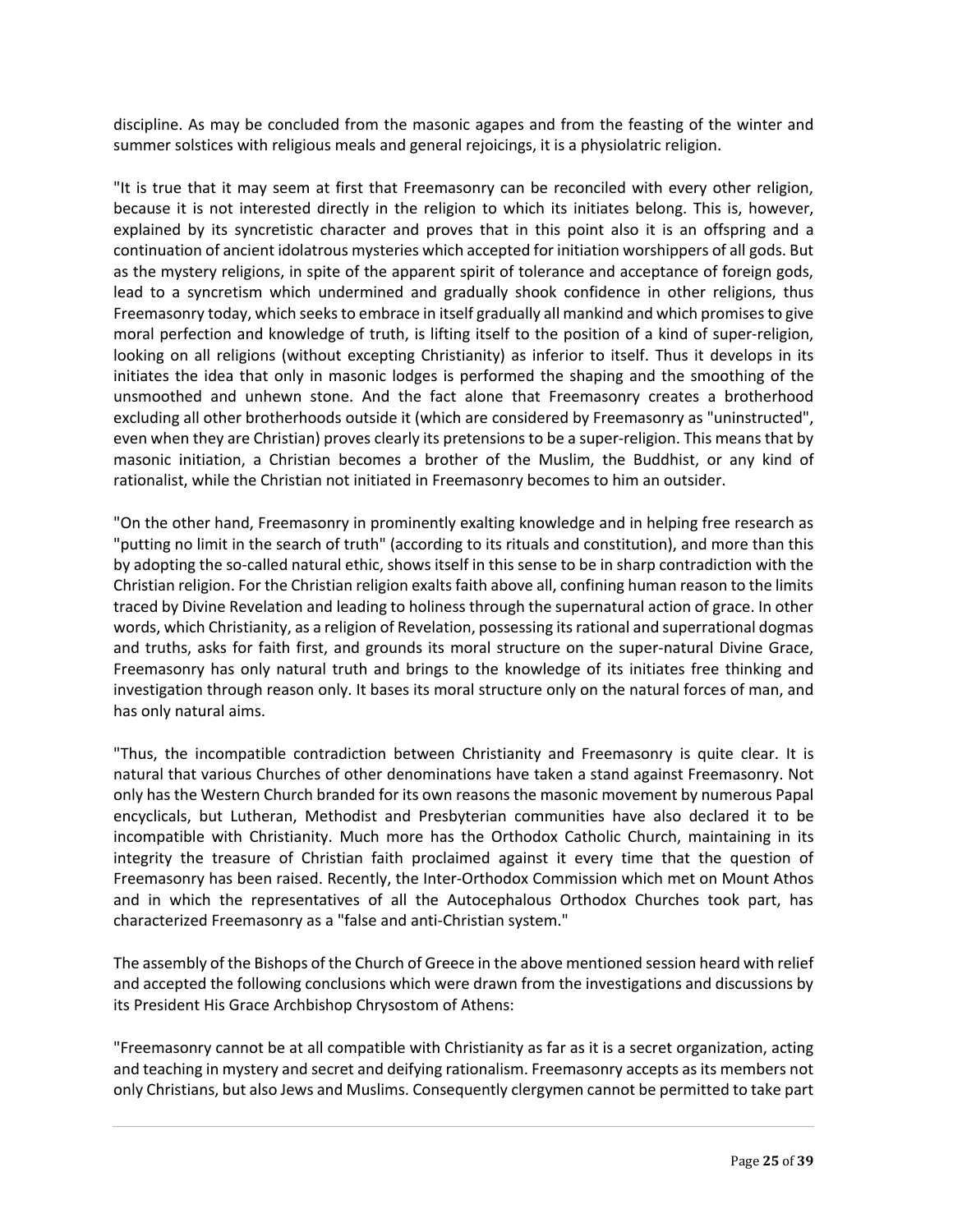in this association. I consider as worthy of degradation every clergyman who does so. It is necessary to urge upon all who entered it without due thought and without examining what Freemasonry is, to sever all connections with it, for Christianity alone is the religion which teaches absolute truth and fulfills the religious and moral needs of men. Unanimously and with one voice all the Bishops of the Church of Greece have approved what was said, and we declare that all the faithful children of the Church must stand apart from Freemasonry. With unshaken faith in Our Lord Jesus Christ "in whom we have our redemption through His blood, the forgiveness of our sins, according to the riches of His Grace, whereby He abounds to us in all wisdom and prudence" (Ephes. 1, 7-9) possessing the truth revealed by Him and preached by the Apostles, "not in persuasive words of wisdom, but in the partaking in the Divine Sacraments through which we are sanctified and saved by eternal life, we must not fall from the grace of Christ by becoming partakers of other mysteries. It is not lawful to belong at the same time to Christ and to search for redemption and mora1 perfection outside Him. For these reasons true Christianity is incompatible with Freemasonry.

"Therefore, all who have become involved in the initiations of masonic mysteries must from this moment sever all relations with masonic lodges and activities, being sure that they are thereby of a certainty renewing their links with our one Lord and Savior which were weakened by ignorance and by a wrong sense of values. The Assembly of the Bishops of the Church of Greece expects this particularly and with love from the initiates of the lodges, being convinced that most of them have received masonic initiation not realizing that by it they were passing into another religion, but on the contrary from ignorance, thinking that they had done nothing contrary to the faith of their fathers. Recommending them to the sympathy, and in no wise to the hostility or hatred of the faithful children of the Church, the Assembly of the Bishops calls them to pray with her from the heart in Christian love, that the one Lord Jesus Christ "the way, the truth and the life" may illumine and return to the truth who in ignorance have gone astray."

- *Reprinted from:* Borichevsky, Rev. Fr. Vladimir S. and Rev. Fr. Stephen N. Jula, Masonry or Christ?, Ch. V.
- **Resource: Orthodox Christian Information Center**
- § http://www.freemasonrywatch.org/orthodox.html

## Q&A ON THE ORTHODOX FAITH

Fr. John Matusiak

--------------------------------------------------------------------------------

Q: Is it forbidden for a member of the Orthodox Church in America to be a member of the Masonic Fraternity, and if so why?

 A: It is forbidden for an Orthodox Christian to be a member of the Masonic Fraternity because many of its teachings stand in direct conflict with those of Orthodox Christianity.

http://www.oca.org/pages/orth\_chri/Q-and-A\_OLD/Masonic-Fraternity.html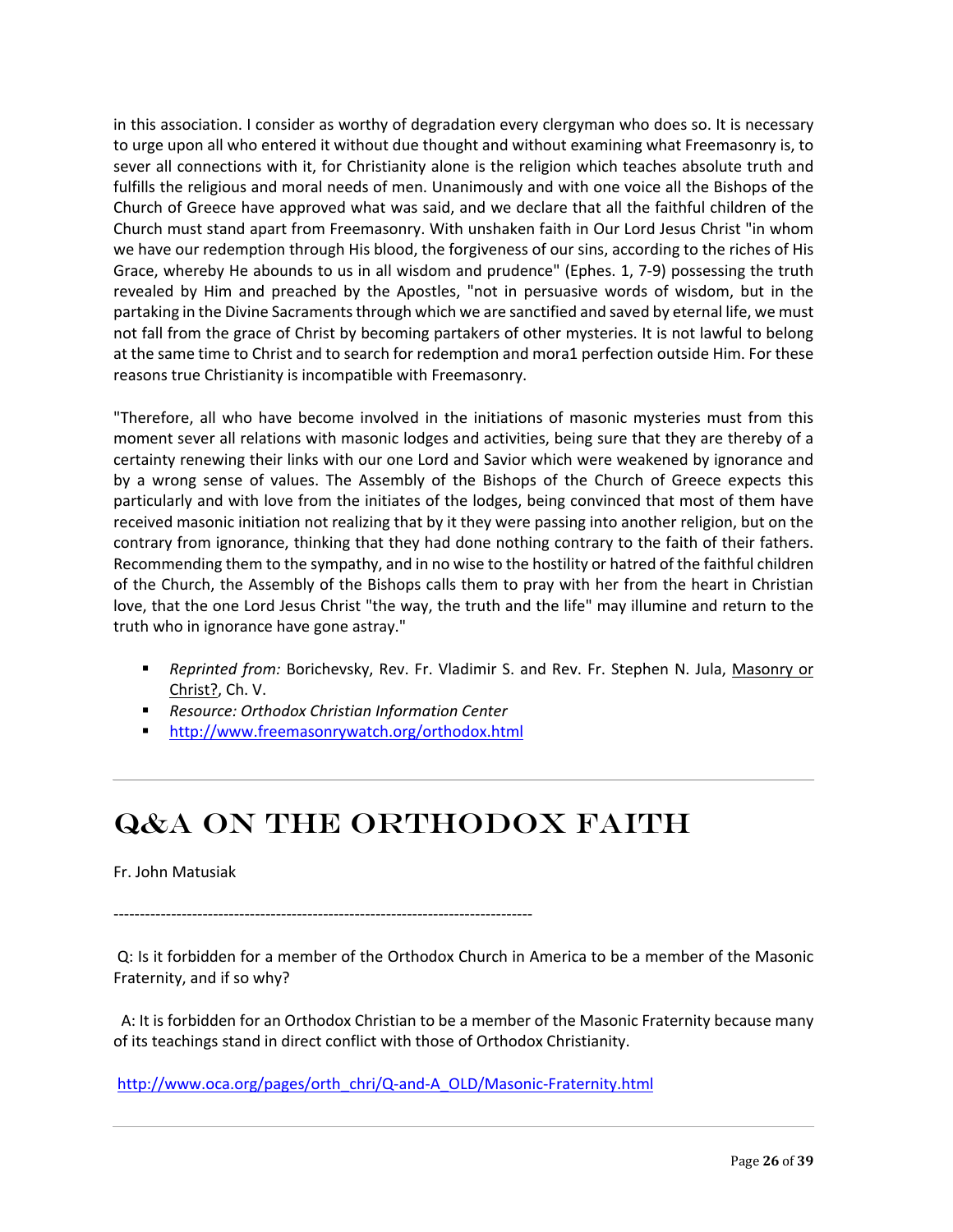### *A Letter from Metropolia of the Russian Orthodox Greek Catholic Church of America (now known as The Orthodox Church in America)*

## **CONDEMNING FREE-MASONRY**

May 9, 1960

HIS EMINENCE THE MOST REVEREND LEONTY ARCHBISHOP OF NEW YORK METROPOLITAN OF THE RUSSIAN ORTHODOX GREEK-CATHOLIC CHURCH OF AMERICA

59 EAST SECOND STREET NEW YORK 3, NEW YORK Telephone, Gramercy 7-7836

# 18649

TO ALL PASTORS AND CHURCH COMMITTEES OF THE RUSSIAN ORTHODOX GREEK CATHOLIC CHURCH OF AMERICA

The Great Council of Bishops of the Russian Orthodox Greek Catholic Church of America, in session on March 29, 1960 RESOLVED: to publicize again for general information, the resolution concerning Masonry passed by the Great Council of Bishops on October 25, 1949 (see Russian Orthodox Messenger, p. 33 # 3, 1950) which reads as follows:

a) to caution members of the Russian Orthodox Church of America and especially the pastors, of the incompatibility of membership in the saving Church of Christ and simultaneously membership in Masonic Lodges, which are a mixture of pagan and other religions with certain secret "initiations" as a fixed ritual of the order;

b) to explain to the faithful that our Church views Masonry in perfect accord with the teaching of the Greek Orthodox Church and accepts her testament expressed by the Head of the Church of the Hellenes, the Most Reverend Chrysostom, Archbishop of Athens, in session of October 12, 1933 in Athens, in the following two statements:

FIRST: All the faithful children of the Church must stand apart from Freemasonry. With unshaken faith in Our Lord Jesus Christ, possessing the truth revealed by Him and preached by His Apostles, partaking in the Divine Sacraments through which we are sanctified, we must not fall from the grace of Christ by becoming partakers of other mysteries. It is not lawful to belong at the same time to Christ and to search for redemption and moral perfection outside Him.

SECOND: all who have become involved in the initiations of masonic mysteries must from this moment sever all relations with masonic lodges and activities, being sure that they are thereby of a certainty renewing their links with our one Lord and Saviour which were weakened by ignorance and a wrong sense of values.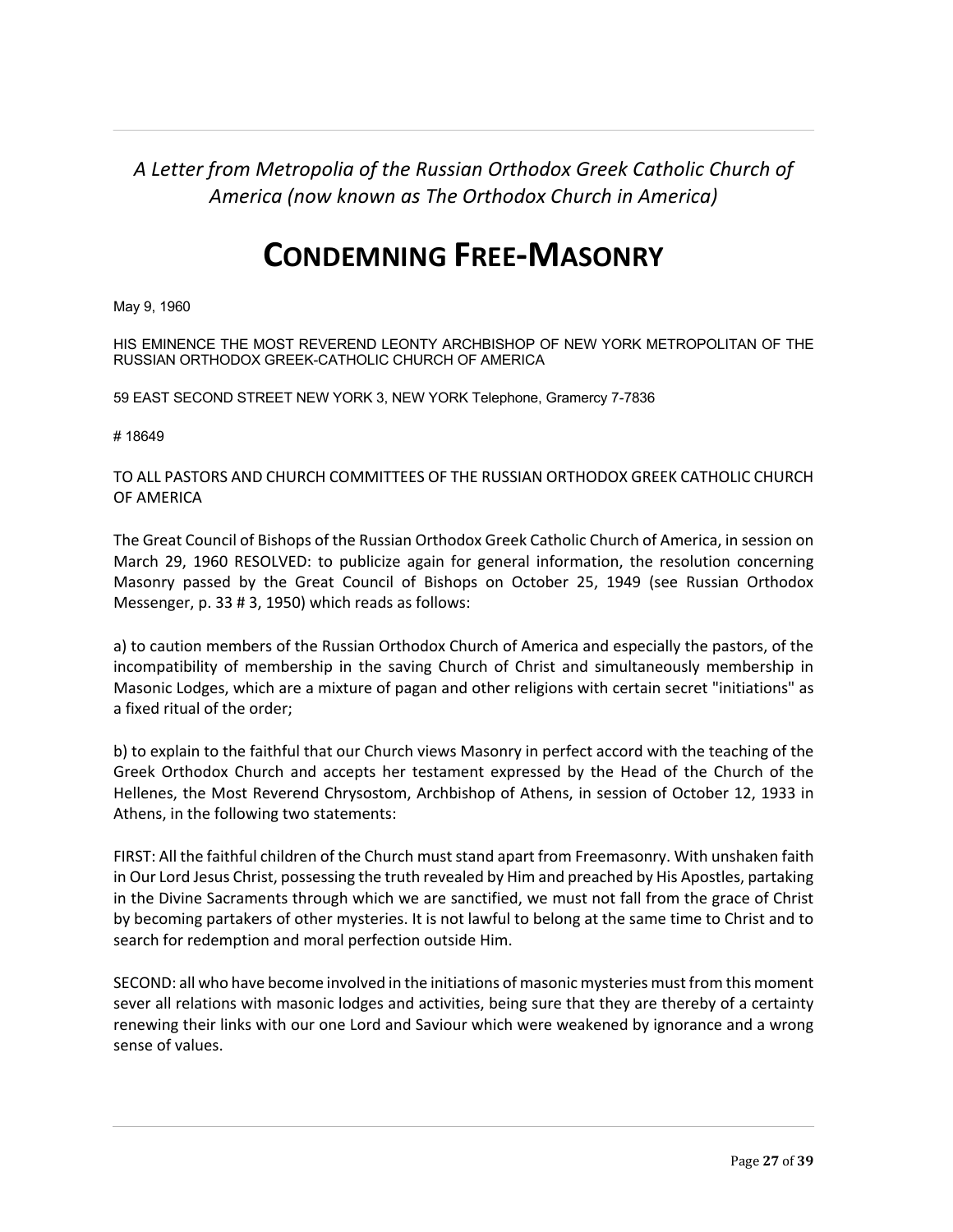c) to reiterate the statement of the Eastern Churches to those who entered masonry not realizing that by it they were passing into another religion comparable to the Gnostic sects of Egypt, Syria, Asia Minor, Persia and Greece, that the Church awaits with great love their contrition for their ignorant departure from Christ, and calls on all faithful to pray that the One Lord Jesus Christ 'the way, the truth and the life' may illumine and return to the truth those who in ignorance have gone astray.

d) to caution all faithful, especially the youth, to take to heart the directions of our Episcopate concerning Masonry, that the Grace of God be with them, their parents and relatives and with their organizations, now abiding in the mercies from above for their loyalty to the Orthodox Church of their fathers.

This resolution is to be promulgated to all concerned and is to be published in the official organ of the Metropolia and if possible, in circulars, for the guidance of all."

In informing all members of the Russian Orthodox Church of America of the above, the Great Council of Bishops strongly recommends that all Reverend Rectors admonish their parishioners who are members of the Masonic Lodges, and use their pastoral influence, especially during Penance, that they repent and leave the masonic organizations. The parishioners who refuse to do so are to be deprived, as unrepentant sinners, of Holy Communion of the Body and Blood of Christ, to whom is glory and honor forever. Amen.

The names of those deprived of Communion must be kept in the parish records as evidence for their exclusion from membership in Parish and Diocesan councils and as delegates to the All-American Sobor.

#### **SIGNED by Members of the Metropolitan Council:**

Protopresbyter Feofan Buketoff

and Secretary of the Metropolitan Council,

Right Reverend Joseph Pishtey.

http://www.orthodox.net/ecumenism/1960-metropolia-letter.html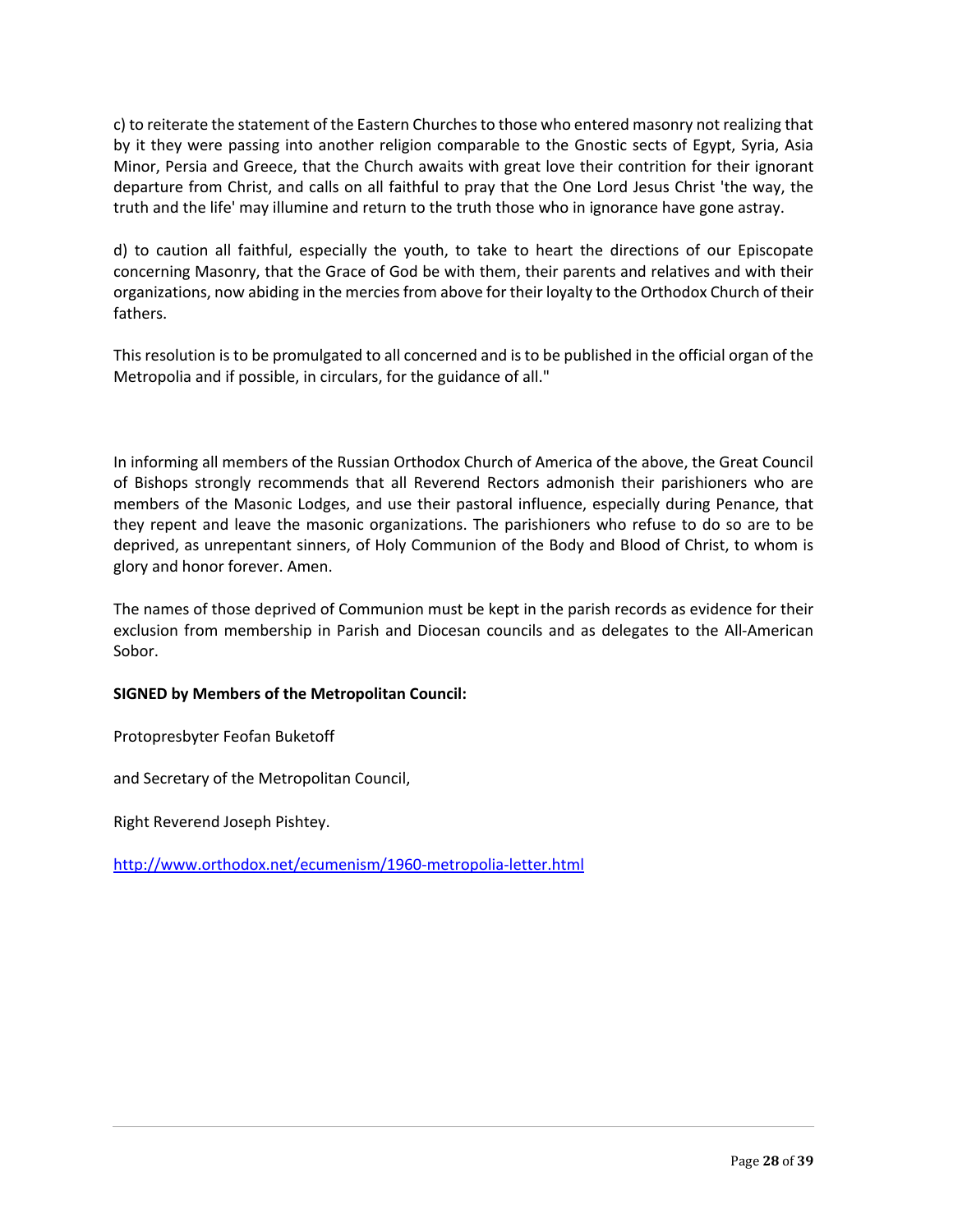## **Orthodox America**

(a publication of the Russian Orthodox Church Outside of Russia)

## **What About….Freemasonery?**

written by Fr. Alexey Young



 Most Americans, as often as they see a dollar bill, are unaware that the strange pyramid on the reverse side is a Masonic symbol and that George Washington, the "father of our country" was a Mason. What is Masonry? Few people could give more than a vague (and not very accurate) answer. It is, in fact, the largest secret society in the world, numbering nearly six million members, among whom are many men prominent in business, politics and the arts.

 Until quite recently I had never known a Mason. In the first six years of my pastoral activity in the missions I had never met an Orthodox Christian who was a Mason, or catechized anyone who had ever been one. Evidently Freemasonry has rarely been attractive to the average American convert to Orthodoxy, who sees the Masonic Lodge as a silly collection of "mumbo-jumbo" and "high poohbahs." My own acquaintance with it was purely academic. Until this year, when my "book-knowledge" on the subject had cause to take on a definite form. Let me relate.

 One day I received a call from an older man of Greek background who wished to join our parish. He made an appointment to come and talk to me. Although I noticed that he wore a distinctive ring, I failed to recognize the emblem until he casually mentioned that he belonged to the "Blue Lodge." When I asked what this was, he said, "It's a local Masonic Lodge." "Demetrios," I replied, "I can't admit you to the Sacraments if you area Freemason." "Why not?" he asked. "Because Masonry is anti-Christian and has been condemned by both the Greek and Russian Churches in this century." "That's funny," he said, "because I know many Orthodox who are my 'lodge brothers,' even a bishop!"

 Shortly after this meeting with Demetrios (he refused to renounce Masonry, telling me that I simply didn't understand it), I had another encounter with a Mason. I then resolved that in future I would routinely ask all new parishioners or inquirers if they were involved with Masonry (or any of its related organizations--Odd Fellows, Shriners, Demolay, Job's Daughters, Rainbow Girls) in accordance with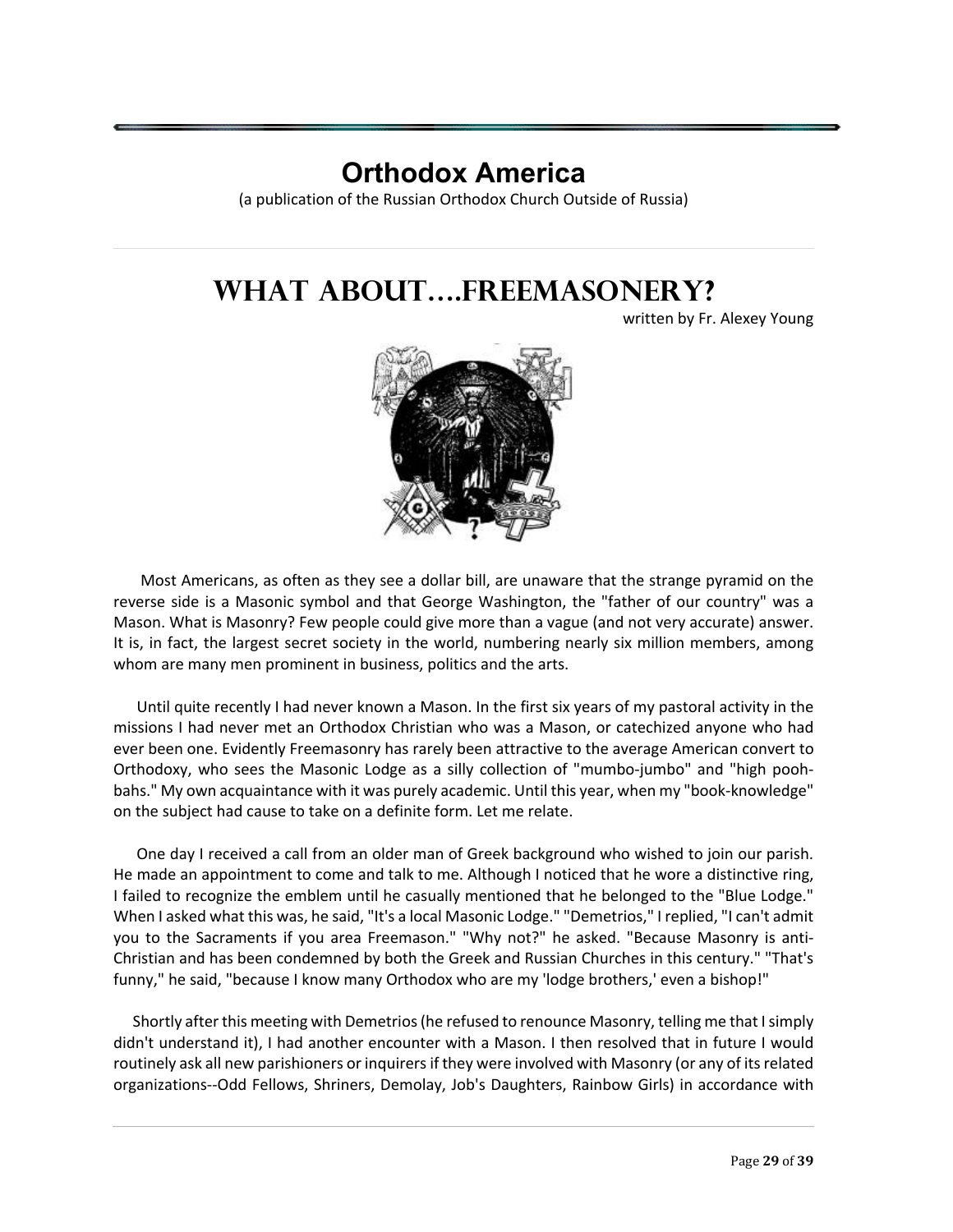this decree from the Council of Bishops of the Russian Orthodox Church ;,broad, dating from 1932 and still in force:

The (Holy Council recommends) to pastors the necessity of questioning every person presenting himself for confession with a view of finding out whether or not that person is a member of a Masonic organization and whether or not he shares its doctrine. If it appears that the person is a member explain to him that participation in these organizations is incompatible with the name of Christian, with being a member of the Church of Christ That he must take a firm decision to break with Masonry and with doctrines related to it; and if he does not do so, not to admit him m Holy Communion; and if he should refuse to repent, to excommunicate him from the Holy Church."

 Strong words, to those of us raised with the benevolent image of Masonry as we see it in Shriners' hospitals for children, but not as strong as the official statement of the Church of Greece in 1933, one year after the Russian bishops spoke out:

Freemasonry constitutes a mystagogical system which reminds us of the ancient heathen mystery-religion and cults--from which it descends and is their continuation and regeneration. This is not only admitted by prominent teachers in the lodges, but they declare it with pride, affirming literally Freemasonery is the only survival of the ancient mysteries and can be called the guardian of them-the Masonic Lodge is nothing else than the caves and the darkness of the cedars of India and the unknown depths of the pyramids and the crypts of the magnificent temple, of Isis, etc.

Thus the Greek bishops conclude:

"Freemasonery is a mystery religion quite different, separate, and alien to the Christian faith."

 Similar pronouncements against Freemasonry have been made by the Roman Catholic Church (in 1738 and again in 1892). Likewise, some Protestant groups--as, for example, the Lutheran Church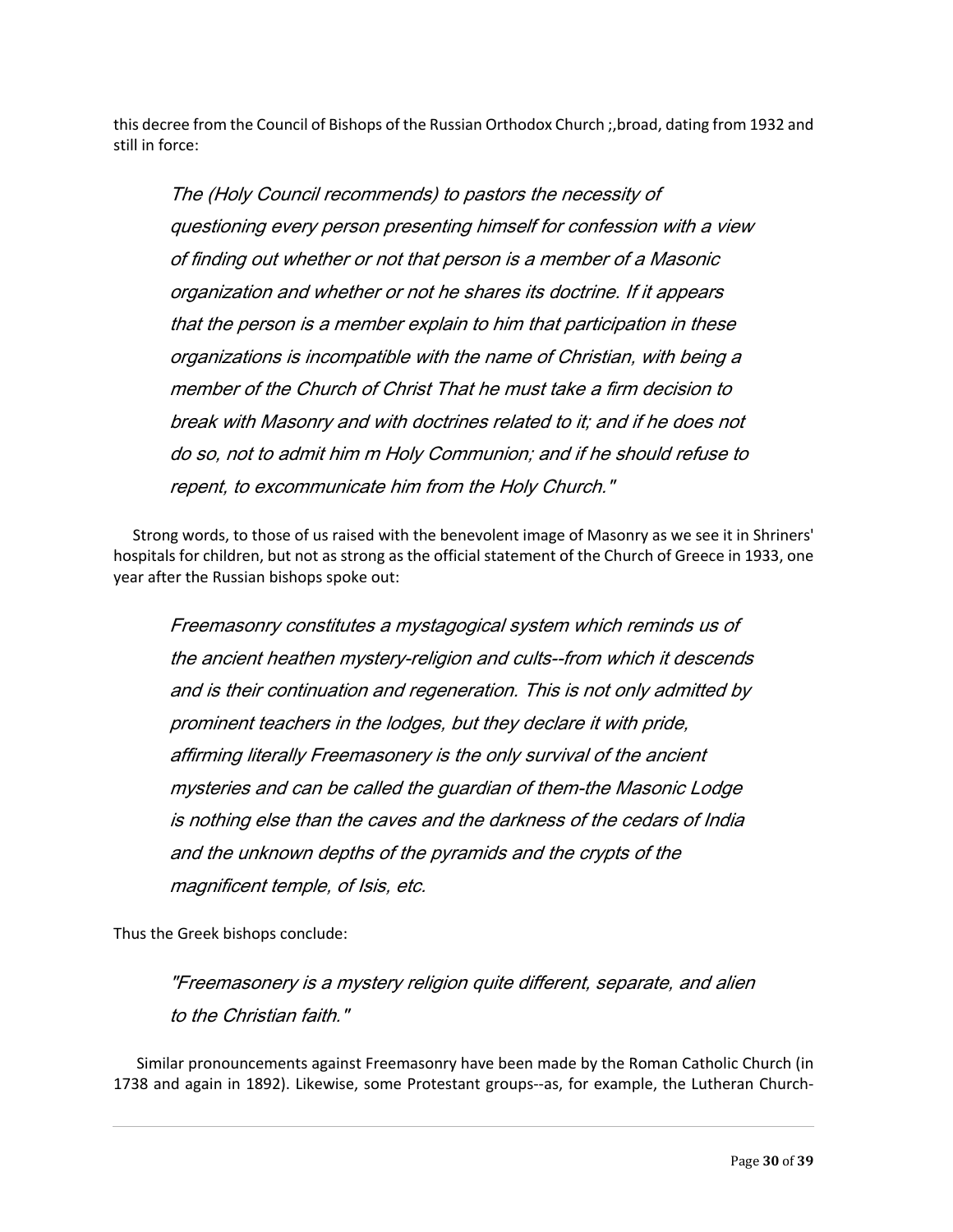Missouri Synod-teach that Freemasonry is an un-Christian cult. And even the theologically liberal Church of England, after an investigation of Masonry, recently issued a recommendation that Anglicans take no part in it. [1] But in spite of official censure, many Christians-including those belonging to various Orthodox jurisdictions--see no conflict between their loyalty to the Lodge and their Faith. Most of these people would agree with Bishop Sven Lindegard of the Church of Sweden- where six of its 13 bishops are Masons--who responded to criticisms that Masonic membership is incompatible with Christian beliefs: "[That idea] does not deserve to be commented upon...It's absurd." What is it that makes the Orthodox Church so vigorously opposed to it?

 Most Masons, certainly those that profess to be Christian, would claim that Freemasonry is not a religion but only a fraternal organization. Historically Masonry grew out of the medieval stone masons' guilds. When the guild system disintegrated, the desire for preserving a select, mutually supportive group inspired four lodges in London to band together, and in 1717 the first Grand Lodge was formed. Unlike the medieval guilds, however, the Lodge from its inception was composed of "speculative masons" who had nothing to do with stone work but who incorporated into their society many terms and symbols of the stone cutter's trade. This is the factual history of the Lodge, although Masonic sources claim that the society's origin is traceable to King Solomon and the building of the temple in Jerusalem, and extends even further back to "the very cradle of the human race." The Lodge claims to accept men of all creeds, and to lead them along the road of moral perfectibility to "Liberty, Equality, and Fraternity" (the very motto of the French Revolution),

 There are, however, some Masonic authorities who openly admit that the purpose of the society is not purely fraternal. Albert Pike, in his exhaustive compendium, *Morals and Dogma* (a Masonic source, 1871), writes: "Every Masonic Lodge is a temple of religion and its teachings are instruction in religion" (p. 213). Requisite for membership in the Lodge is belief in a Supreme Being (who is referred to as the Great Architect of the Universe) and the immortality of the soul. Every meeting opens with a prayer addressed to this Supreme Being. Christians are assured that they can pray to their God, although discussion of particular religious creeds is forbidden, as well as any mention of Jesus Christ (ostensibly because Masonry seeks not to offend anyone's personal religious beliefs).

 Given a superficial acquaintance with Masonic teaching, one can understand how an unthinking Christian can be deceived into believing that there' s nothing wrong in his being a Mason· This deception is reinforced by the strong parallels between Masonic dogma and Christianity from which it has taken many basic concepts--lifting some directly, one can say deliberately, from the Scriptures. "The great commandment of Masonry is this: ' A new commandment give I unto you: that ye love one another' "(Pike, 18). St. Paul is frequently quoted: "Know ye not that ye are the temple of God and that the Spirit of God dwelleth in you?" In "Christian" lodges, the Sacred Book (which together with the square and compass comprise the indispensable "furniture" of the lodge) is the Holy Bible. Masonry even claims to "reverentially enforce the sublime lessons of Him Who died upon the Cross" (Pike, 221).

### **A Rival Religion**

 But even a cursory examination of Masonic doctrine will prove to anyone that the Mason' s "Great Architect" is certainly not the God of the Christians, not Solomen's Jehovah. Pike makes this very clear when he writes that the Old Testament writings about God merely reflect "popular notions of the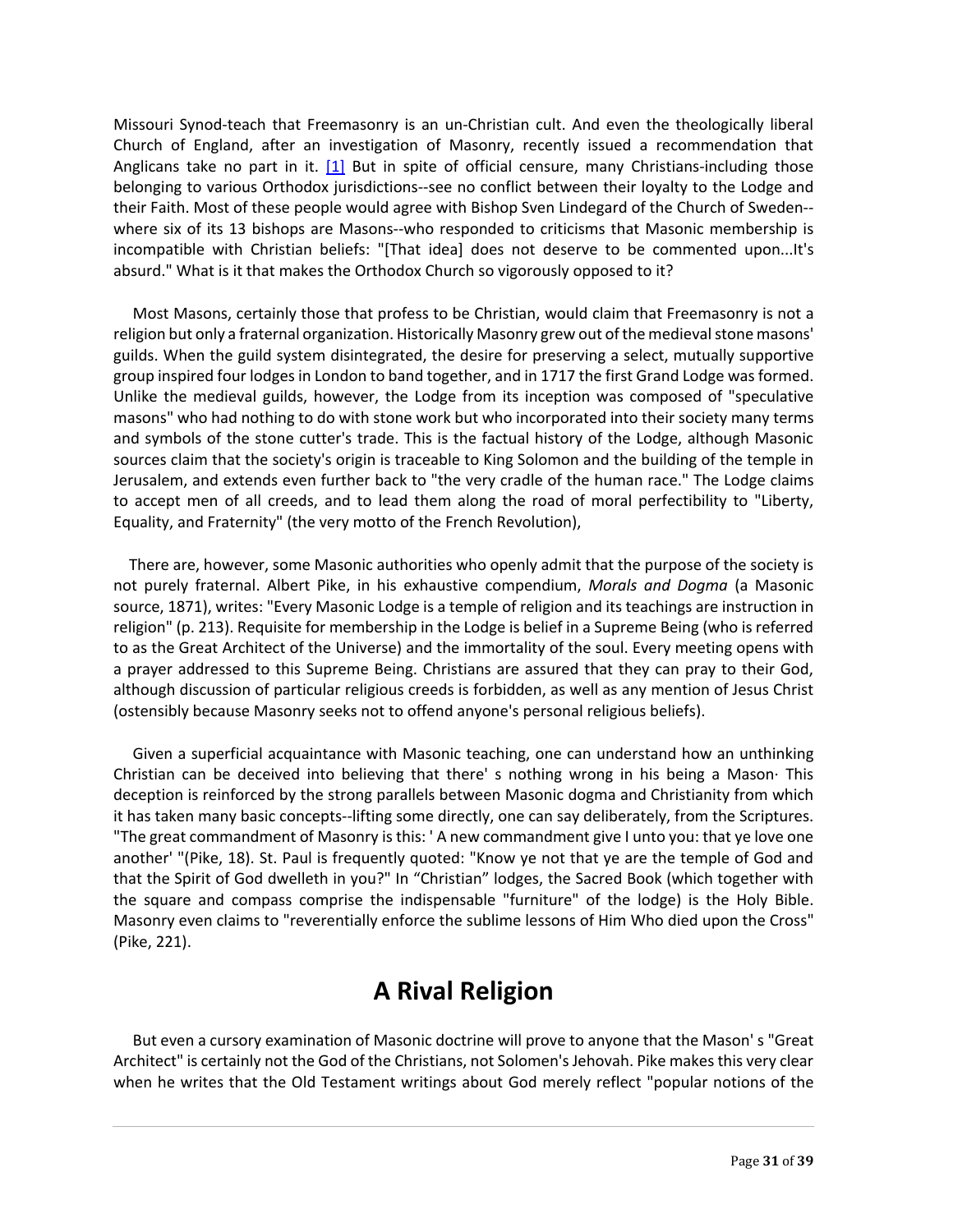Deity .... But such were not the ideas of the intellectual and enlightened few among the Hebrews. It is certain that they possessed a knowledge of the true nature and attributes of God, as the same class of men did among the other nations-Zoroaster, Manu, Confucius, Socrates, Plato. But their doctrines on this subject were esoteric; they did not communicate them to the people at large, but only to a favored few...to the Initiates. The communication of this knowledge and other secrets ·..constitutes, under other names, what we now call Masonry...

 "The Supreme, Self-existent, Eternal, All-wise, All-powerful, Infinitely Good, Pitying, Beneficent, and Merciful Creator and Preserver of the Universe was the same, *by whatever name he was called*, to the intellectual and enlighten ed men of all nations" (pp. 207-208, our italics).

 This teaching was precisely reflected in a troubling conversation Demetrios had had with one of my parishioners. When I learned he was a Mason, his meaning suddenly became clear. "The Greeks wouldn't say that Allah is God," he said, "only because they didn't know the word Allah; they only knew the Greek word for God, Theos--but they're both the same" When asked about the Greek Orthodox martyrs who died simply because they refused to utter the two syllables, Allah, he was silent. Here, then, was the chilling fruit of Masonic "theology," an ecumenism so profound that thousands of martyrs could be dismissed as ignorant fools rather than glorified as Confessors of the Faith.

 Indeed, Masonry reverences equally Moses, Confucius, Zoroaster, Jesus Christ and others, for ecumenism is its deepest truth: "Universality is its boast .... In its language citizens of every nation may converse; at its altars men of all religions may kneel; to its creed disciples of every faith may subscribe.., the Christian, the Hebrew, the Moslem, the Brahmin, the followers of Confucius and Zoroaster, can assemble as brethren and unite in prayer..." As the Greek bishops said in 1933: "Masonry seeks to embrace in itself gradually all mankind and ·.. promises to give moral perfection and knowledge of truth...lifting itself to the position of a kind of super-religion, looking on all religions (not excepting Christianity) as inferior to itself." This philosophy is identical to that of modern ecumenism, and it is precisely this idea which has been anathematized by traditional Orthodox jurisdiction,, as being the gathering place of all heresy, all error, all idolatry. "Therefore," declare the Greek bishops:

All who have become involved in the initiations of masonic mysteries must from this moment sever all relations with masonic lodges and activities, being sure that they are thereby of a certainty renewing their links with our one Lord and Saviour which were weakened by ignorance and by a wrong sense of values.... For Christianity alone is the religion which teaches absolute truth and fulfills the religious and moral needs of men .... We must not fall from the grace of Christ by becoming partakers of other mysteries. It is not lawful to belong at the same time to Christ and to march for redemption and moral perfection outside Him."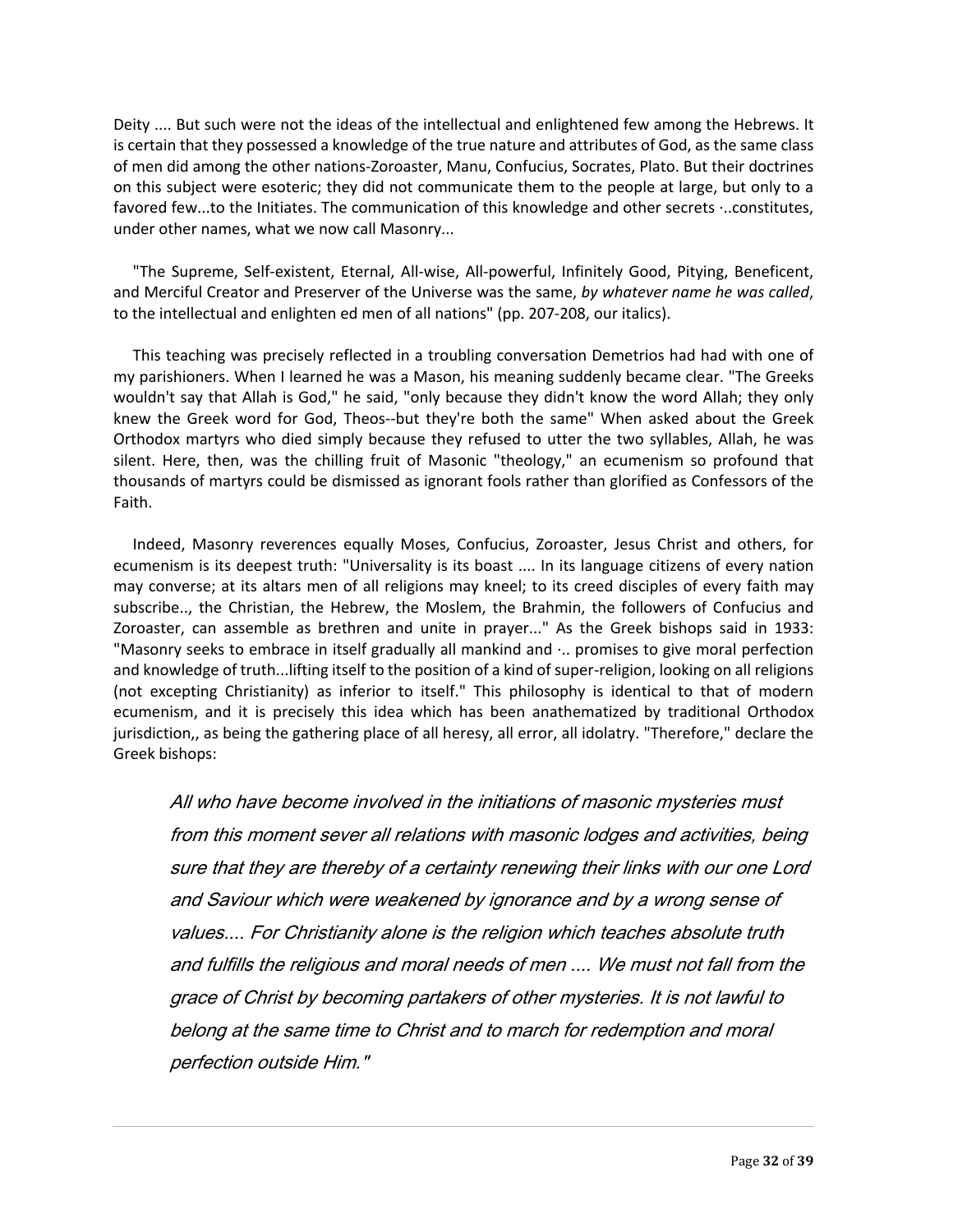Masonry promises to all its faithful members salvation and a place in the "Grand Lodge above" without need of Christ's redeeming Sacrifice on the Cross; it promises moral perfection without need of repentance; it claims to initiate man into a knowledge of God and truth through a revelation of mysteries, not through Christ Who said: "*I am the Way, the Truth and the Life; no man cometh unto the Father, but by Me*" (John l4:6). These facts alone should alert the Christian that his participation in the Lodge is nothing less than spiritual adultery. For our God is a jealous God, and we have been exhorted:

*Be ye not unequally yoked together with unbelievers: for...what concord hath Christ with Belial or what part hath he that believeth an infidel! Wherefore come out from among them, and be ye separate, saith the Lord.* (II Cor. 6:14-17)

 Even were it not for the pagan, syncretic ecumenical nature of Masonic dogmas, the religious rites of the Lodge make it impossible for a conscious and informed Orthodox Christian to participate in any slightest way. Orthodox means not only "right belief," but also "right worship" (pravoslavny is the Russian for "orthodox" and means, literally, "true praising"). Therefore, since right belief and right worship are virtually synonymous in Orthodoxy, it is never permissible for an Orthodox Christian to participate in non-Orthodox rellgious rites (and "Masonry is worship"--Pike, 219). When Orthodox Christians join a Masonic Lodge (or participate in the prayers and rites of other churches) they utterly compromise the purity of their witness, both theologically and liturgically. They betray the Faith as Judas betrayed Christ. They place Orthodoxy on the same level as non-Orthodox faiths, non Christian movements, and even the ancient pagan mystery religions--all of which Christ came in order to overthrow and destroy, not to somehow el evate to the same level of Truth !

According to the Masons, the True God "rediscovered" is JAH-BUL-ON. "Jah" is the abbreviation for the Hebrew name of God - Jahweh or Jehovah; "Bul" or "Bal" is the Assryrian deity Baal; "On" is the Egyptian sun god [Am'on Ra].

#### (From L. James Rongstadt, How to Respond to...the Lodge; Concordia Publishing House, 1977)

 Here we do not have the space to investigate in detail the doctrine s and rites of Masonry, or the favoritism practiced by Masons towards each other, the elitism, the barbarous oaths of secrecy, the deception practiced on the members, etc. But we hope that even this brief explanation will serve to enlighten those who have been unwittingly attracted by Masonry's benign exterior and to steer others clear of its nets. Freemasonry is obviously the mother of modern ecumenism,[2] without doubt the most subtle and dangerous heresy of our time. If we are to persevere faithful to Christ, we must be vigilant and "try the spirits whether they are of God, for many false prophets have gone into the world" (I John 4:1). How are we to do this? Herein lies our hope:

#### *And we know that the Son of God is come, and hath given us an understanding, that we may know Him that is true; and we are in Him that is true, even in His Son Jesus Christ. This, is the true God, and eternal life.* **(I John 5:20)**

Amen !

written by Fr. Alexey Young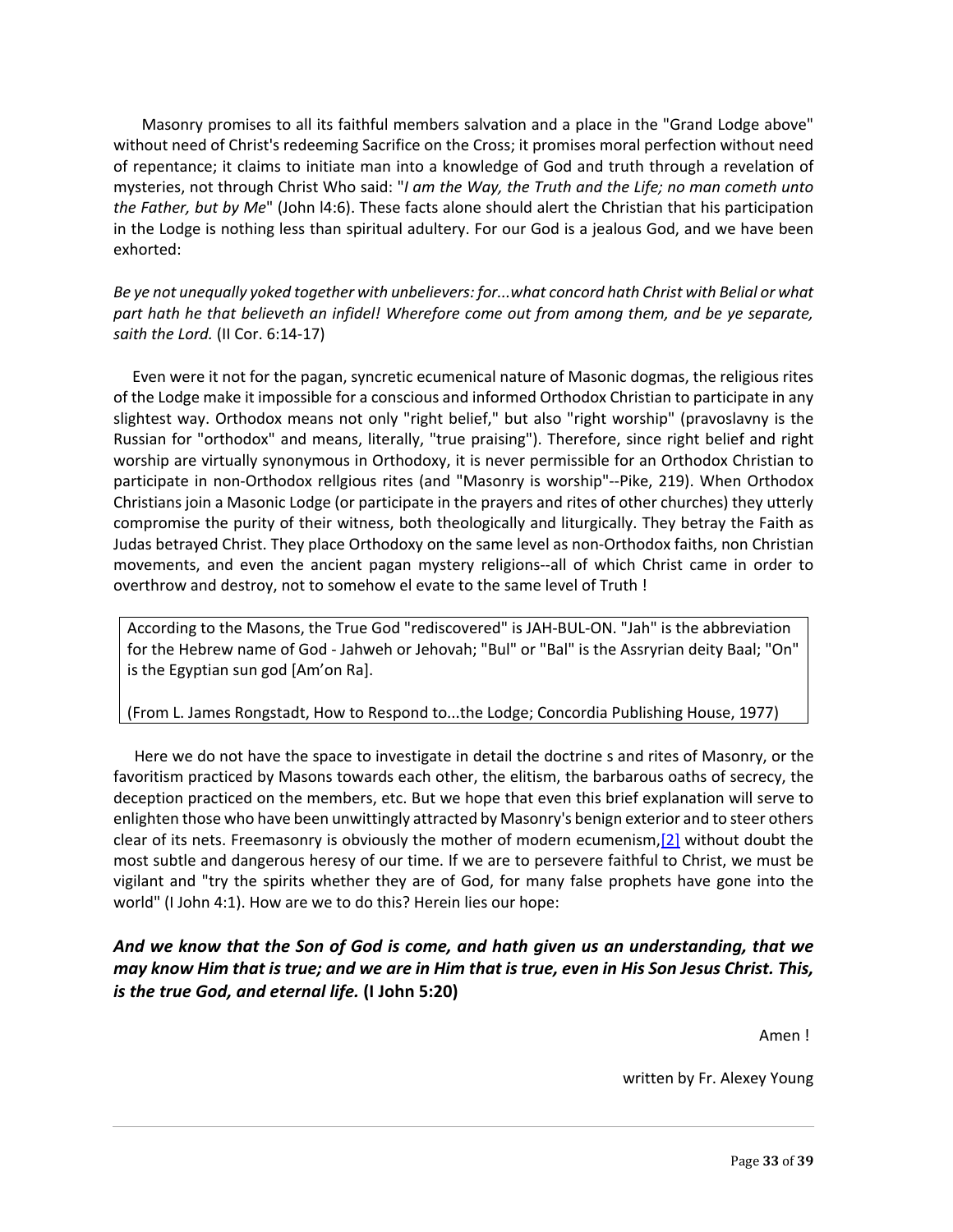[1] Some readers may be interested toknow that Prince Charles is the first in a long line of English male' royalty to decline membership

[2] For example, even 19th century Masonic manuals taught the "branch-theory" of Christianity, which has now been accepted by Roman Catholics, Anglicans, and, alas, some Orthodox.

http://www.roca.org/OA/70/70t.htm

http://www.apostle1.com/orthinfo/What%20About-Freemasonery1.htm

http://roca.org/index.php/orthodox-america/

====================================================================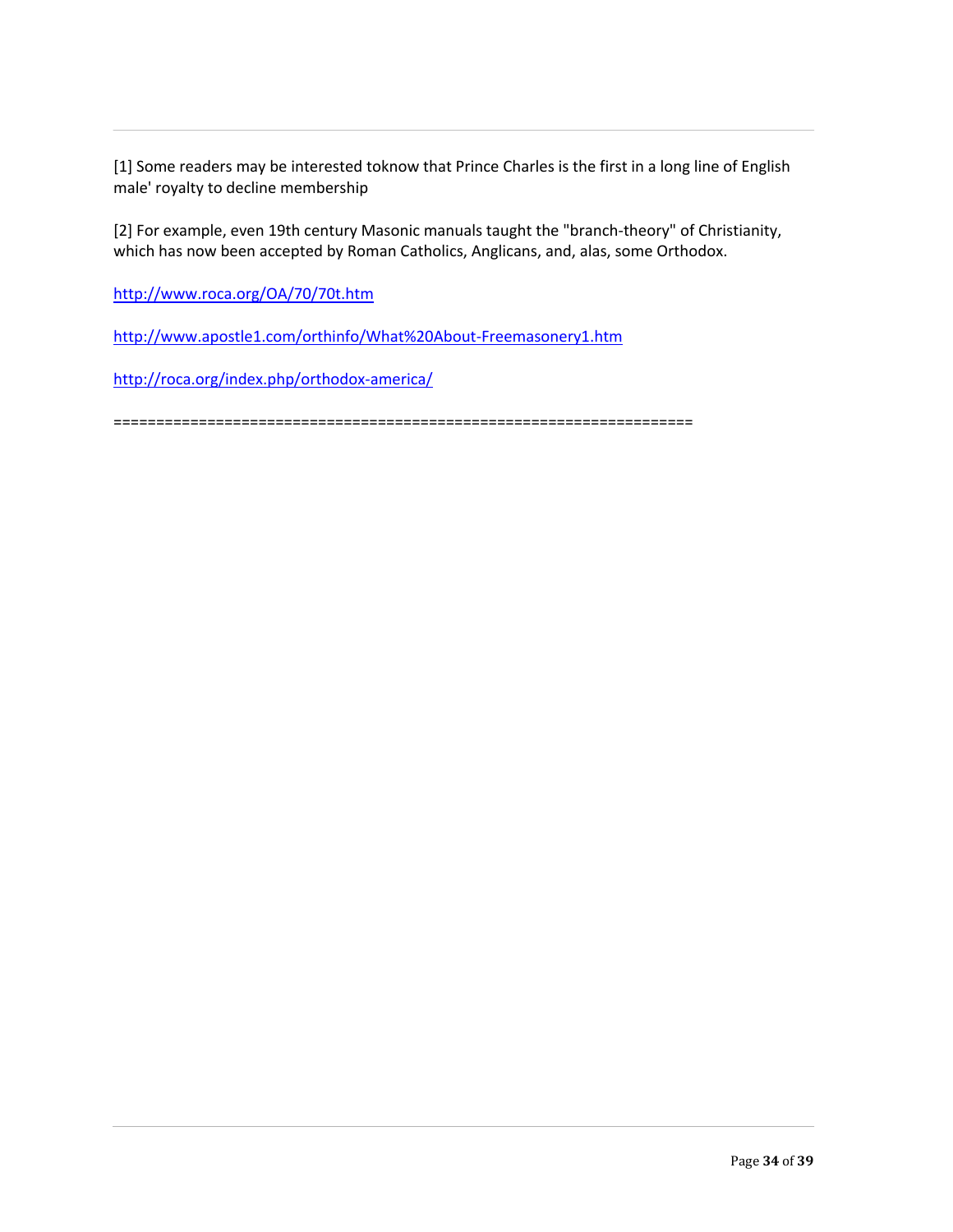# Freemasonry in American Orthodox history

POSTED ON NOVEMBER 20, 2012 by MATTHEW NAMEE

Once upon a time, it was the norm for American men to be members of fraternal organizations. These were especially attractive to new immigrants, who wanted to be integrated into American society and make progress in business. And in that earlier era, fraternal membership was the best and quickest way to achieve both goals. They joined the Rotary Club, the Lions, the Elks, the Odd Fellows, the Knights of Columbus, and a host of others. But the most famous — and infamous — of them all was Freemasonry. Countless men in American Orthodox history, including priests and bishops, have been Freemasons. This, despite the fact that membership in secret societies is widely viewed as incompatible with Orthodoxy.

For some background, let's first look at the relevant canons. Now, I am *not* a canonist, nor am I a historian of the Eastern Roman (or "Byzantine") Empire. But, as best I can tell, the key canons are Canon 18 of Chalcedon and Canon 34 of Trullo. Let's take the latter one first:

But in future, since the priestly canon openly sets this forth, that the crime of conspiracy or secret society is forbidden by external laws, but much more ought it to be prohibited in the Church; we also hasten to observe that if any clerics or monks are found either conspiring or entering secret societies, or devising anything against bishops or clergymen, they shall be altogether deprived of their rank.

The Trullo canon was referred to as simply a renewal of Canon 18 of Chalcedon:

The crime of conspiracy or banding together is utterly prohibited even by the secular law, and much more ought it to be forbidden in the Church of God. Therefore, if any, whether clergymen or monks, should be detected in conspiring or banding together, or hatching plots against their bishops or fellow-clergy, they shall by all means be deposed from their own rank.

On their face, these canons seem to be focused on prohibiting clergymen from conspiring against other clergymen. I don't *think* that the bishops who composed the canons had in mind groups like the Freemasons. That isn't to say that Freemasonry is acceptable in Orthodoxy, but I don't think there's an explicit forbiddance in the ancient canons themselves. If anyone knows of other relevant canons, please let me know, because, as I said earlier, I am definitely not an expert on this stuff.

Freemasonry and other secret societies were extremely prevalent in Russia, Greece, and other traditionally Orthodox countries in the 19th century. Meletios Metaxakis — the Archbishop of Athens who founded the Greek Archdiocese and later became Ecumenical Patriarch — was a Freemason. So was Archbishop Athenagoras Spyrou, who led the Greek Archdiocese for two decades and then became a hugely influential Ecumenical Patriarch. Likewise Metropolitan Antony Bashir, the longtime head of the Antiochian Archdiocese of New York. And these were just three of the biggest names; numerous other Orthodox bishops were Freemasons in the 20th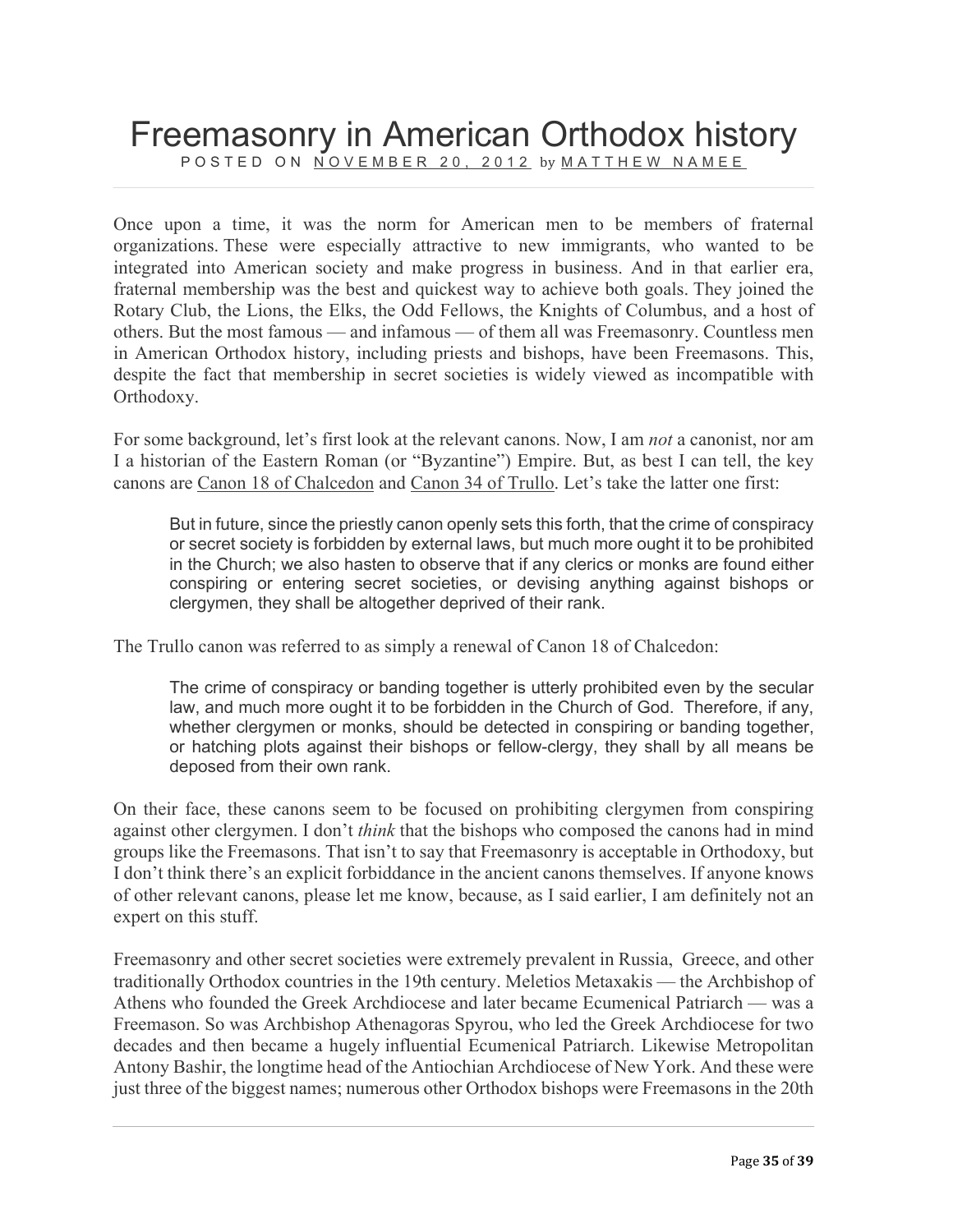century. (In the case of Athenagoras and Bashir, I've talked to people who knew them, and it was common knowledge that they were Freemasons. But I must admit that I don't have any hard evidence to *prove* this fact. Unfortunately, evidence beyond word of mouth is hard to come by on this sort of thing.)

In 1917, Fr. Ingram Nathaniel Irvine argued strongly against the consecration of Aftimios Ofiesh as bishop for the Syrians. One of Irvine's main contentions was that Ofiesh was a Freemason. I'll quote Irvine's letter at length here, because it's directly relevant to the topic at hand. The letter, dated 2/5/1917, was written to the North American Ecclesiastical Consistory and is preserved in Irvine's file in the OCA archives. All the emphases and misspellings are Irvine's.

A Schism can be healed but the consecration of the wrong party for the Episcopate never. […] Who is the candidate for the Syrian Vicar Bishoprick? A Freemason. It may be said that, he has given up Masonry. While I doubt it, it makes the matter more terrible than if he persisted in being an active member. And why?

First: Because by being an in-active member for the sake of a chance of being made a Bishop he must have lost the respect of both the Masonic Order and loyal Orthodox Christians.

Second: There is an old and well authenticated fact to wit: — "Once a Mason always a Mason." An ignorance of the watchword because of delinquency of a member etc., for the time being, does nothinder the opportunity of having that ignorance remedied and the knowledge granted at an opportune moment. Insincerity under the first point would suggest the second idea.

The history of Freemasonry is a night-mare to Christianity in the West. Pardon a little bit of my own knowledge being interjected. Practical knowledge after all is the best.

[Irvine goes on to discuss his own negative experience with a Freemason bishop in the Episcopal Church.]

Freemasonry, today, is a mixture of spurious Christianity, agnosticism, infidelity, aethism [sic], Judaism, and in very many instances, immorality. I have carefully studied it for over fifty years. It's [sic] nobility of long ago, while it has still had some noble men as members, has long since departed. It has damned the State and the Church by its under-hand influence and corruptive practices.

If a Bishop of the Church is a Freemason then every priest had better be a Mason in his Diocese, for otherwise it may follow that a Jew, an Infidel, an Athiest, etc. or the lowest saloon keeper, or house of ill fame manager, as a member would have more influence as a mason with the Masonic Bishop than the priest who was not a member of the Order.

One of the questions asked of me when I was a candidate for the Russian Orthodox Priesthood was "Are you a Freemason?" My reply was "I am not." Have we changed? Are our conditions variable?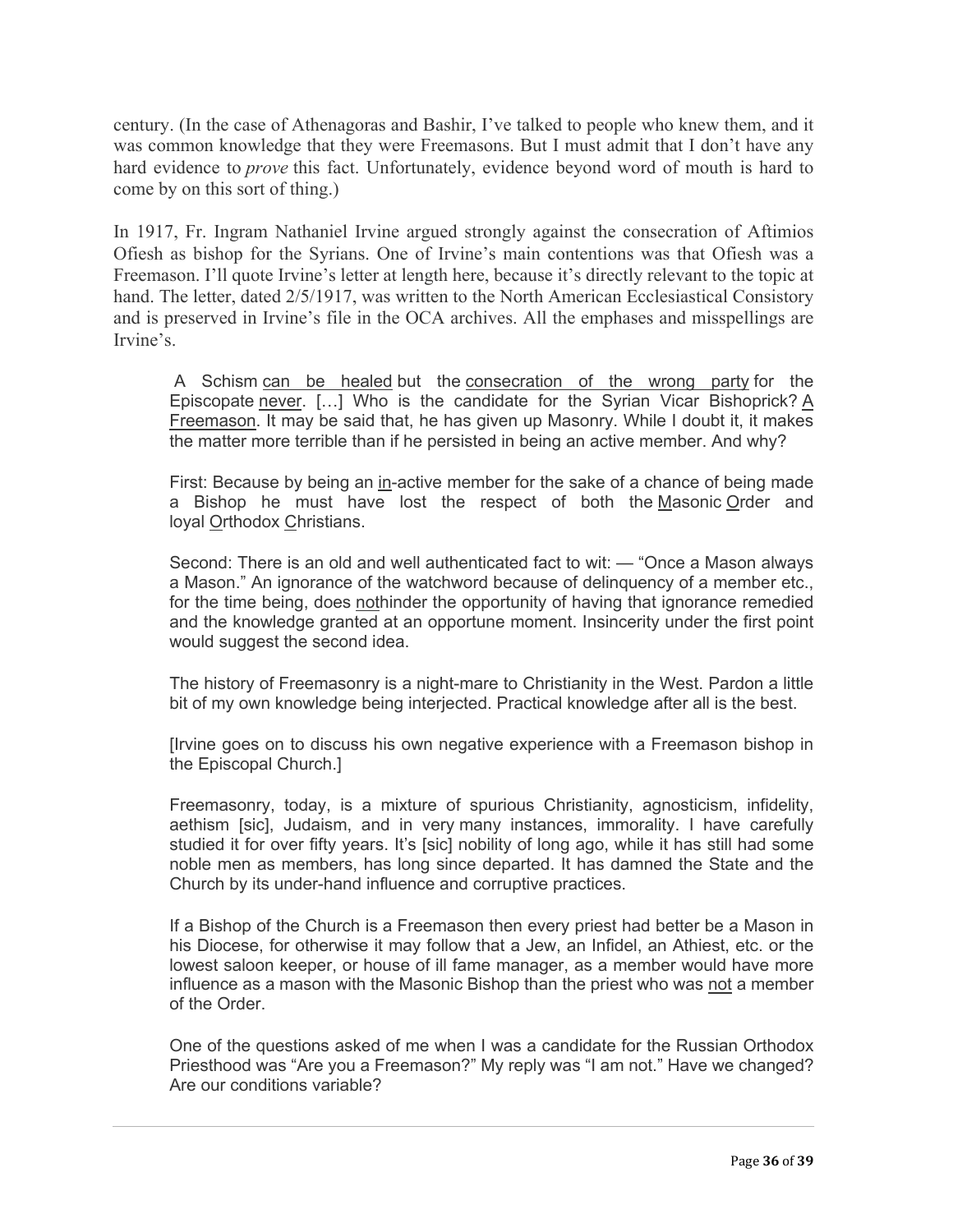Now if the Episcopate is one, any member of it affects the whole. And if the Church is one, any member of the same may feel agrieved [sic] if he believes that a member of an alien and pernicious organization is permitted to rule in the high and sacred office of a Bishop in the Church of God Almighty.

The Orthodox Church has gained the Confidence and love of right-thinking people. Let us not tarnish her banner now by inserting amongst the title letters "Masonery." Rome is marveling at our success and Orthodox Catholicity. Let us not give her a chance to say that, we have retrograded to rationalism and chicanery. Above all things let us guard the Episcopate from that which is worldly and earthly.

Therefore if all others keep silent, I for one, as a faithful priest of the Russo-Greek Holy Orthodox Catholic Church, most solemnly protest against the admission of Archimandrite Afiesh or any other Mason into the Episcopate.

And if he is admitted or any Mason, even under pain of Ecclesiastical penalties, I will neverrecognize him as a Bishop. I can not serve God and Mammon in the Episcopate. Masons as Laymen may be sinners, but as Bishops hypocrites and creatures of circumstances.

In spite of Irvine's campaign against him, Ofiesh was consecrated a bishop. And his career did end badly — he exhibited erratic behavior and ended up marrying a young girl in 1933 — but I don't think any of that was connected to his status as a Freemason.

Have any Orthodox Churches formally condemned Freemasonry? Yes, they have. The Russian Orthodox Church Outside of Russia (ROCOR) condemned it in 1932. The Church of Greece followed suit the next year, issuing a rather lengthy statement. The Holy Synod of Greece had appointed a commission of four bishops to study Freemasonry, and on October 12, 1933, the commission presented its initial findings. The Holy Synod also heard reports from the Theological Faculty of the University of Athens. After this, the Synod unanimously adopted several conclusions.

- 1. "Freemasonry is not simply a philanthropic union or a philosophical school, but constitutes a mystagogical system which reminds us of the ancient heathen mysteryreligions and cults—from which it descends and is their continuation and regeneration."
- 2. "Such a link between Freemasonry and the ancient idolatrous mysteries is also manifested by all that is enacted and performed at the initiations."
- 3. "Thus Freemasonry is, as granted, a mystery-religion, quite different, separate, and alien to the Christian faith."
- 4. "It is true that it may seem at first that Freemasonry can be reconciled with every other religion, because it is not interested directly in the religion to which its initiates belong. This is, however, explained by its syncretistic character and proves that in this point also it is an offspring and a continuation of ancient idolatrous mysteries which accepted for initiation worshippers of all gods. […] This means that by masonic initiation, a Christian becomes a brother of the Muslim, the Buddhist, or any kind of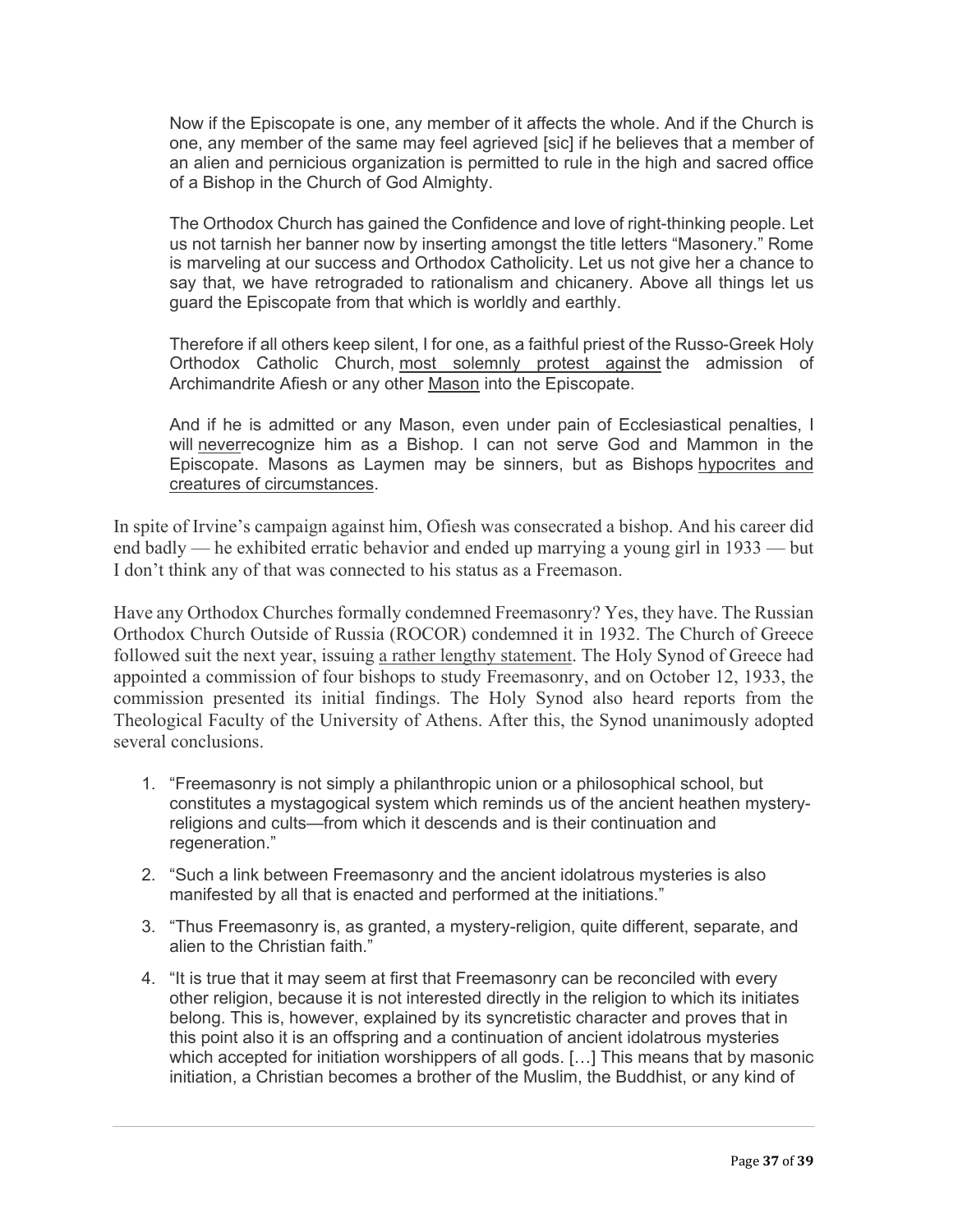rationalist, while the Christian not initiated in Freemasonry becomes to him an outsider."

- 5. "On the other hand, Freemasonry […] shows itself in this sense to be in sharp contradiction with the Christian religion."
- 6. "Thus, the incompatible contradiction between Christianity and Freemasonry is quite clear. […] [T]he Orthodox Catholic Church, maintaining in its integrity the treasure of Christian faith [has] proclaimed against it every time that the question of Freemasonry has been raised. Recently, the Inter-Orthodox Commission which met on Mount Athos and in which the representatives of all the Autocephalous Orthodox Churches took part, has characterized Freemasonry as a 'false and anti-Christian system.'"

I've truncated all of those conclusions; click on the above link to read the full statement. The Holy Synod of Greece concluded:

Freemasonry cannot be at all compatible with Christianity as far as it is a secret organization, acting and teaching in mystery and secret and deifying rationalism. Freemasonry accepts as its members not only Christians, but also Jews and Muslims. Consequently clergymen cannot be permitted to take part in this association. I consider as worthy of degradation every clergyman who does so. It is necessary to urge upon all who entered it without due thought and without examining what Freemasonry is, to sever all connections with it, for Christianity alone is the religion which teaches absolute truth and fulfills the religious and moral needs of men. Unanimously and with one voice all the Bishops of the Church of Greece have approved what was said, and we declare that all the faithful children of the Church must stand apart from Freemasonry…

This is an especially remarkable statement given the prevalence of Freemasonry in Greece, and its role in the Greek Revolution a century earlier. The Church of Greece didn't (and doesn't) have an American jurisdiction, but in 1949 the Holy Synod of the Russian Metropolia in America (today's OCA) formally affirmed the statement of the Church of Greece. In 1960, the Metropolia's Synod reiterated that affirmation (click here to read the 1960 affirmation).

As far as I know, those three bodies — ROCOR, the Church of Greece, and the Russian Metropolia (OCA) are the only Orthodox Churches/jurisdictions that have formally condemned Freemasonry. That isn't to say that it is acceptable among the other Orthodox Churches, but it's also a somewhat sensitive issue, given how many Orthodox men have been Freemasons over the past century.

This is all by way of introduction. There's quite a bit of material online about Orthodoxy and Freemasonry, but unsurprisingly, most of it focuses on condemning Freemasonry, rather than talking about history. If anyone out there has more details on the historical side of things, please let me know.

> by Matthew Namee https://orthodoxhistory.org/2012/11/20/freemasonry-in-american-orthodox-history/